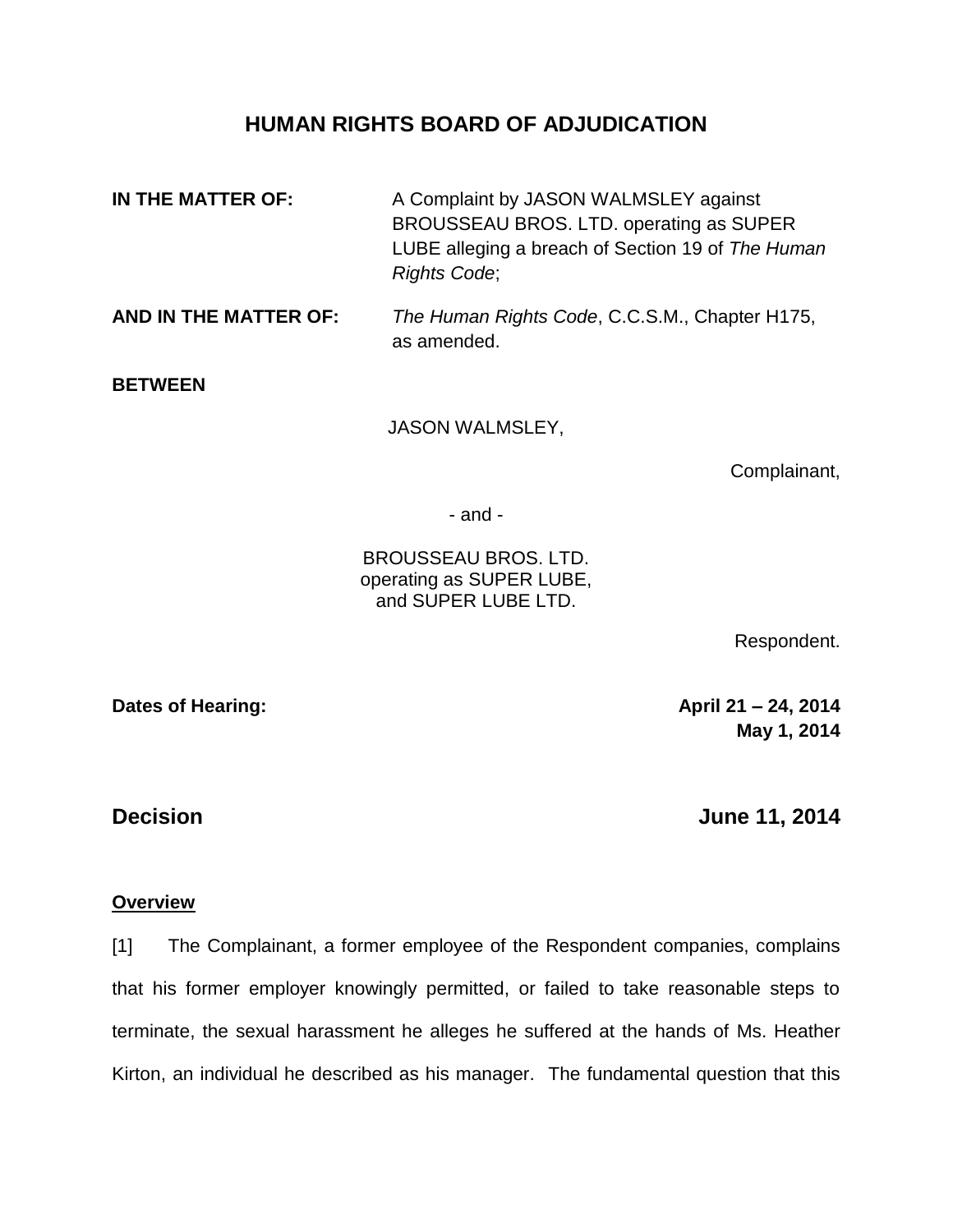tribunal must answer is whether or not on a balance of probabilities, *The Human Rights Code* has been breached directly or indirectly in the manner alleged in the Complaint.

[2] I gave all parties at the hearing significant latitude to present their cases. I did so in light of the Code, which permits a more informal approach and because the Complainant and Respondents were self-represented. For the latter reason I have also reviewed the evidence extensively in these Reasons.

[3] As the hearing proceeded, it became clear that significant aspects of the allegations contained in both the Complaint and the Response were either not proven, were acknowledged not to have been truthful, or amounted to nothing more than sophistry. Further, the evidence of certain key witnesses was often inconsistent and frequently unreliable. Credibility and reliability (or perhaps the incredibility) of various key witnesses became significant factors in determining this matter.

[4] As shall be more fully set out below, it was abundantly clear at the hearing that what was going on at the Respondents' shop/garage on Regent Avenue in Winnipeg was highly inappropriate. It was uncontroverted that there was sexual activity and illegal drug use occurring there both during and after work hours. The illegal drugs used at the shop/garage included both crack cocaine and marijuana.

[5] That said, it is not the role of the adjudicator in these proceedings to redress inappropriate behavior, save and except to the extent that such inappropriate behavior crosses the line and contravenes *The Human Rights Code*. Once that line has been crossed however, the Code requires that appropriate remedies be instituted.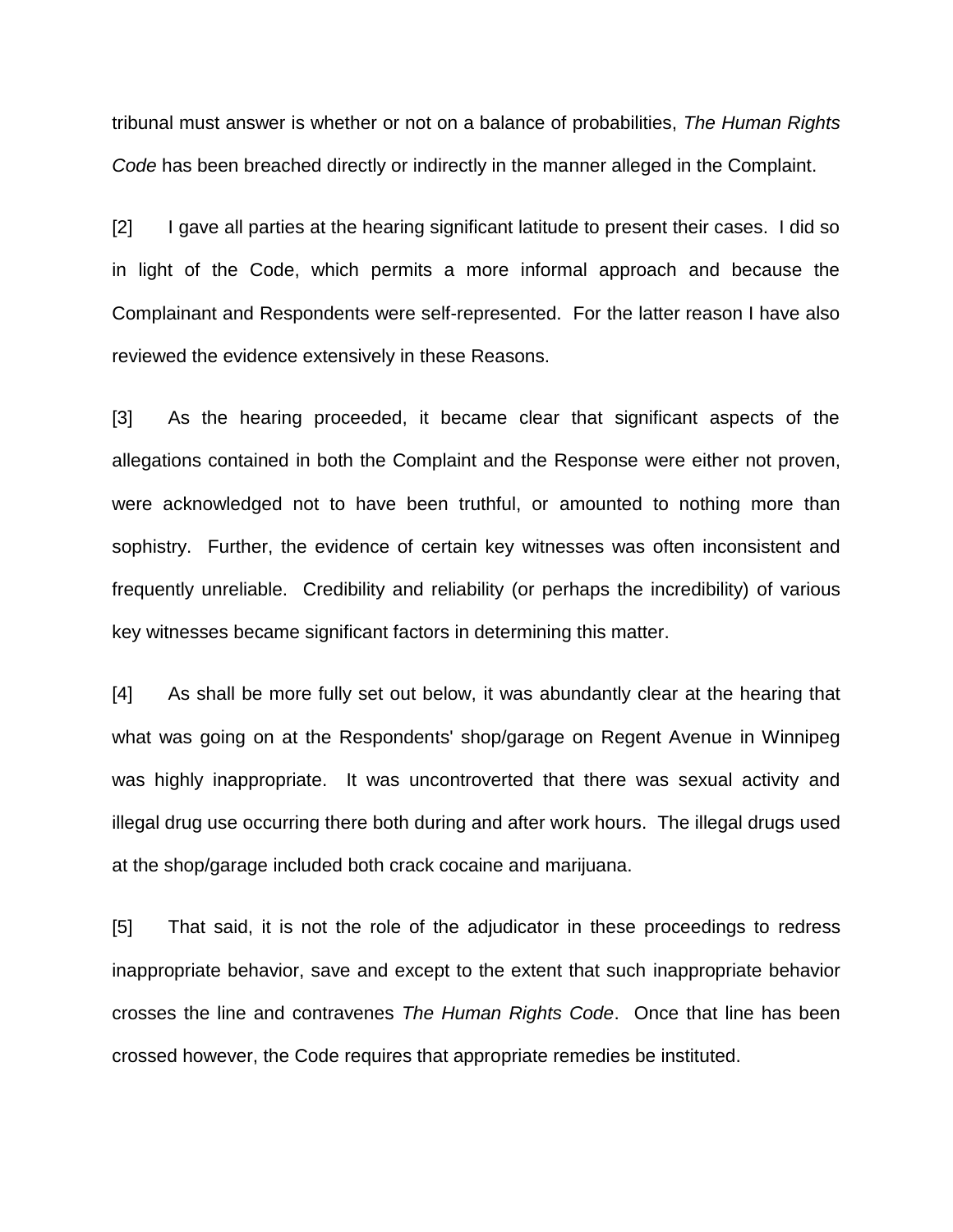[6] In this case, I have found that significant portions of the Complaint have not been proven on a balance of probabilities. Still, for the reasons that follow, I have been persuaded that in respect of two allegations, the Code was breached and that making certain remedial orders would be just and appropriate in all of the circumstances.

[7] Prior to reviewing the evidence and addressing the fundamental issues, several preliminary issues raised by the parties at the hearing need to be addressed.

### **Preliminary Issues**

[8] Two preliminary issues arose at the commencement of the hearing. Counsel for the Commission sought to add another named corporate defendant. This request was not contested and was granted.

[9] In addition, the Respondents sought to dismiss the Complaint on a summary basis, essentially due to delay. Analysis of these latter issues requires a brief review of some background.

[10] On February 13, 2014 at 2:00 p.m., a pre-hearing teleconference was held involving counsel for the Commission and the Respondents. Although counsel for the Commission assured me that the Complainant was advised of the date, given his incarceration, he did not attend. The purpose of the hearing was to discuss process and procedure and to ensure that the matter was ready for timely adjudication.

[11] At the pre-hearing conference, the parties confirmed that there were no contemplated or outstanding preliminary matters or Motions. They confirmed that 3.5 days would be required for the hearing (which proved to be under-estimated by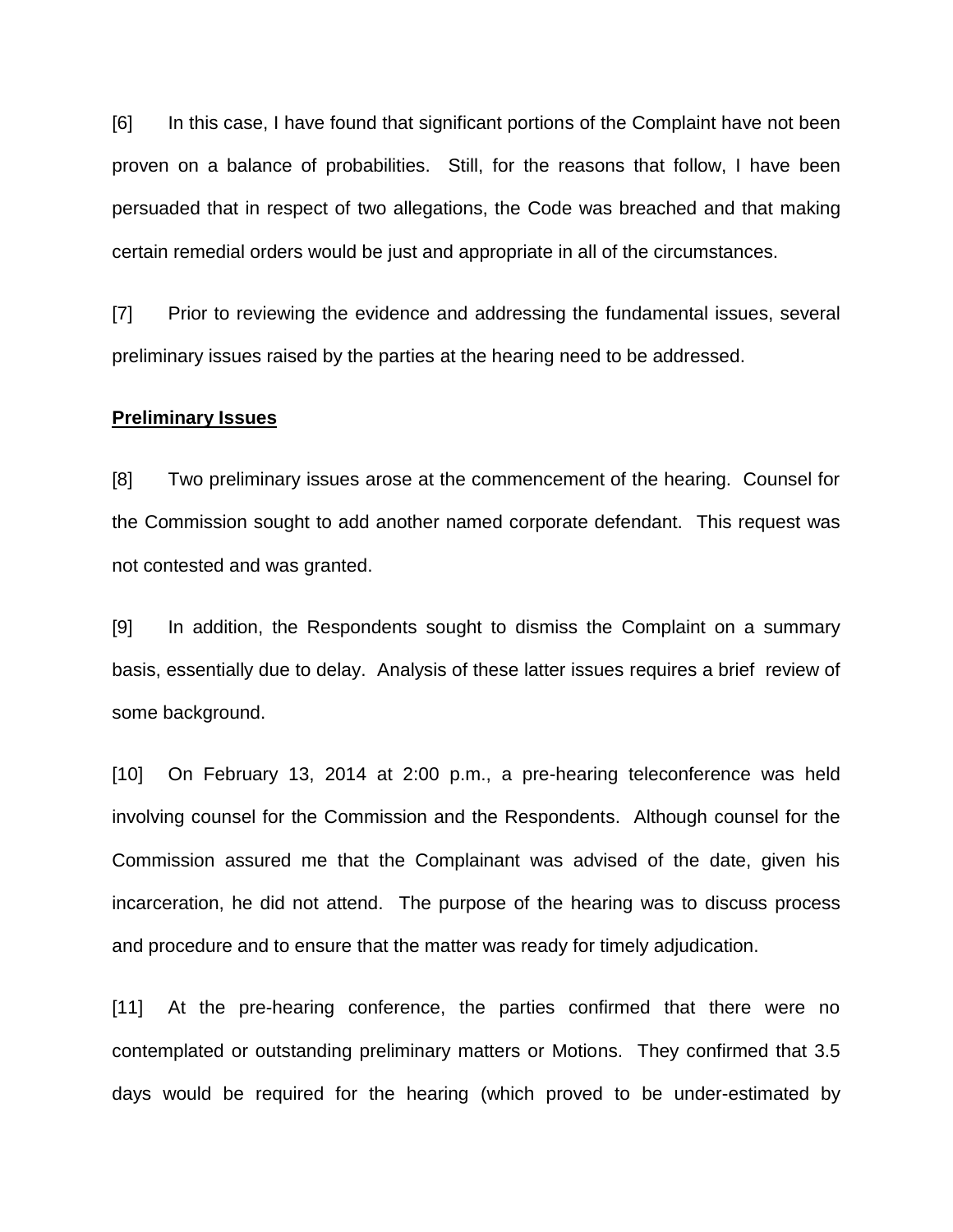approximately 1.5 days) and set out their position that no one should be added as a party.

[12] The latter issue was canvassed for a second time at the hearing at my request in terms of adding Ms. Kirton as a party. Given the unanimous submissions of all of the parties not to include her and concerns I had about fairness to Ms. Kirton if she was added as a party in the midst of the hearing, she was not added as a party.

[13] At the pre-hearing conference, both counsel for the Commission and the Respondents helpfully indicated the number of witnesses they might call and identified those potential witnesses. They also provided a general overview of the reason that they might call those particular witnesses. Both the Respondents and counsel for the Commission were advised that the fact that they provided the names of potential witnesses, did not mean that they were required to call all of the witnesses listed.

[14] Counsel for the Commission indicated that they might call three witnesses, being the Complainant, his mother, and a possible third party. At the time, the Commission did not know the identity of the third party. The Commission subsequently wrote to the adjudicator, appropriately copying the Respondents, indicating that they intended to call the Complainant's father as a witness as well. In fact, the Commission called three witnesses, being the Complainant, his mother, and his father.

[15] For its part, the Respondents indicated that they might call five witnesses, being: Shaun Swetz (now known as Shaun-Kyle Hoebbe), Sean Curtis, Al Cousins, John Leullier, and Ms. Heather Kirton. The Respondents called all of the aforementioned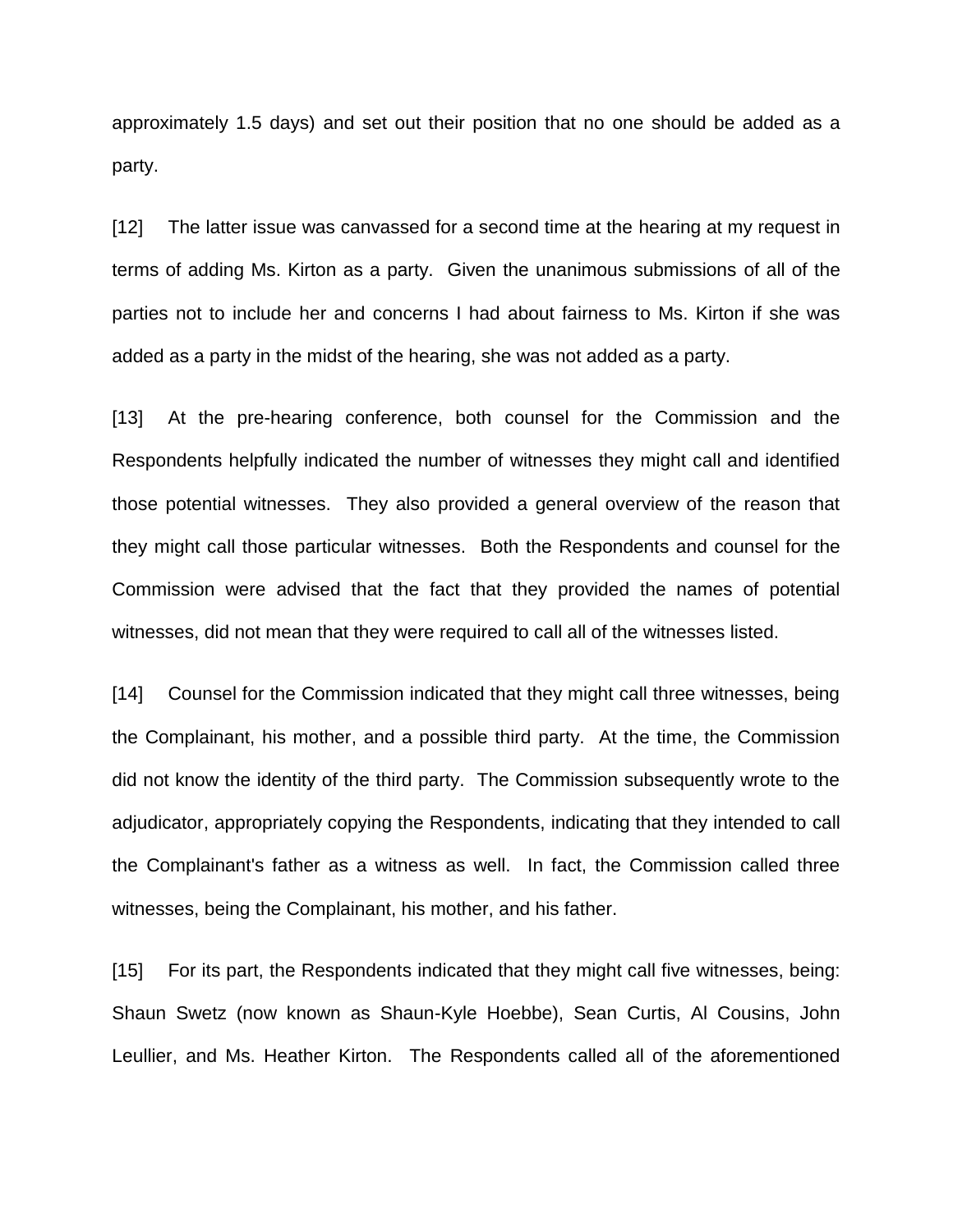witnesses, save and except for Al Cousins. No explanation was provided as to why Mr. Cousins was not called, despite the role he played in dealing with the matters in issue.

#### **The Respondents' Request to Dismiss**

[16] The Respondents' oral request to dismiss the entirety of the Complaint due to the length of time it took to bring the Complaint before the adjudicator was a matter first raised by the Respondents at the hearing. No advance notice or service was provided to counsel for the Commission, the Complainant, or the adjudicator of the request.

[17] The Respondents mentioned that they were relying upon a constitutional right to a speedy determination, which right they alleged was breached.

[18] The constitutional right to be tried within a reasonable time referenced by the Respondents applies to pending criminal proceedings, not the determination of a Human Rights Complaint (Blencoe v. British Columbia (Human Rights Commission), 2000 SCC 44, [2000] SCR 307; Nisbett v. Manitoba (Human Rights Commission) 1993 CanLii 3366 (MBCA); and Canadian Airlines International Ltd. v. Canada (Human Rights Commission) [1996] FC 638).

[19] Notwithstanding the Respondents' submission, I find that the Respondents were in fact asking for a dismissal of the Complaint due to delay, or a breach of fairness and natural justice, and were not seeking constitutional relief. Given the jurisprudence on point, the absence of any notice, the lack of proper service, and the absence of sufficient grounds to support such a request, had there been such a constitutional question raised, it would have ultimately been denied.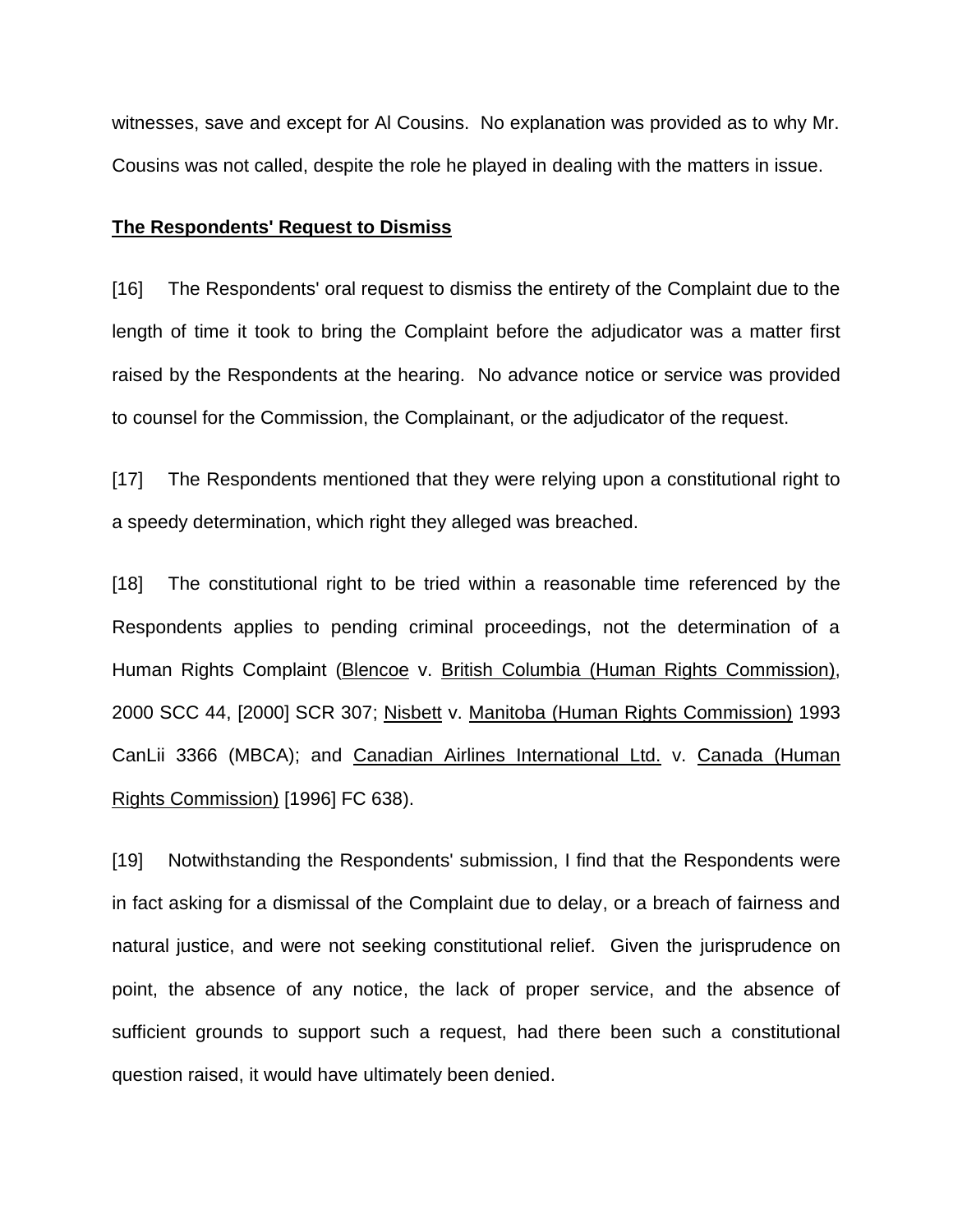[20] As aforementioned, the Complaint was completed (signed and certified by the Complainant) on May 5, 2010 and was filed on May 11, 2010. An initial Notice of Hearing provided that the Complaint was originally set down for hearing October 17 through October 19, 2012 inclusive before adjudicator Smordin (as he then was).

[21] Relevant to the Respondents' request to dismiss, a letter dated September 18,

2012 from counsel for the Commission addressed to Mr. Brousseau was filed. That

letter included the date of the hearing and stated among other things:

Despite numerous attempts to contact you by mail and telephone, the Commission has not received any acknowledgement from you with respect to these legal proceedings.

[22] On October 2, 2012 counsel for the Human Rights Commission wrote to (then)

adjudicator Smordin, requesting an adjournment. That letter included the following

comments:

As you are aware, Mr. Walmsley is currently incarcerated at Headingly Correctional Institute and it is the Commission's preference that he attend the hearing to give evidence in person, to establish his complaint of discrimination. I was informed last week that the Subpoena issued by you to require Mr. Walmsley to attend is not sufficient to enable his attendance at the hearing and that an Order to Convey issued by the Court of Queen's Bench would be required. We are in the process of determining how to obtain such an Order and making the necessary arrangements.

Accordingly, we respectfully request that the hearing be adjourned and rescheduled at a later date. If you are in agreement, we request that you communicate this decision to the parties in writing. The Commission will forward the letter to Mr. Walmsley and what follows is the Respondent's contact information…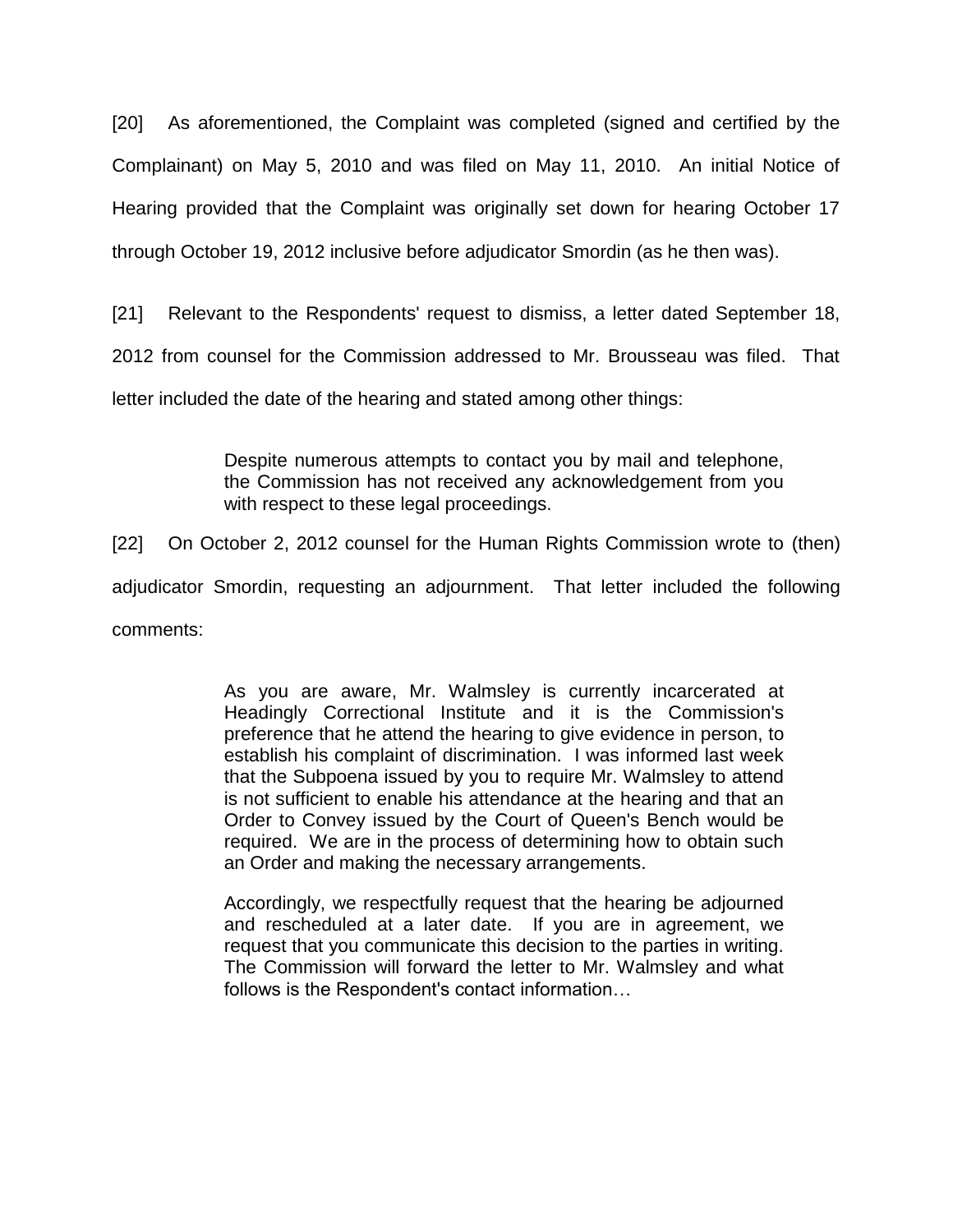[23] That letter does not show that it was copied to Mr. Brousseau. There was however no complaint by the Respondents before me respecting the receipt (or nonreceipt) of the letter.

[24] As part of a package of further correspondence filed before me, there was a letter dated October 17, 2012 (it was actually dated as "2019" with a "2" written over the "9" in pen) from the Respondents addressed to (then) adjudicator Smordin.

[25] An excerpt of the Respondents' letter is set out below:

I attended with my witnesses at your Human Rights Code hearing at 10:00 a.m. at the Keystone Room at Place Louis Riels (sic) on Wednesday, the  $17<sup>th</sup>$  of October 2012.

You were noticeably absent.

This action has been brought by a corrupt individual who believes that everything that is in agreement with his personal desires seems true. Everything that is not, puts him in a rage. As a result, Mr. Walmsley has made life a living hell for himself and others around him.

If any of the facts of the case have been reviewed in an Impartial manner, by somebody with a brain, there could be only one conclusion (sic).

There is NO creditable evidence to the case and it should be DISMISSED. (sic)

[26] A review of the Complaint and the end date of the series of actions about which

the Complaint is brought, makes it clear that the Complaint was brought within the then-

applicable (prior to amendments to the Code having been enacted) six-month time

period required. Had I found that the Complaint was late, I would have amended the

Complaint in accordance with my jurisdiction under Section 40 of the Code and the

evidence I heard to include an alleged period of contravention running up to and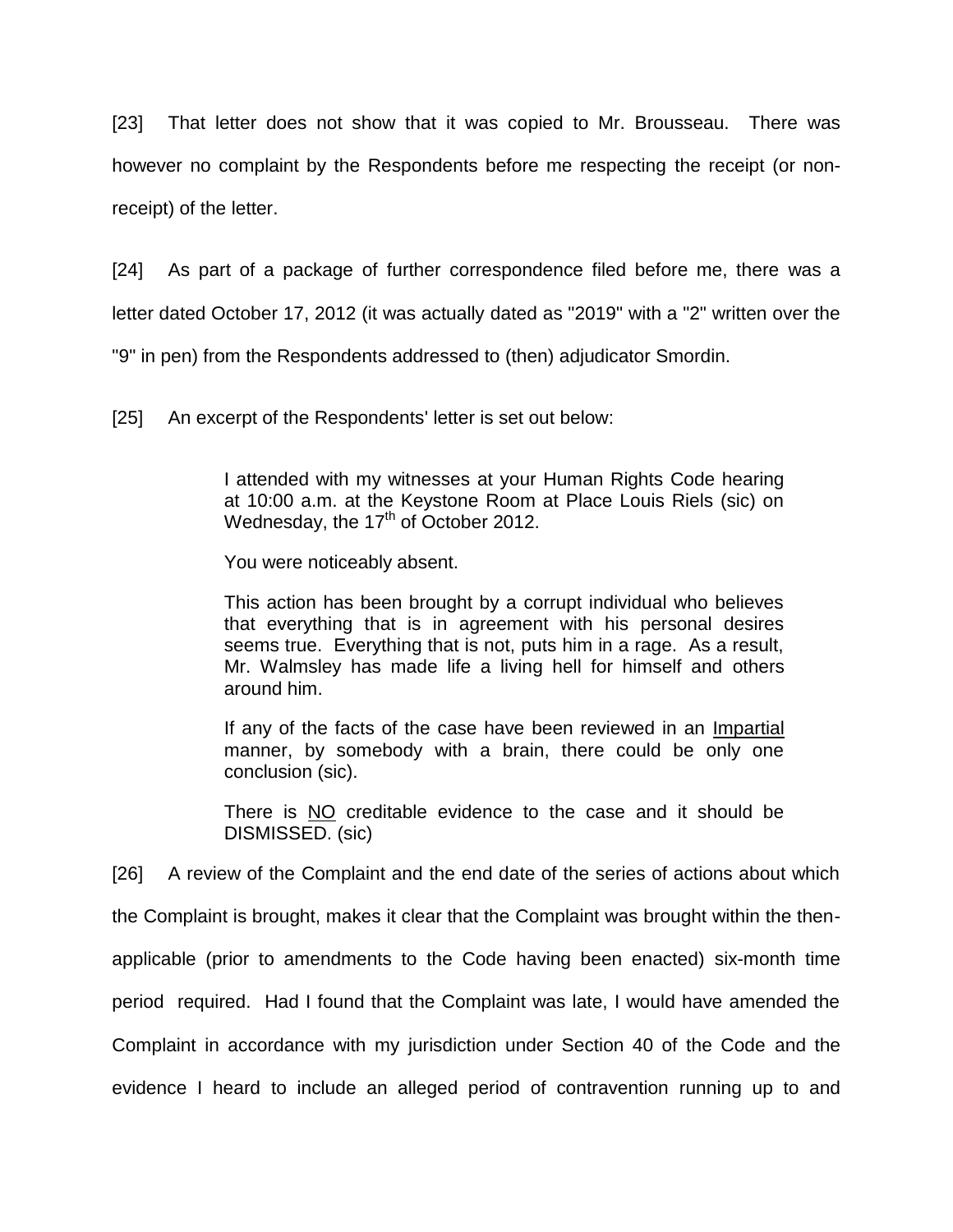including November 17, 2009. In so amending the Complaint, it would have certainly been filed within time as required by the Code.

[27] In any case, in response to the Respondents' letter, (then) adjudicator Smordin sent a letter to the Respondents (filed before me in evidence), in which he confirmed receipt of the October 17, 2012 correspondence aforementioned and advised that he had sent the Respondents a letter on October 9, 2012, advising that the hearing was adjourned due to Mr. Walmsley's unavailability to attend inter alia.

[28] Mr. Brousseau alleged before me that the Human Rights Commission was instrumental in causing delays. He argued that people's memories fade over time, that one unnamed witness was no longer available to provide evidence, and that too much time had passed between the alleged contravention of the Code, the Complaint, and the hearing date. He therefore asked that the matter be dismissed.

[29] For her part, counsel for the Commission indicated that this is the first time that the Commission was made aware of any intention to bring a request to dismiss for delay. Counsel for the Commission acknowledged that notices were sent out for the previous hearing dates. Counsel for the Commission further acknowledged that Mr. Brousseau was given notice of the initial hearing via courier. Counsel for the Commission explained that the Commission had written to (then) adjudicator Smordin requesting the adjournment in light of Mr. Walmsley's circumstances, as set out in her correspondence. Counsel for the Commission pointed out that the matter was clearly and obviously adjourned.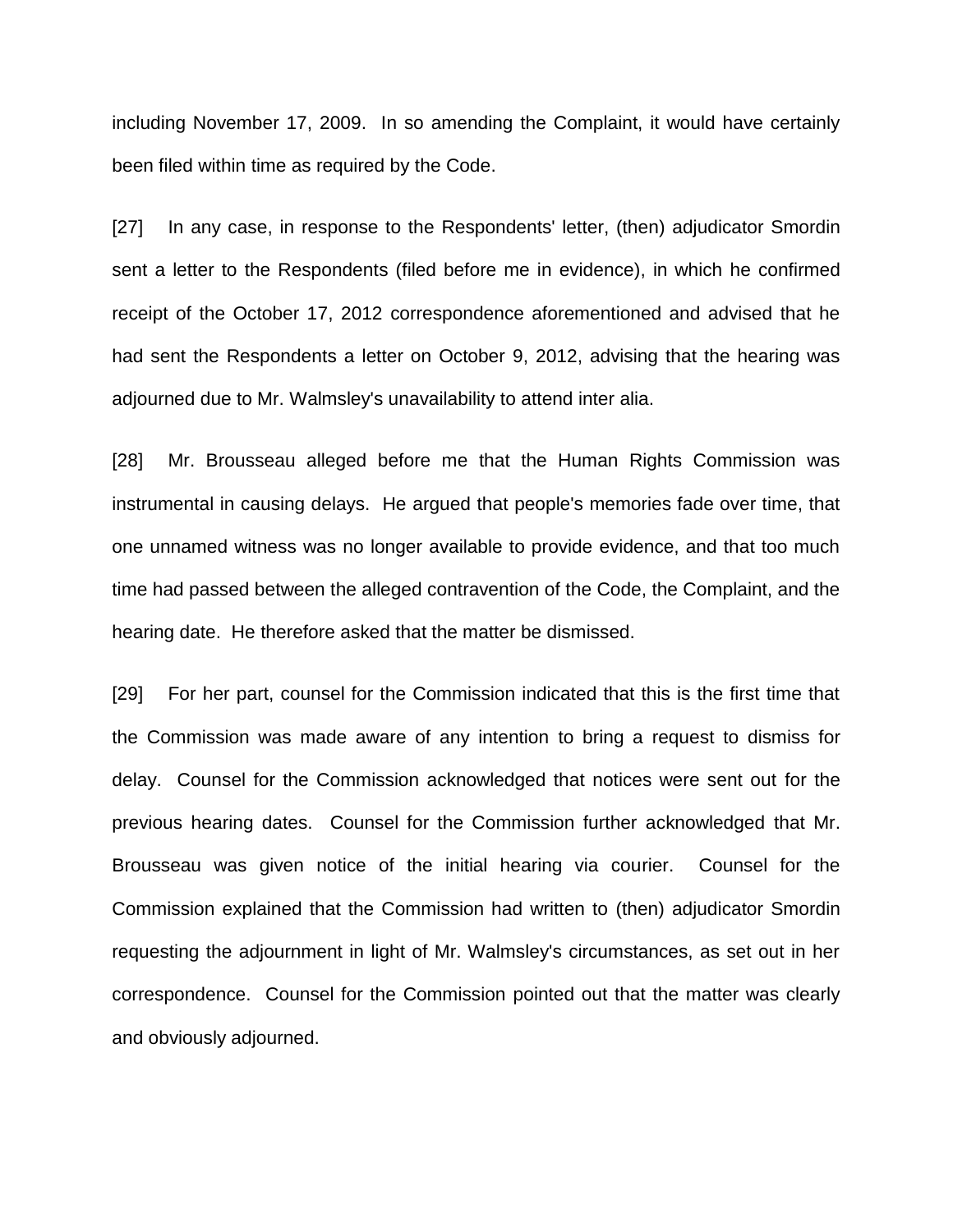[30] Counsel for the Commission submitted that Mr. Brousseau did nothing to advance or set the hearing if he was concerned about delay. She pointed out that a pre-hearing conference was held and directions provided with no issue about delay ever being raised.

[31] Finally, she asserted there was no specific provision in the Code permitting the adjudicator to dismiss a matter for delay. Counsel for the Commission did recognize however that the adjudicator had a general right to govern their own process and had full authority to determine the procedures to be used at the hearing in accordance with various provisions of the Code.

[32] The adjudicator has the authority to govern procedure. This is in keeping with Section 39(2) of *The Human Rights Code*, which states that:

> Subject to this Code and the regulations, the adjudicator may determine the procedures to be used at the hearing and may receive at the hearing such evidence or other information as the adjudicator considers relevant and appropriate, whether or not the evidence is given under oath or affirmation, and whether or not it would be admissible in a Court of Law, unless the evidence is subject to any type of legal privilege.

[33] Section 42 of the Code grants adjudicators exclusive jurisdiction and authority to make determinations of fact, law, or mixed fact and law (subject to other provisions). If adjudicators have exclusive jurisdiction to determine questions of fact and/or law as well as the procedure to be used at the hearing, they have the ability to determine and control process generally.

[34] The broad wording of the section suggests that there would be jurisdiction, in an appropriate case, to dismiss a matter for delay. Given the broad statutory framework,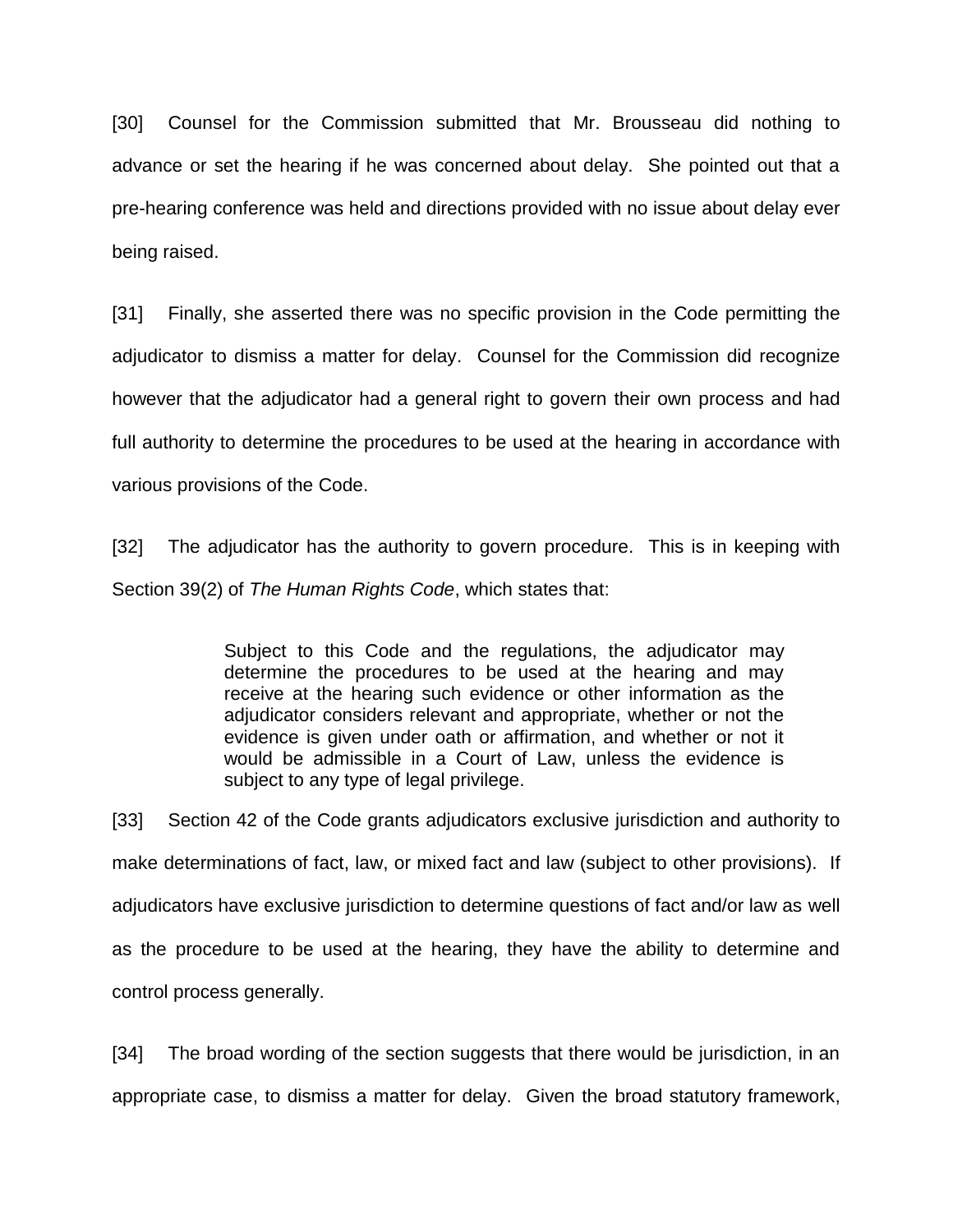the authority accorded to the adjudicator, and the necessity to ensure a fair hearing, the adjudicator must, within the confines of his or her statutory authority, be permitted to determine such matters as dismissal for delay in an appropriate case. This is required both to ensure a just and fair process, and to ensure a level playing field is maintained as between the Human Rights Commission, the Complainant, and the Respondents.

[35] A lengthy unexplained delay that is contrary to the interests of fairness or justice that may cause undue prejudice which cannot otherwise be remedied, may give rise, in an appropriate case, to a request to dismiss for delay or to dismiss as an abuse of process, inter alia (Blencoe v. B.C. (Human Rights Commission) supra; Nisbett v. Manitoba (Human Rights Commission supra; Canada Airlines International Ltd. v. Canada (Human Rights Commission) supra). Any such Motion, however, must balance considerations of the detriment of delay with the over-arching and fundamental principles of fairness, and the principles enshrined in the Code as seen through the lens of paramountcy which the legislature attributed to the statute.

[36] In this case, the Respondents showed no substantive prejudice from the delay, despite being expressly invited to do so. The Respondents' assertion that there might have been a witness who became unavailable because of the delay was not persuasive.

[37] During argument, the Respondents were offered the opportunity to provide the name of the witness during the course of their case and advise as to what evidence the Respondents might have anticipated from such an individual. I was prepared to consider such submissions and accord them appropriate weight to the extent necessary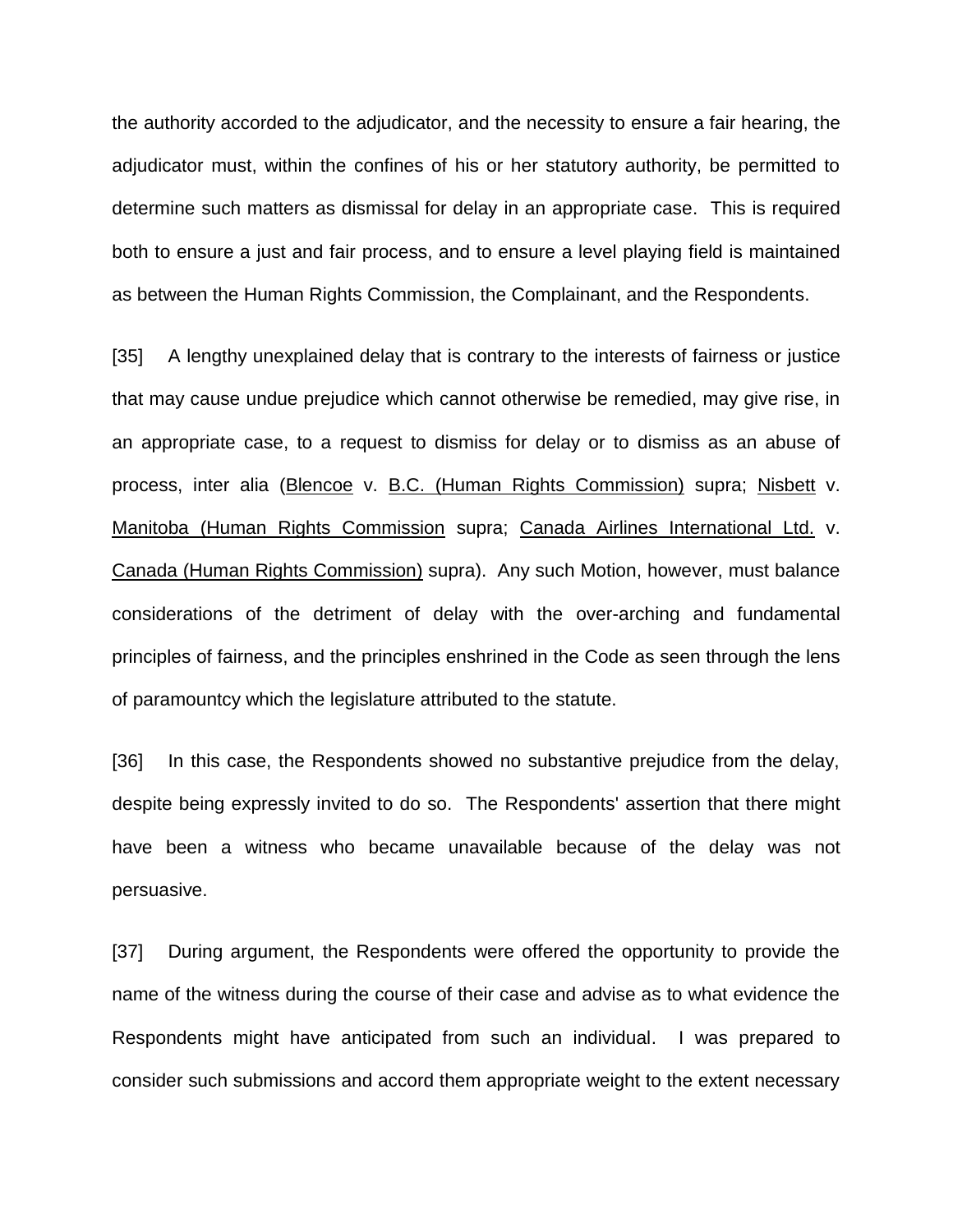to ensure justice was done and that no prejudice ensued if there was an issue arising from the unavailability of a witness. This process would have been in accord with Section 39(2) of the Code.

[38] In fact, the Respondents made no such submissions and failed to advise me of the name of any unavailable witness. The Respondents showed no prejudice whatsoever, let alone significant prejudice. There was nothing reliable put before me to suggest that the Respondents' ability to have a fair hearing was compromised. For its part, the Commission explained the delay. The Complainant's position was in accord with that of counsel for the Commission.

[39] Given that ensuring compliance with *The Human Rights Code* is, as set out in the preamble to the Code, of paramount and fundamental importance, given the ongoing ability for the Respondents to have a fair hearing, and for the other foregoing reasons, there was no basis to dismiss this complaint for delay or otherwise. The Respondents' request to dismiss was therefore dismissed.

#### **The Complaint**

[40] In his Complaint, the Complainant alleged that he commenced his employment at Brousseau Bros Ltd. o/a as Super Lube in July 2009 as a lube technician. His employment came to an end in November 2009.

[41] In his Complaint, the Complainant alleged that the manager who hired him was a woman named Heather Kirton, also known as "Hez". He alleged that Ms. Kirton began to make unwelcome comments to him during his first month of employment. The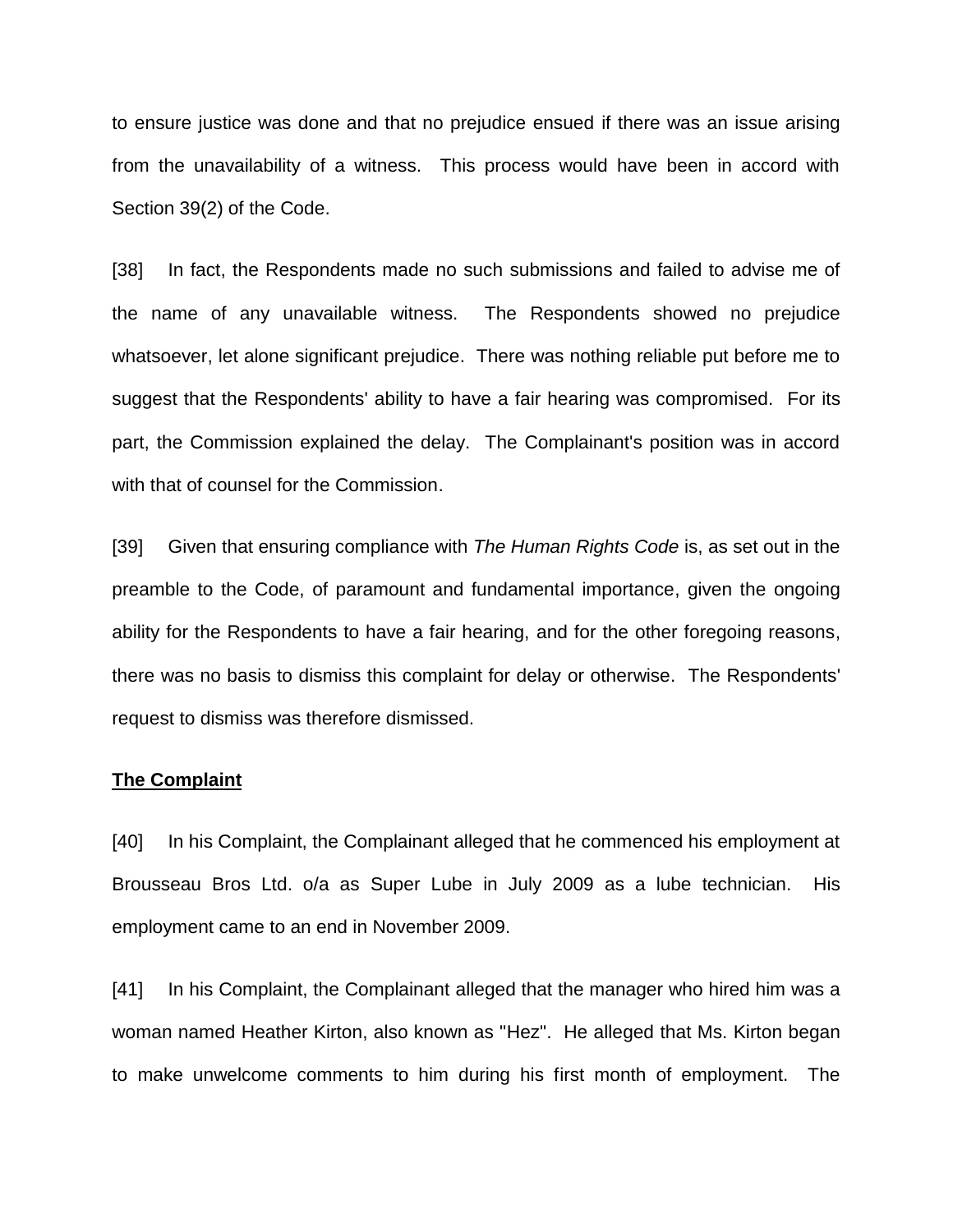Complaint specified that some of the unwelcome comments made to him by Ms. Kirton

during that first month, included the following:

I like my dicks like I like my diesels – big.

[42] Another example of the unwelcome comments the Complainant alleged in his Complaint were directed at him by Ms. Kirton, involved her telling him that: "Everyone wants to see us get together".

[43] In his Complaint, the Complainant described the following incident:

On Saturday (either September 19 or 26, 2009), I was working in the shop painting along with Hez plus two other employees. Hez bought beer and began serving me one after another. Before I knew it, the other two employees had left and I was alone with Hez. I had become intoxicated, and upon the suggestion of Hez, I lied down. Without knowing or consenting, Hez began to perform oral sex on me, which quickly escalated into sexual intercourse. Several times I said to Hez that we shouldn't be doing that, with Hez telling me 'No, it's ok'."

[44] The Complainant claimed among other things that he returned to work on Monday, when Ms. Kirton allegedly told him: "Everyone knew we would end up together."The Complaint described several other disturbing communications from Ms. Kirton to him as well.

[45] The Complainant alleged that he advised Ms. Kirton that he did not want to suffer the re-occurrence of such an event. In his Complaint, he stated:

> Not wanting this to continue, I took Hez aside and told her everything that happened was a mistake, and that it cannot happen again. Hez's mood went from happy to warpath. She told me, 'Don't void me out like the plague' and 'I know where to find you'.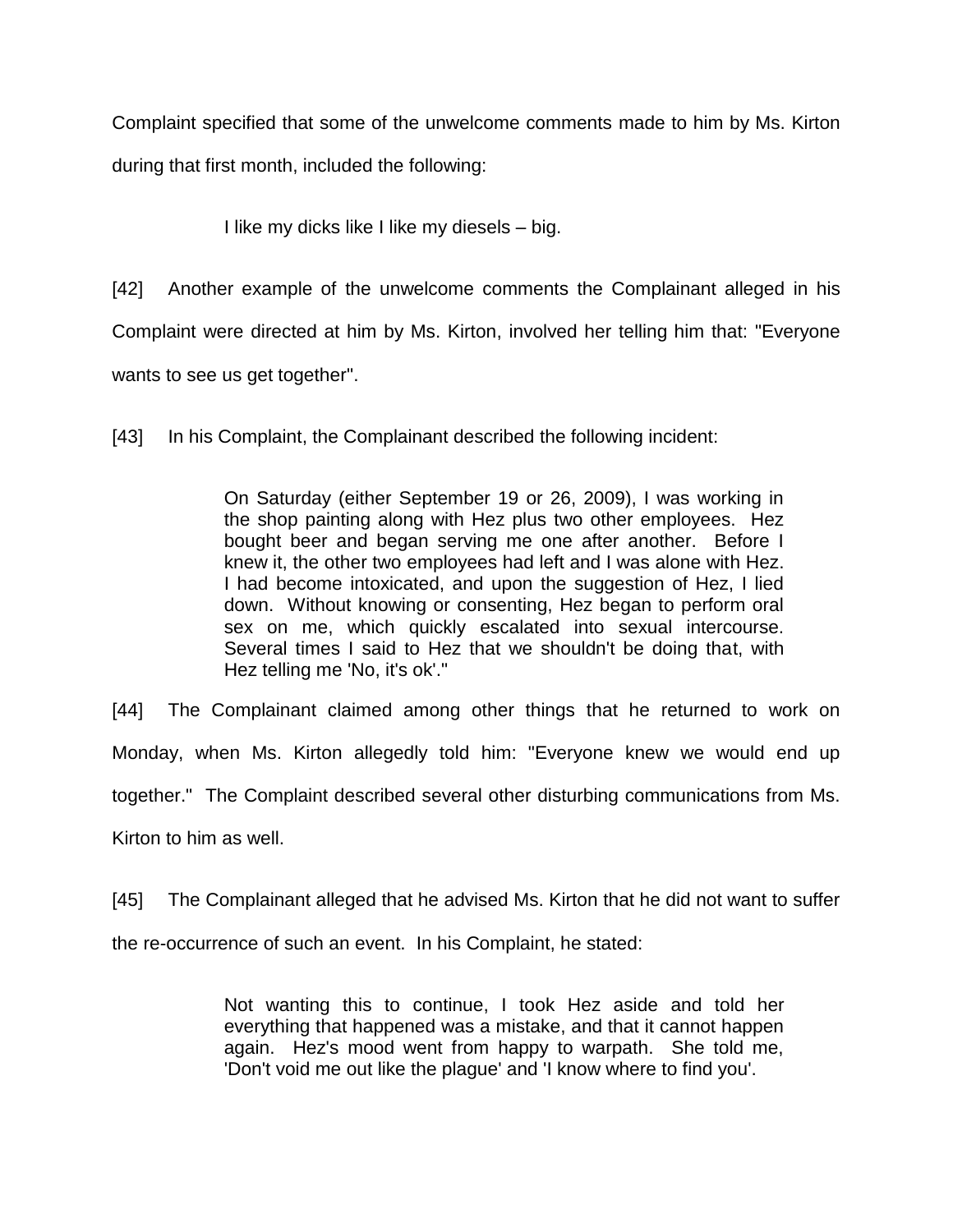[46] The Complaint, containing sixteen numbered paragraphs, included various other allegations, including that following the aforementioned incidents, Ms. Kirton tried on "countless occasions to have sex with me" and made many inappropriate comments and engaged in inappropriate touching. The Complaint further alleged that Ms. Kirton gave the Complainant two CDs with explicit pictures so that he could "think about it some more".

[47] In his Complaint, the Complainant asserted that following these incidents, he started to miss work. He stated that he found that Ms. Kirton's attempts to have sexual relations with him were becoming so frequent and disturbing that he could no longer go to work.

[48] In his Complaint, the Complainant alleged that on November 6, 2009, he received a phone call from Ms. Kirton in which she told him that she was pregnant, and then hung up on him. The Complainant further alleged that:

> Hez was becoming so confrontational that I became afraid to go to work and then have to say "No" to her and I found that I was unable to do my job.

[49] In his Complaint, the Complainant claimed that on November 6, 2009, he wrote to Al Cousins, an individual he earlier described as the district manager, and advised him of the unwelcome comments and conduct to which the Complainant alleges he was subjected. The Complainant contended that he asked Mr. Cousins if he could help him resolve the matter so that he could get back to work. The Complaint then set out several other attempts he made to deal with the matter both through Mr. Cousins and through the president of the company, Jim Brousseau.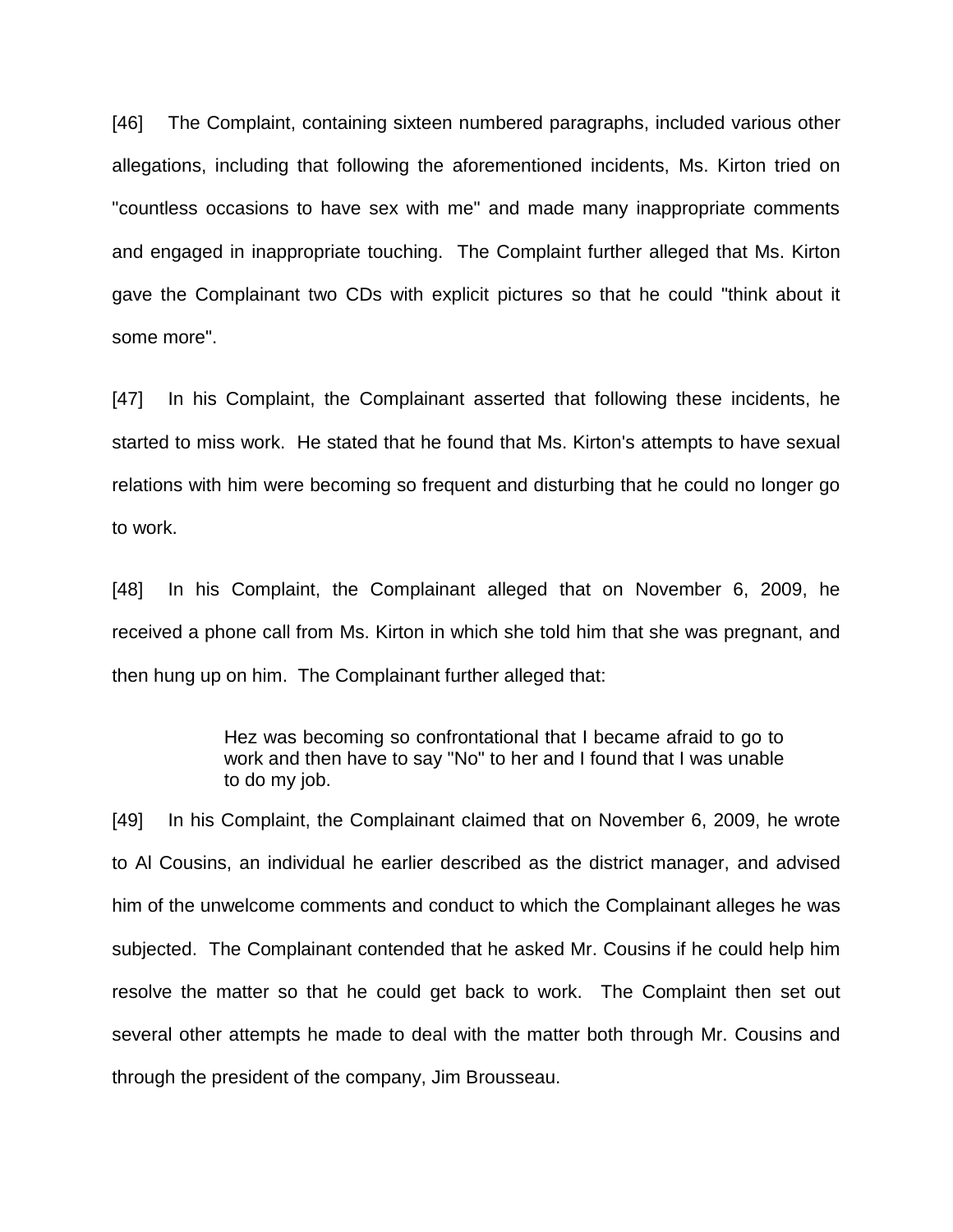[50] The Complainant alleged in his Complaint that he made several repeated efforts to contact the president of the company on November  $17<sup>th</sup>$  and November  $18<sup>th</sup>$ , 2009 to discuss the problems he stated he experienced. He asserted that on November 18, 2009, he spoke with the president of the company and asked him what he intended to do about the "sexual harassment I had been experiencing from Hez".

[51] The Complainant alleged in his Complaint that Mr. Brousseau responded by saying to him: "Not my problem, phone the police". He claimed that shortly thereafter, the conversation terminated.

[52] The Complainant contended in his Complaint that on November 25, 2009 he received a phone call from "Jim" (Mr. Brousseau, the president of the company). He described that event thusly:

> On November 25, 2009 I received a phone call from Jim who asked me where the money was that I owed him for the window I had broken. I said I had never broken a window. Jim asked me if I denied it and I said yes. I asked him when this alleged offence took place and Jim refused to answer me, and once again hung up on me. I subsequently received a Record of Employment in the mail; however, I had never been told by anyone that my employment had been terminated.

[53] The Complainant concluded his Complaint by charging that he was subjected to:

…a series of objectional and unwelcome sexual solicitations or advances in my employment, and that the Respondent knowingly permitted, or failed to take reasonable steps to terminate the harassment, and instead terminated my employment, contrary to Section 19 of *The Human Rights Code*.

[54] The Complaint form mandates that the Complainant certify the correctness of the information contained in the Complaint to the best of the Complainant's knowledge,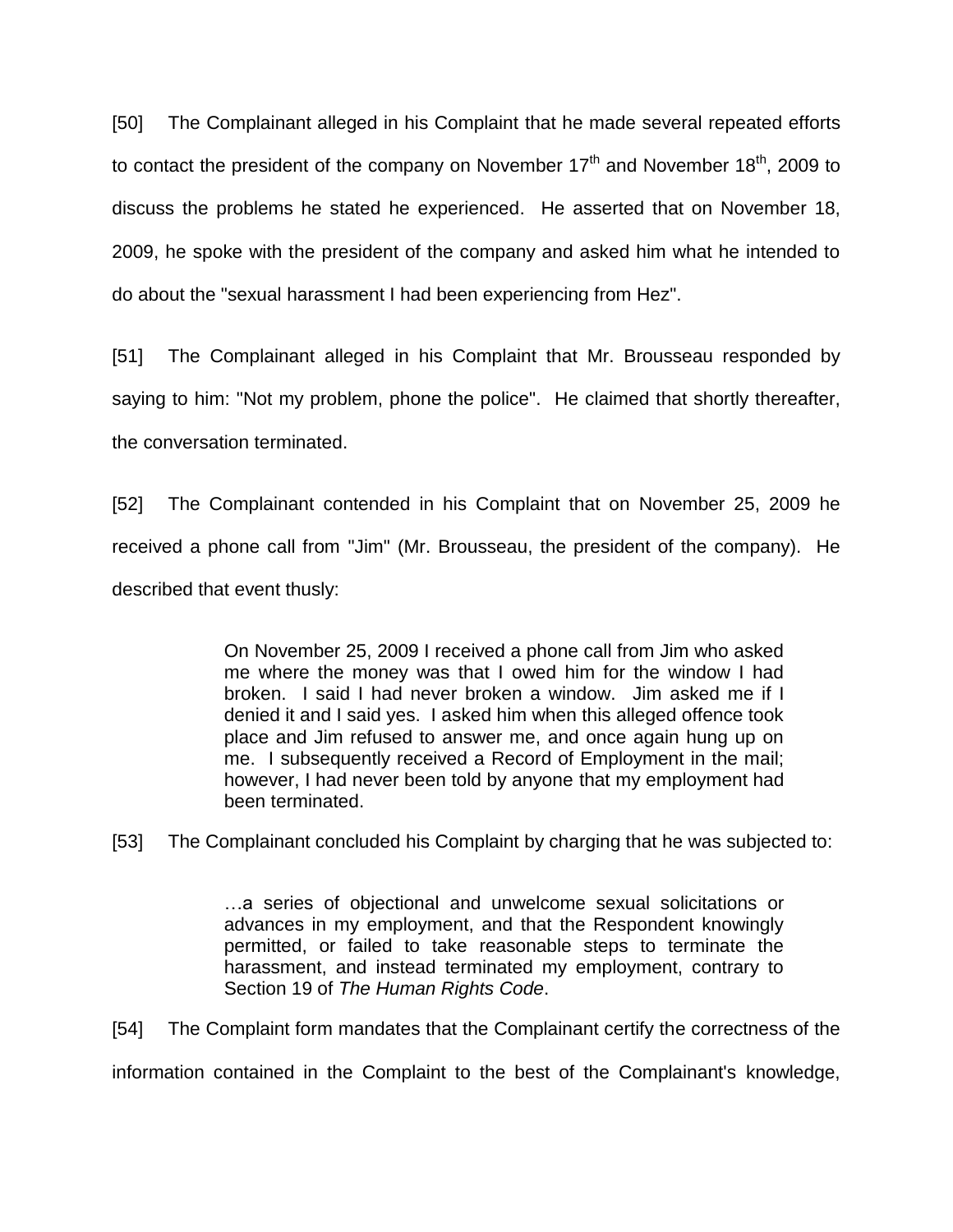together with the Complainant's belief that there had been a breach of the Code. The

Complainant did certify that his Complaint was correct to the best of his knowledge on

May 5, 2010. The Complaint was filed May 11, 2010.

## **The Response to the Complaint**

[55] Among other things, the Respondents' Response denied any sexual harassment.

The Response included the following statements:

Mr. Jason Walmsley joined Super Lube Autocentres on July 25, 2009. At that time, we were well aware of Mr. Walmsley's problems with drugs. We had hoped that these past difficulties were in fact in the past and we were optimistic about his future.

After missing four scheduled shifts and with no contact from Mr. Walmsley, an email was received on November 9, 2009. In this email, Mr. Walmsley made a number of accusations about his team leader, Ms. Kirton. Mr. Walmsley offered these accusations as the reason why he failed to show up for work.

After some discussion, a second email was received. In this email, Mr. Walmsley suggests that Ms. Kirton should be fired and that he, Mr. Walmsley was well qualified to do her job.

It was further stated by Mr. Walmsley that if we did not accept these terms, he would be tendering his resignation and filing a complaint with The Human Rights Commission.

On November 18, 2009, Mr. Walmsley attempted to gain entry into our building at 1415 Regent Avenue by breaking the glass window. The police were summoned and Mr. Walmsley fled. On December 4, 2009, Mr. Walmsley was sent his Record of Employment. His employment was terminated.

I would think this explanation, enclosed emails, and police report would bring this matter to a close."

[56] The response is signed by J.E. Brousseau. No enclosures as referred to in the

Response were provided me in advance of the hearing, notwithstanding the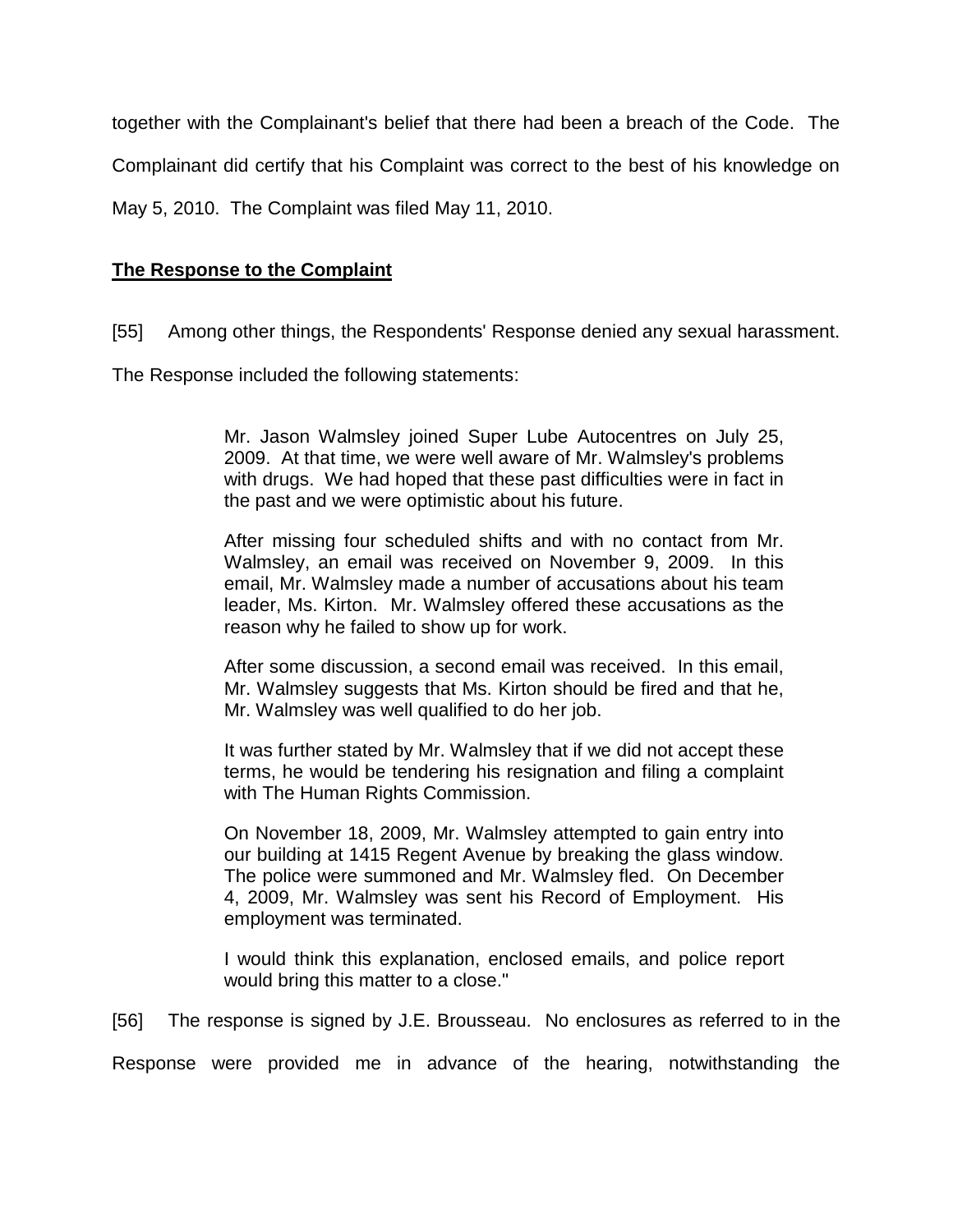requirement that the Commission provide (or cause to be provided) a copy of the Complaint and the Reply (Section 33 of the Code).

#### **The Evidence and Findings**

[57] At the hearing, contrary to the allegations he set out in his Complaint, the Complainant testified that in fact he voluntarily consented to have sexual relations with Ms. Heather Kirton on two occasions, including the one described above. This evidence coincided with the background facts submitted in the Brief filed by counsel for the Manitoba Human Rights Commission prior to the hearing.

[58] Notwithstanding his Complaint, Mr. Walmsley testified at the hearing that he was "intrigued" from the start by what he described as Ms. Kirton's advances and willingly participated in sexual activity with her on the two occasions he described. Mr. Walmsley testified however that after the second encounter, he decided not to have any further sexual relations with Ms. Kirton and communicated that to her. He testified that Ms. Kirton however, continued to pursue him in what he described as an inappropriate fashion.

[59] Mr. Walmsley stated that after he asked Ms. Kirton to stop her advances toward him, Ms. Kirton continued to make inappropriate gestures consisting of touching his arm, touching his face, touching his buttocks, and touching his chest. He also testified that Ms. Kirton provided him two CDs containing explicit nude photographs of her in various poses, which were tendered into evidence (Exhibit 12 in these proceedings), and made certain unwelcome comments to him.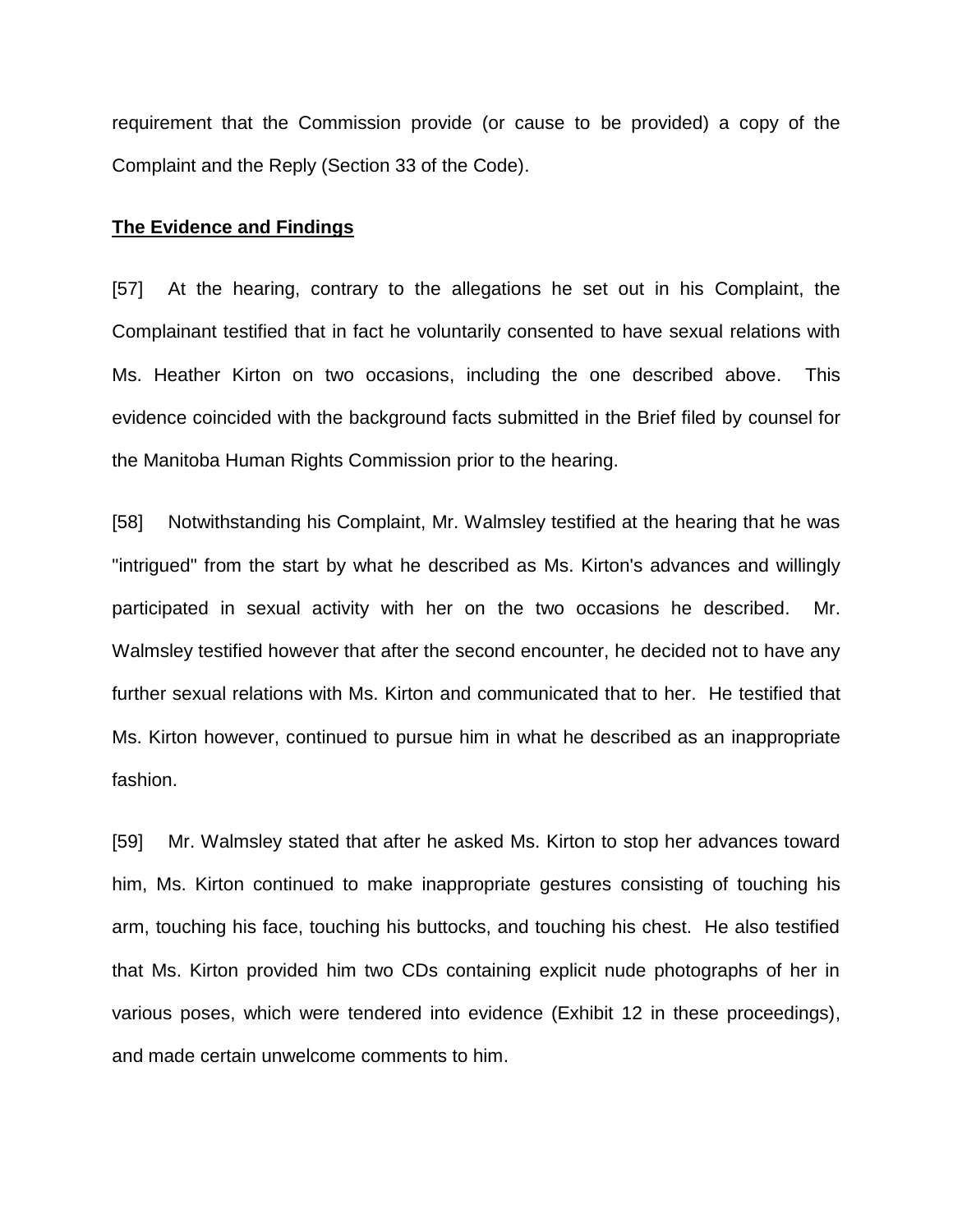[60] The contradictions between Mr. Walmsley's evidence at the hearing and the allegations he certified to be correct in his Complaint were distressing. They ranged from his obvious failure to disclose the true nature of his interactions with Ms. Kirton, at least initially, to particulars of events he described, to his wrongful denial of vandalizing the Respondents' shop/garage, among other things. I will set out some of those contradictions below, though what follows is not an exhaustive list.

[61] Whereas in his Complaint Mr. Walmsley alleged that Ms. Kirton bought him beer and before he knew it, he had become intoxicated such that without his knowledge or consent Ms. Kirton began to perform oral sex on him, which escalated to sexual intercourse, his evidence at the hearing was considerably different. At the hearing, he testified that he was a willing consenting participant. The evidence also revealed that it was Mr. Walmsley who purchased the beer, albeit with money provided by Ms. Kirton.

[62] Mr. Walmsley's failure to disclose in his Complaint that he had been "intrigued" by Ms. Kirton's advances is, at a minimum, problematic. Mr. Walmsley's failure to disclose that he consented to having sex with Ms. Kirton twice, once during work hours, is vexing, given that in his Complaint he specifically certified the correctness of his comment that the sex occurred without his consent.

[63] The glaring contradictions between some of the alleged facts and matters Mr. Walmsley complained about in his Complaint on the one hand, and his oral evidence on the other are most striking. They therefore merit further consideration, bearing in mind that it is the Commission who has carriage of the Complaint and the Commission and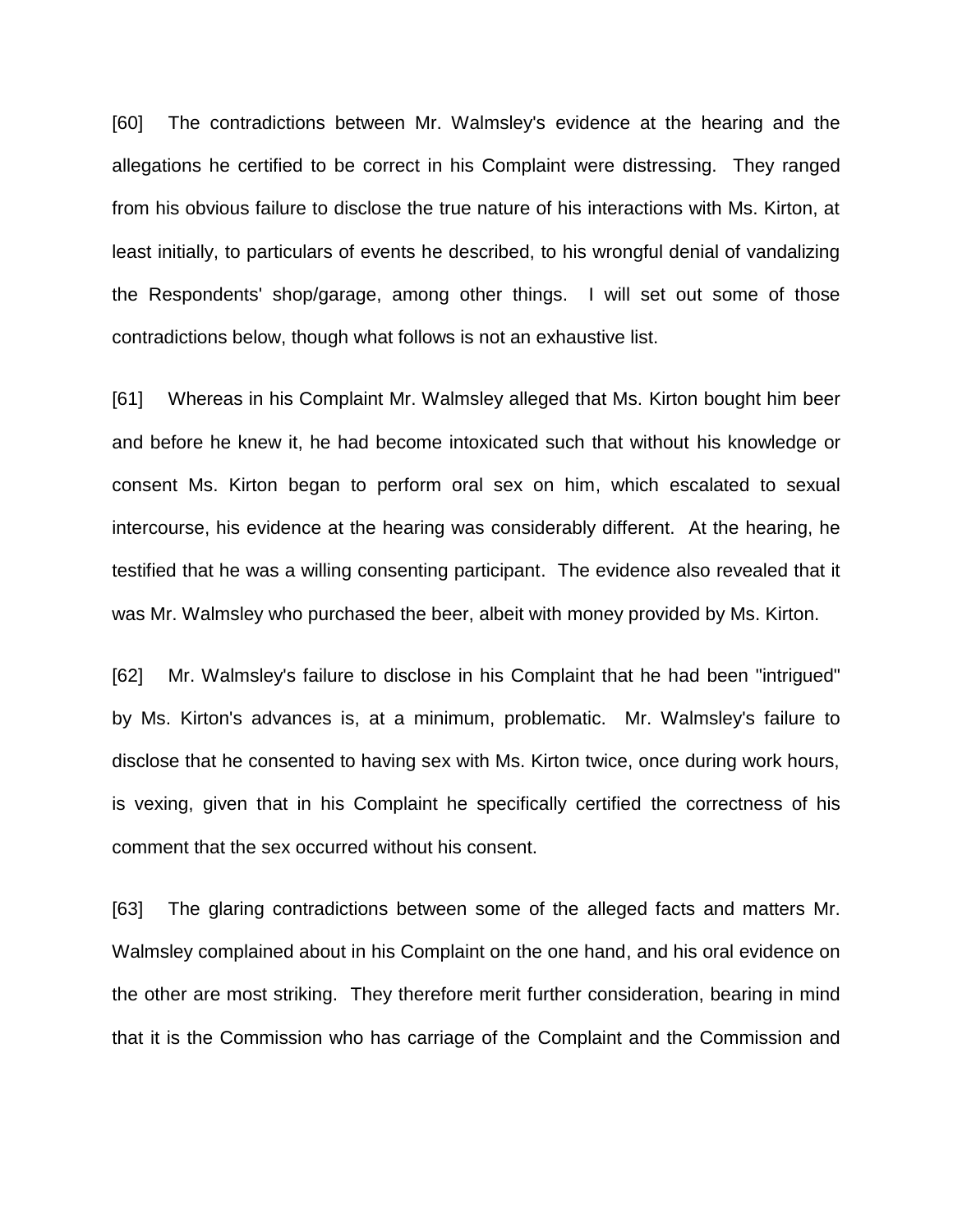the Complainant who must, at least initially, satisfy me on a balance of probabilities that the Code was breached in the manner alleged in the Complaint.

[64] A stark example of the contradictions between Mr. Walmsley's Complaint and his evidence at the hearing can be found at paragraph 16 of the Complaint. Whereas Mr. Walmsley's Complaint suggests that he was wrongly accused of breaking a window at the Respondents' shop/garage, before me he testified that in fact he did break that window. Mr. Walmsley testified that using his weapon of choice, a can of mushroom soup he placed in a sock, he broke one of the windows of the shop/garage, for which he never paid restitution. This revelation came notwithstanding that, as aforementioned, Mr. Walmsley certified that his Complaint, in which he appeared to deny breaking the window, was truthful.

[65] In respect of the same broken window incident, curiously in the Brief filed on behalf of the Commission, the following statement appears:

> In or about the late evening of November 17, 2009, the Complainant threw a rock that went broke window of the Shop's overhead door. (sic) (emphasis added)

[66] Thus, as it pertains to the broken window, Mr. Walmsley appears to have told at least two and possibly three differing versions of the cause of the broken window. He certified that he did not do it, counsel for the Commission understood that he threw a rock that broke the window (or at least so informed this adjudicator in the Brief filed), and he testified, as aforementioned, that he deliberately broke the window utilizing a can of mushroom soup he carried in his backpack at night, outfitted in a sock. The only reasonable conclusions that can be drawn from all of this are that Mr. Walmsley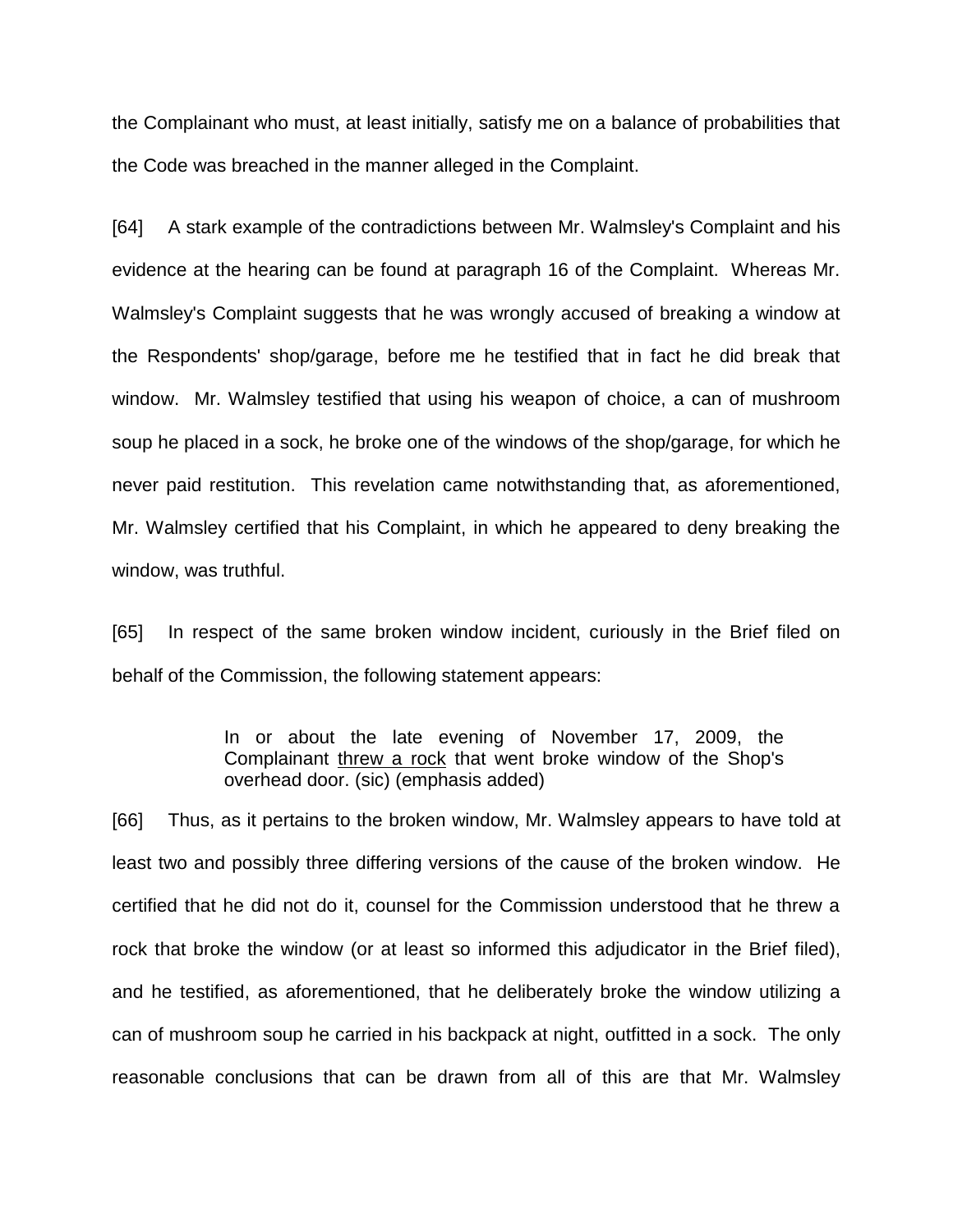repeatedly did not tell the truth and that he did in fact break the window of the Respondents' shop/garage.

[67] In addition to the foregoing matters, there were other incidents of non-disclosure or incomplete or erroneous information that Mr. Walmsley included in his Complaint. For example, Mr. Walmsley wrongly set out the possible date of the sexual encounter described in his Complaint, being September 16 or 25, 2009. In his oral evidence, Mr. Walmsley stated that the actual date was September 12, 2009, which he advised he discerned once he reviewed a calendar kept by his mother.

[68] Nothing significant turns on that date, however given the fact that Mr. Walmsley's oral evidence that he had consented to two sexual encounters and that the sexual advances, whether made by Ms. Kirton or him, were initially not unwelcome, plainly contradicted his Complaint, and given other credibility issues, he and the Commission ought to have, at a minimum, amended the Complaint much earlier in the proceedings rather than proceed on the basis of facts which they knew or ought to have known were, in several key respects, erroneous. I will have more to say about this later in this Decision.

[69] In oral evidence, Mr. Walmsley voluntarily confessed to having done crack cocaine at the shop/garage while on duty with certain employees, one of whom was subsequently fired and the other demoted. He also testified that he smoked marijuana with yet other employees at the shop/garage during work hours. Both Mr. Curtis and Mr. Hoebbe, employee-witnesses called by the Respondents, testified that there were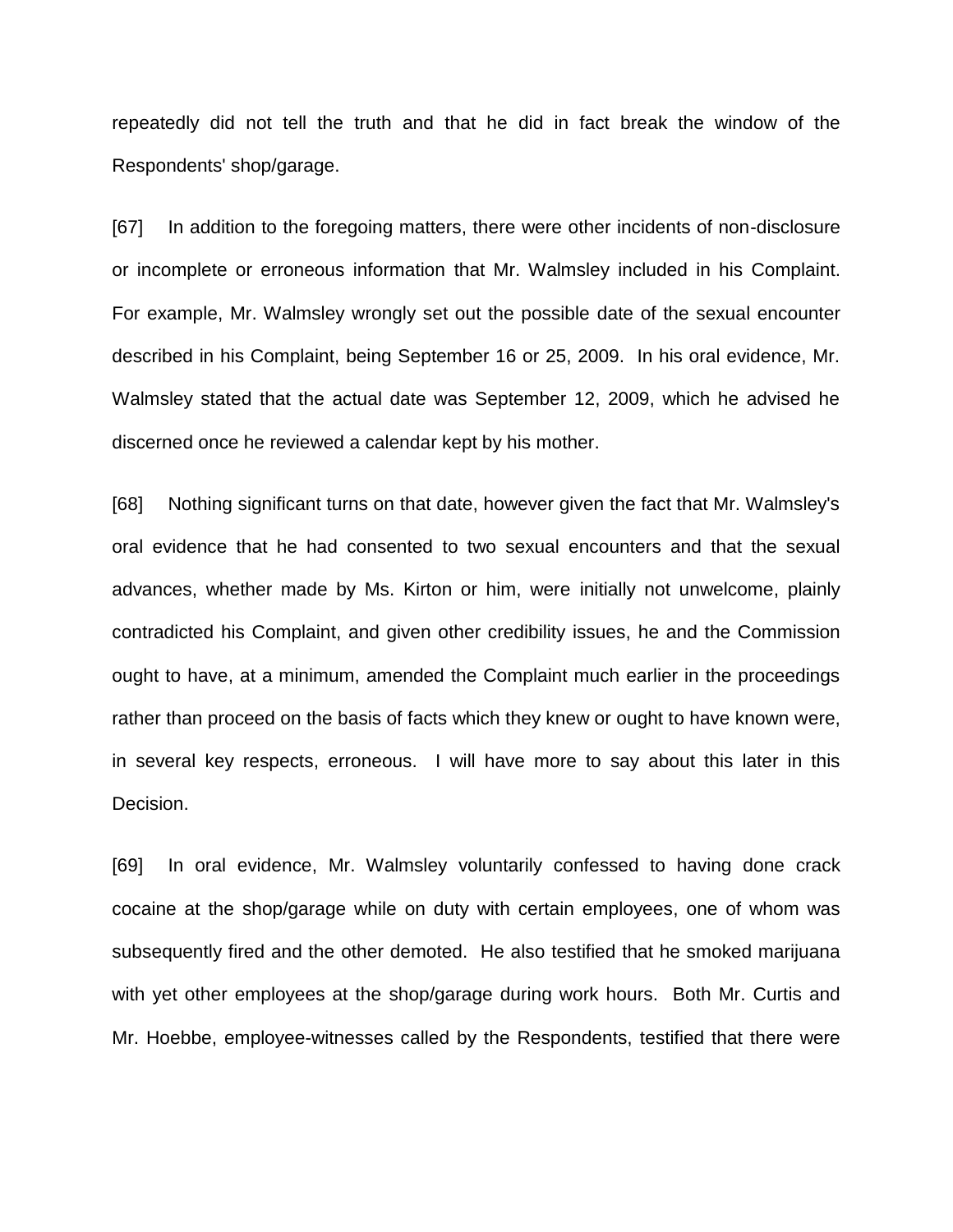drugs being used during work hours. Mr. Curtis testified that both he and the Complainant (amongst others) smoked marijuana during working hours.

[70] Although Mr. Walmsley neglected to mention the prevalence of his and others' drug use in his Complaint, Mr. Walmsley's failure to do so does not go to the heart of the Complaint. Despite the Respondents' suggestion to the contrary, Mr. Walmsley's participation in illegal activities and his failure to mention them in his Complaint does not nullify or even minimize the Complaint. While such endeavors may be relevant and may affect credibility and reliability, given both the nature of the Complaint and the type of remedy sought by Mr. Walmsley and counsel for the Commission, Mr. Walmsley's participation in these activities, while not condoned, is not fatal to the Complaint itself.

[71] Mr. Walmsley testified that he told his mother everything with respect to his addiction and drug use. He stated that he did not share as much information with his father, with whom he said he had grown somewhat distant. Here again, a difficulty arises in terms of Mr. Walmsley's credibility and reliability.

[72] The evidence reveals that Mr. Walmsley did not tell his mother that he was using marijuana, while employed with the Respondents. Ms. Walmsley testified that she was not aware and did not know that her son was using marijuana. In fact, she testified that she did not believe he was using marijuana.

[73] While Ms. Walmsley appeared to be genuine in her testimony, her evidence was largely based upon information she was told by her son. Accordingly, quite apart from other factors, the weight that I can give much of her information is limited.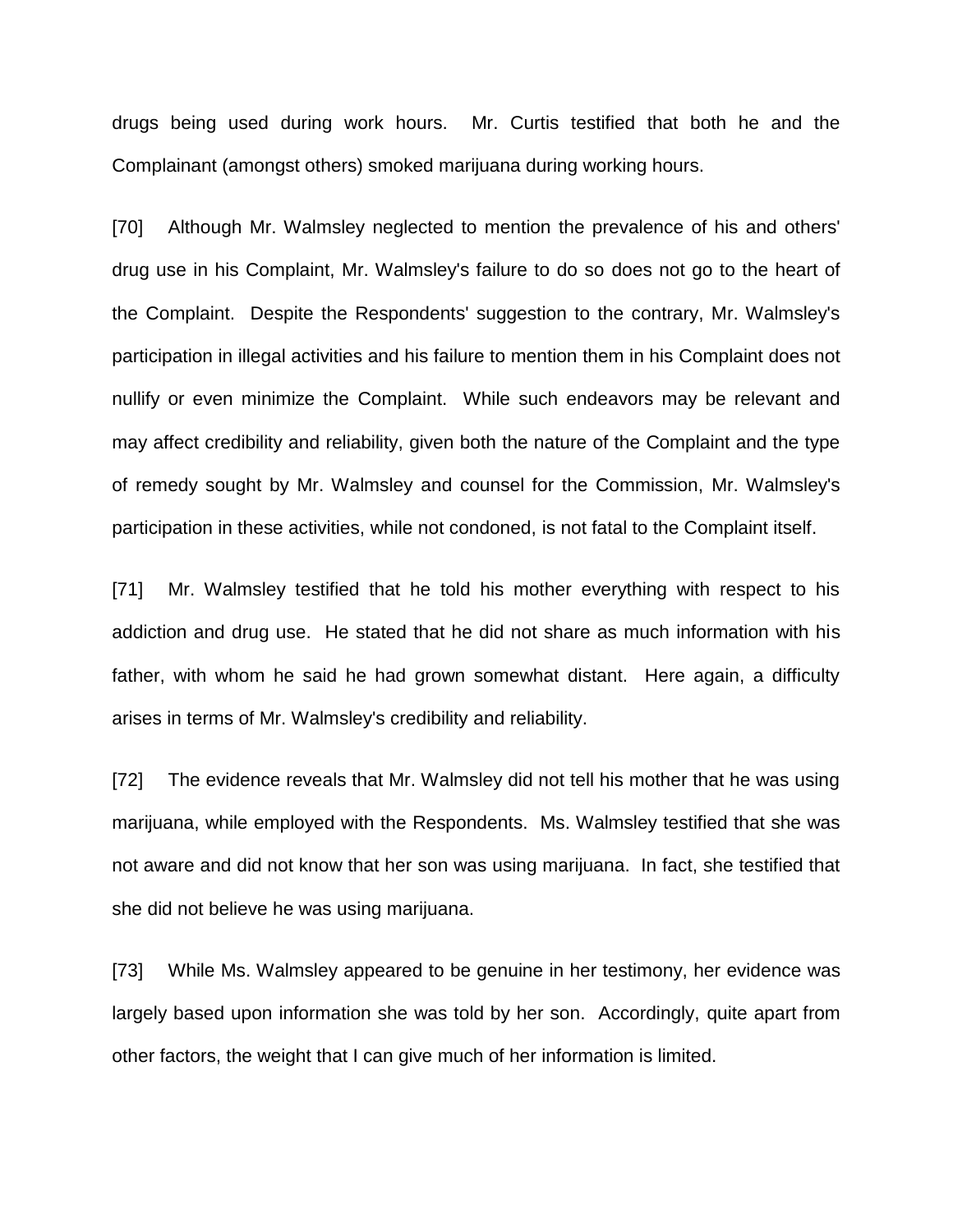[74] Mr. Walmsley testified that he had dropped out of school at 14, following the time he stole his father's credit card and purchased crack cocaine. Mr. Walmsley testified that after that time he lived on the streets for a period and suffered some of the grim consequences one might fear may be occasioned from such an existence.

[75] Mr. Walmsley testified as to his extensive involvement in using illegal drugs for a great deal of his life (not just for the limited period of his employment with the Respondents), from his adolescence and extending into his adult life. For example, in his testimony Mr. Walmsley volunteered that in 2012 he participated in what he described as a "crack binge", which he said lasted over 744 hours. He testified that during that time, he broke into 47 separate businesses across Winnipeg, including between two to four of the Respondents' outlets, and stole money from them. Mr. Walmsley testified that he admitted to police his involvement in the aforementioned criminal attacks, including the November 2009 breaking of the Respondents' shop/garage window. He disclosed that he is presently serving a sentence of 5.5 years (less time served) in jail because of these offences.

[76] These activities form only part of what can only be described as a lengthy and unfortunate history of multi-layered problems, bad decision-making, self-centered behavior, criminal activity, and active engagement in telling short-sighted falsehoods extending to the filing of a Complaint, which he knew contained falsehoods and halftruths. This destructive, self-destructive, and selfish behavior is made all the more tragic when juxtaposed against both the articulate, focused, and earnest individual who appeared before me, and in considering the evidence of his exhausted but caring and supportive mother, and his bedeviled and baffled father. In describing Mr. Walmsley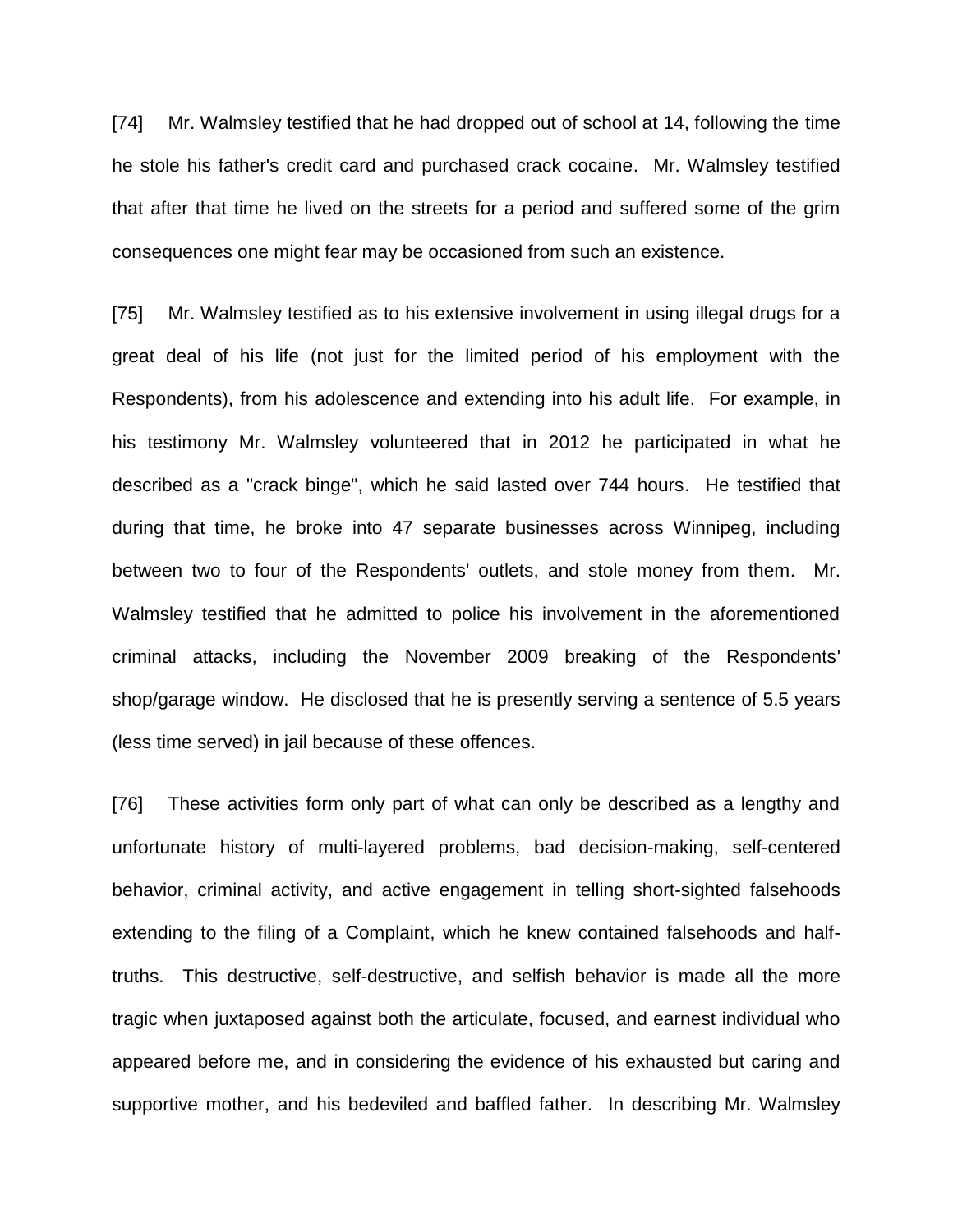thus, I in no way excuse, condone, or white-wash the Complainant's negative behavior. I note however that there is much that is worthy and redeemable underlying Mr. Walmsley, notwithstanding his past behavior.

[77] The Complainant testified and wanted me to accept that notwithstanding his admitted past behavior, he has now turned the corner and was being truthful. He stated that for him, bringing this matter to a conclusion and telling his story was one, if not the only, thing that kept him going in his darkest times.

[78] The Complainant testified that some years ago, following his aforementioned "crack binge" and medical repercussions he has suffered from his drug use, he hit rock bottom. Mr. Walmsley testified that he has, since that time, taken stock of his life and wishes to make amends. His position is that although he had been untruthful throughout most of his life, he was telling the truth in terms of the sexual harassment he suffered.

[79] I pause here to note that the 2012 break-ins and "crack binge" for which Mr. Walmsley was convicted and is serving time in prison forms no basis of my decision as to whether or not the Code was breached in the manner alleged in the Complaint. The Complaint before me addresses an allegation of sexual harassment allegedly occurring in 2009. It does not address the very troubling subsequent behavior that Mr. Walmsley put before me.

[80] The fact that Mr. Walmsley's 2012 criminal actions do not have any bearing in my decision, does not derogate in any way from the fact that Mr. Walmsley's credibility in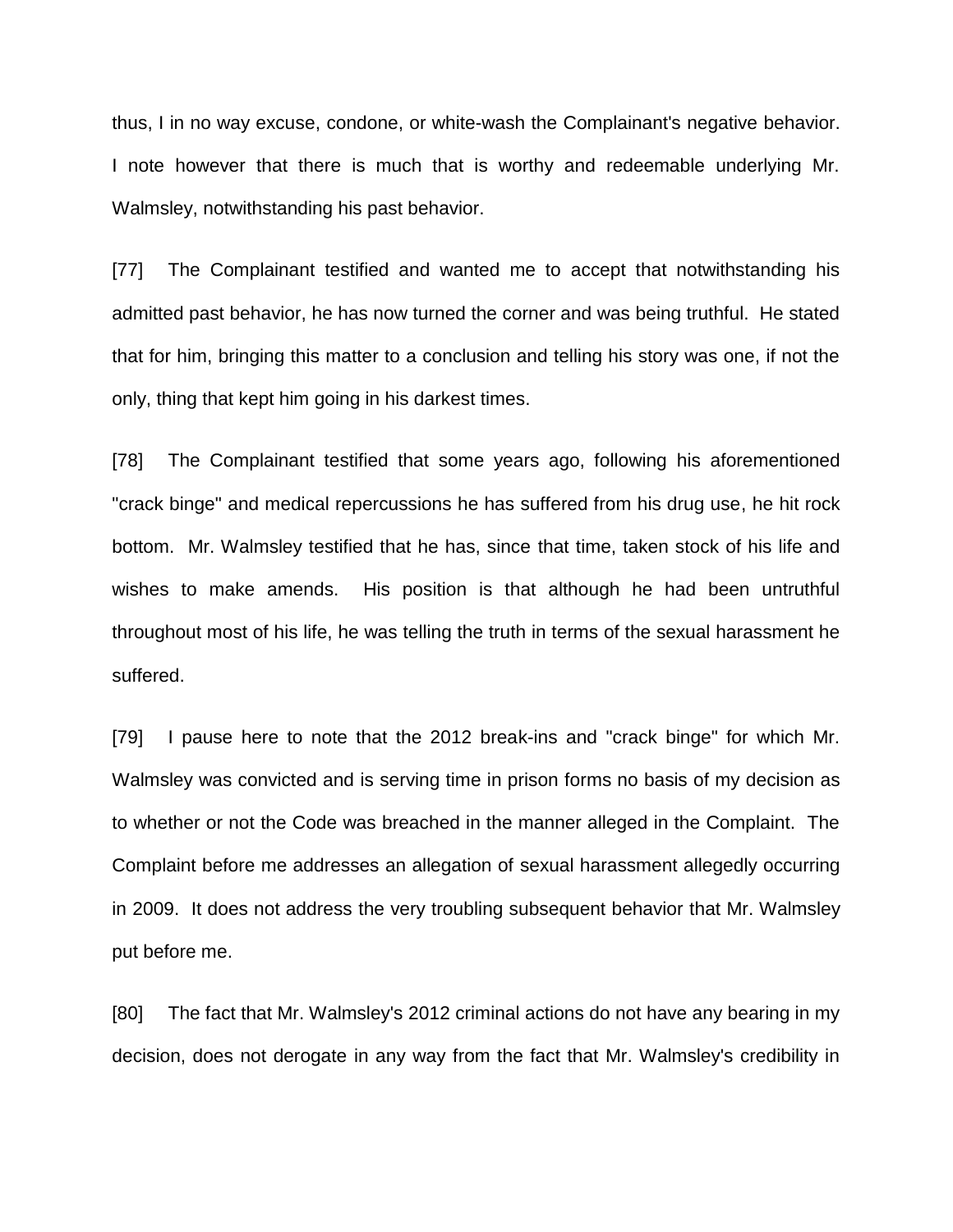his Complaint (and the credibility of the other witnesses) is a factor requiring careful consideration.

[81] In his evidence, Mr. Walmsley testified that he had, in fact, lied to various individuals. Specifically, Mr. Walmsley testified that for:

> …the majority of my life, truth hasn't been particularly synonymous with my name, but this is one of the only things over the last 5 years that I've actually been truthful about.

[82] Mr. Walmsley testified about his educational and work history. He stated that in the time preceding the incidents giving rise to the Complaint, he had returned to complete his Grade 12 equivalency in 2009, from which he claimed he graduated with honours. Mr. Walmsley testified that he began his employment at Super Lube on July 25, 2009.

[83] In his direct evidence, Mr. Walmsley testified that he had worked at various places of employment both prior to and following his employment with the Respondents. He testified that these jobs did not last long. He testified as to his employment immediately prior to obtaining his job with the Respondents at the Great Canadian Oil Change company. He testified that he had been employed in a similar position at the Great Canadian Oil Change to that for which he was hired by the Respondents.

[84] He stated that he sought employment at Super Lube because:

A: Super Lube is 13 minutes from my home in Oakbank. It's very close to where I live. It's a straight shot down 206, Dugald, and I'm there. I was looking for something closer to home.

The Great Canadian Oil Change I had worked at was in the south side of the city. The commute and the prices of gas at the time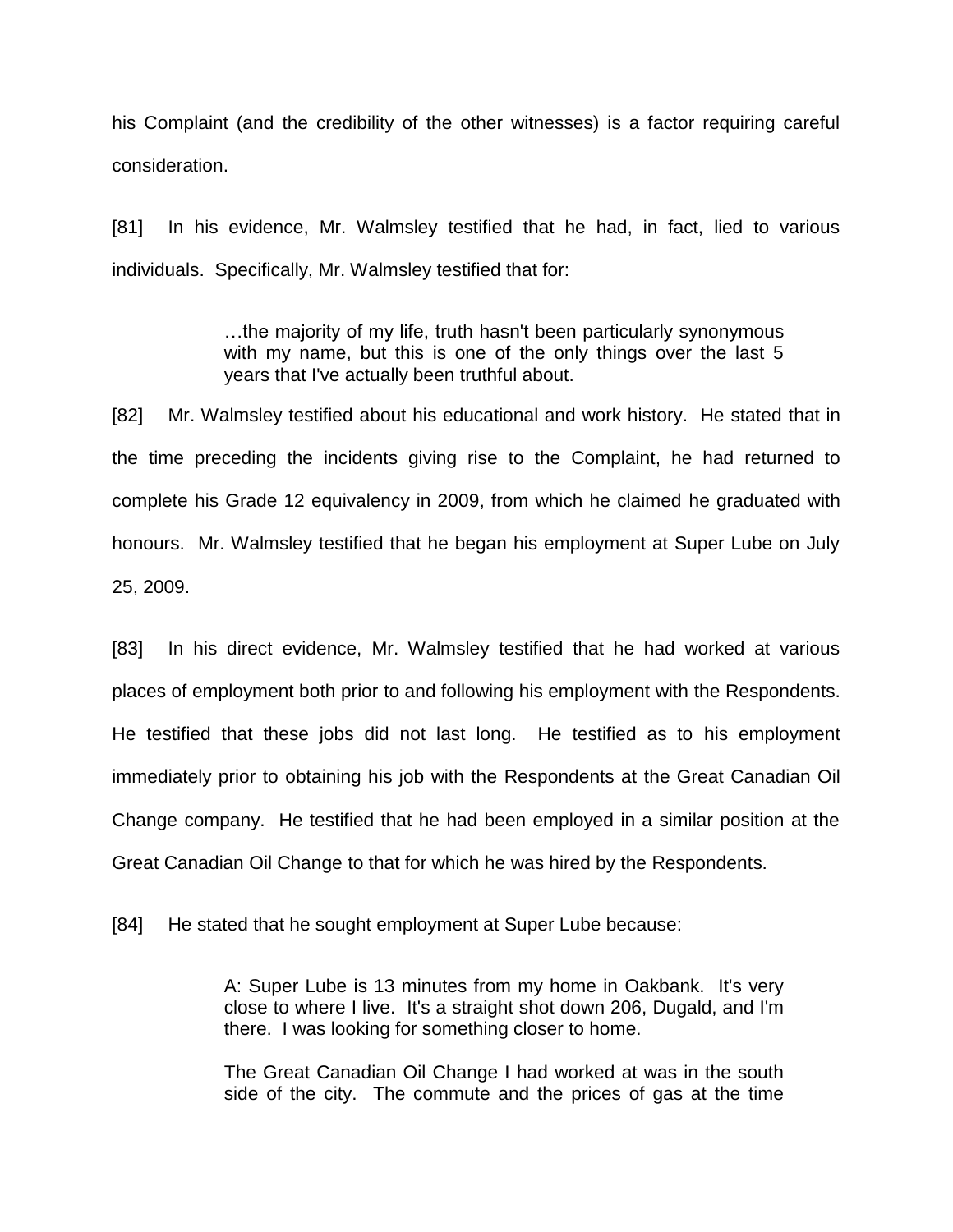were, was a lot. And \$9 an hour doesn't really do much for paying for gas at that point, so—

[85] Mr. Walmsley testified in what appeared to be a proud manner that he was pretty well hired on the spot. In cross-examination, during which time his demeanor became more hostile and impatient, Mr. Walmsley was revealed not to have been entirely truthful in his evidence.

[86] In cross-examination Mr. Walmsley admitted (after noting his objection to the question, which was over-ruled) that he worked at the Great Canadian Oil Change for approximately 2-3 months and that his employment was rocky. He said he did not get along with the others. When confronted directly, he admitted that he stole money from the Great Canadian Oil Change and that his employer caught him. He acknowledged that he left at that point, having been fired from the Great Canadian Oil Change company.

[87] Despite testifying that he had turned a new leaf respecting honesty and credibility in this respect, he was less than forthright, or perhaps engaged in sophistry in the manner in which he gave his evidence. It was also in cross-examination that he admitted to his use of marijuana at the Great Canadian Oil Change company.

[88] The fact that Mr. Walmsley did not admit to what happened at the Great Canadian Oil Change company in his direct examination, given his other admissions and instead attempted to imply, if not state, that there was a different series of events that led to his employment with the Respondents, suggests that Mr. Walmsley's pattern of credibility and/or reliability problems continue to persist and may not have been fully confined to an earlier period in his life.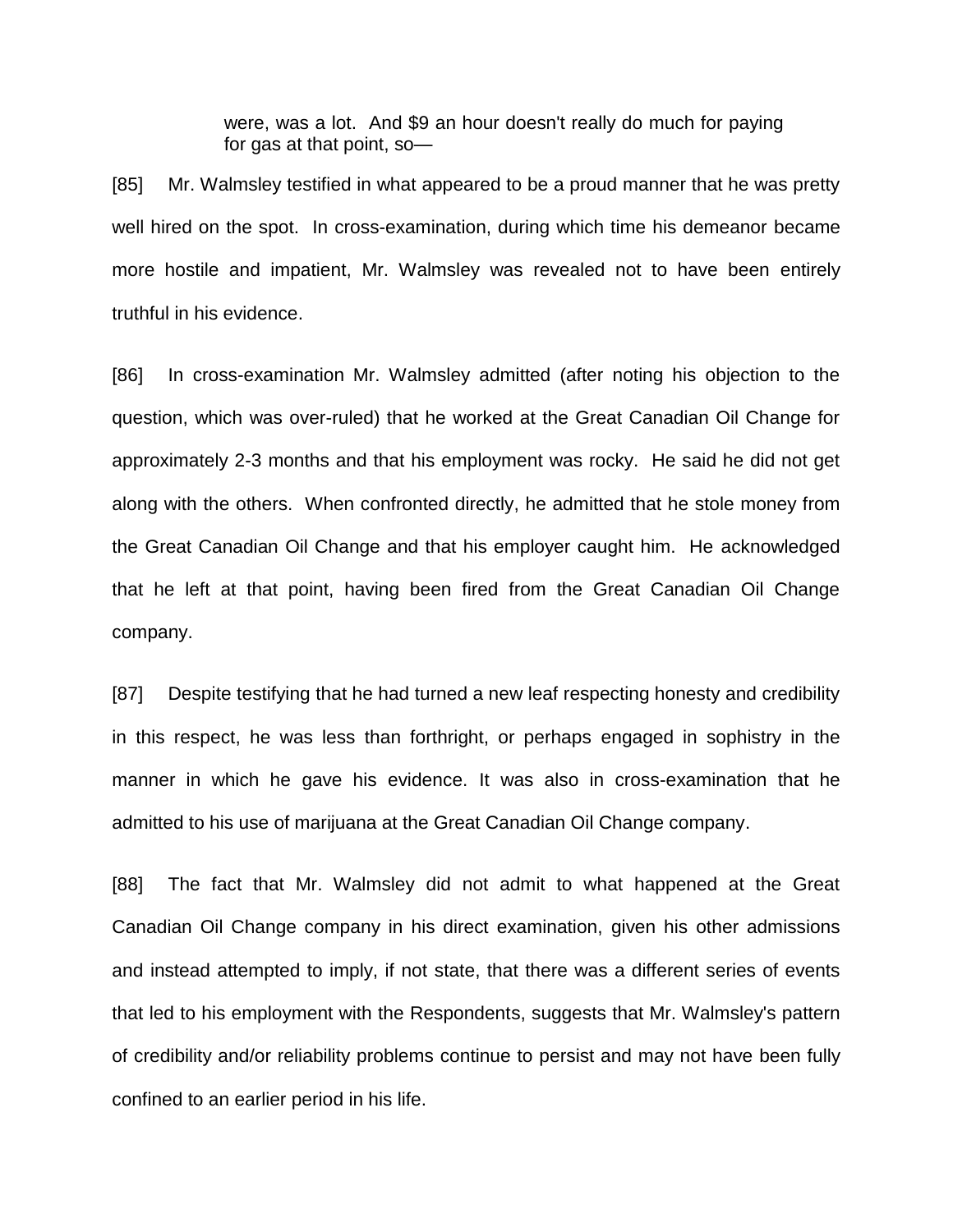[89] There is much one could say about the lack of bona fides and deliberately misleading evidence exhibited in much of Mr. Walmsley's Complaint. That however does not mean that each and every aspect of Mr. Walmsley's Complaint can be discounted and entirely disbelieved when measured against the evidence I heard from some of the other witnesses, including Ms. Kirton (about which more will be said below).

[90] It must be said in considering Ms. Kirton's evidence that her employer, the Respondents, described Ms. Kirton as being "special needs". Mr. Brousseau suggested in his questions and his statements that Ms. Kirton was intellectually challenged. He did so in a cavalier, insensitive, and brazen fashion.

[91] In fact, no evidence was led before me to support Mr. Brousseau's contention. Every one of the Respondents' employees rejected any such assertion. While many of the witnesses testified that Ms. Kirton made up stories about herself and was moody, there was nothing to support Mr. Brousseau's assertion.

[92] That the Respondents would attempt to portray the assistant manager of one of their shops/garages and an ongoing employee as being "special needs" was a real disservice to her and was less than appropriate. The fact that the Respondents put no supports in place for her and instead made her an assistant manager with the responsibilities that she had, lent a strong measure of incredulity to the Respondents' claims in that respect.

[93] In my estimation, although not proven to have "special needs", after observing the manner in which Ms. Kirton provided her evidence, I conclude that Ms. Kirton's evidence did suffer from faulty memory and vagueness. These problems went far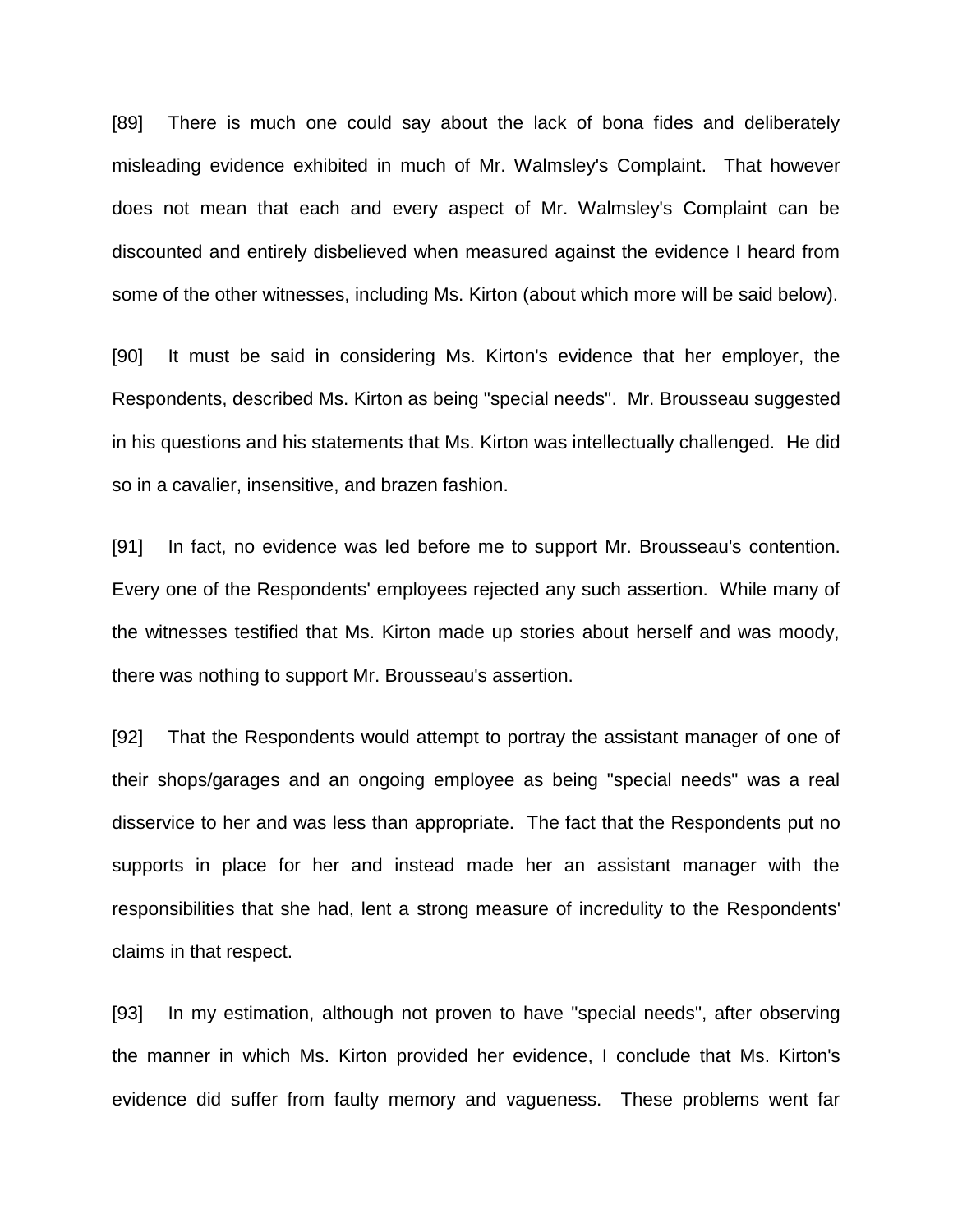beyond being matters of poor memory alone. In many instances I conclude her weak recall and vagueness were deliberate. Though there are many possible examples of this, only a few will follow.

[94] In one instance, Ms. Kirton testified in a vague manner that she did not recall if the incident which culminated in her having sex on a cement floor in an oil change garage (which I was told was a unique experience for her) occurred on a Saturday or Sunday. A few minutes later in cross-examination, she had strong recall of the events of what she confirmed was a Saturday night.

[95] In another instance Ms. Kirton denied, or did not recall, paying for beer. She stated: "I don't think I would do that." when asked if she might have purchased beer that day. Ms. Kirton's evidence was not reliable in this respect. Both Mr. Curtis' and Mr. Walmsley's evidence was that Ms. Kirton paid for beer on September 12<sup>th</sup>. I do not accept Ms. Kirton's evidence respecting the purchase of beer, and prefer the oral evidence of Mr. Walmsley as confirmed by Mr. Curtis in this respect.

[96] Ms. Kirton's manner when delivering her evidence in the aforementioned incidents and in respect of the CDs (which is described later in these Reasons) was such that it was plain she was trying to tweak her evidence to enhance her position. Given that she described the occurrences with Mr. Walmsley as out of the ordinary and having never happened before or since, one would expect her to have better recall. This is especially so as she testified that the events complained about continue to haunt her.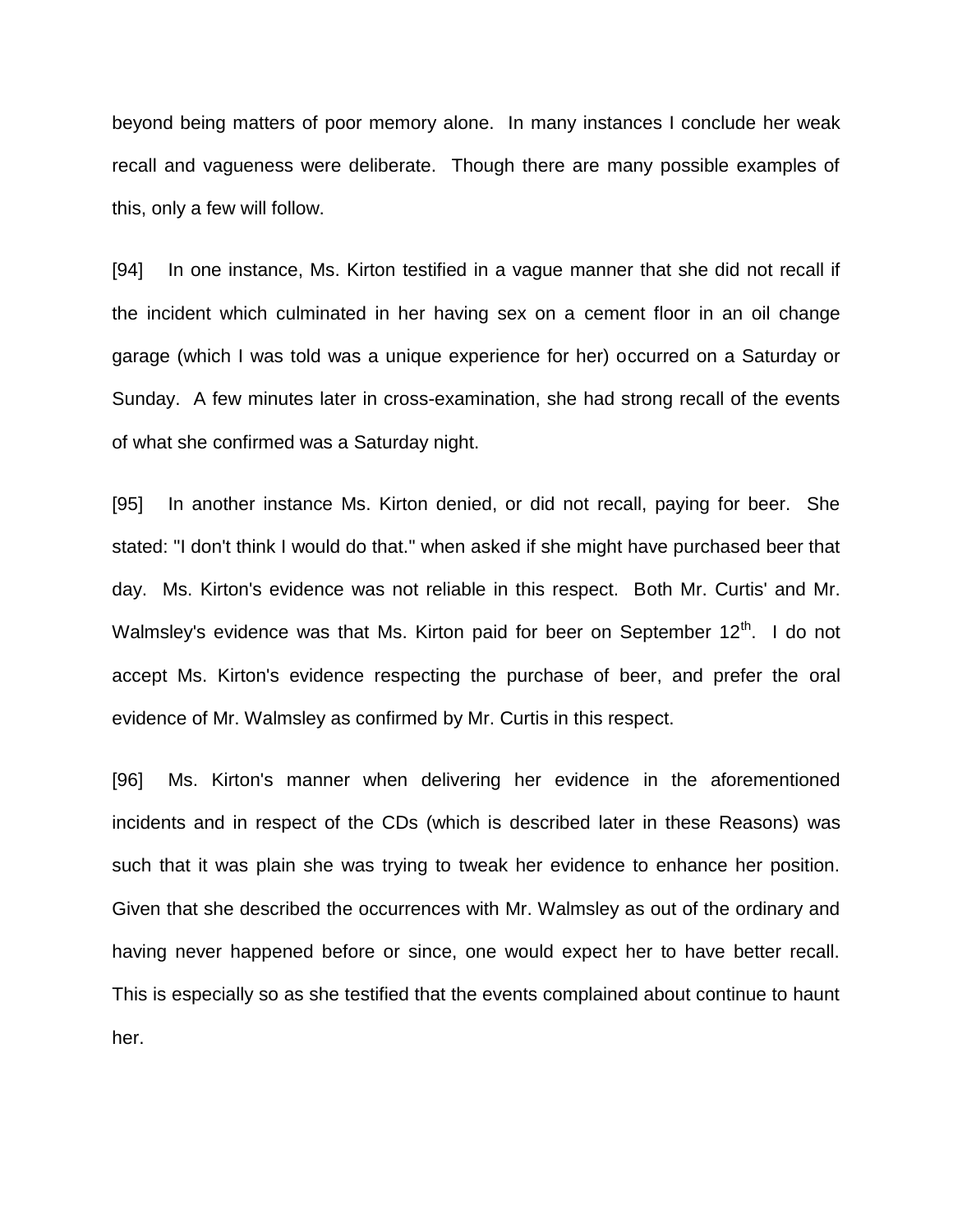[97] Significant time was spent by the parties in addressing Ms. Kirton's position with the Respondent companies. The evidence as to which employee was the manager and which was assistant manager, evidence one might expect not to be contradictory or controverted, was surprisingly inconsistent among the various witnesses. In his direct evidence, Mr. Walmsley testified that Ms. Kirton was the manager. He testified that when she hired him, Ms. Kirton asked if he had a problem working for a woman. He maintained the position that she was the manager up to and including in his closing arguments.

[98] Mr. Walmsley maintained that John Leullier was the district manager, not the manager of the particular shop/garage for which he was employed. He said that Mr. Leullier showed up every week or two to check deposits. He described Mr. Leullier's attendance as infrequent. He particularly drew the adjudicator's attention to the fact that there was no team leader as described in the Respondents' reply to the Complaint.

[99] Mr. Shaun-Kyle Hoebbe, an employee of the Respondents' company and previously a co-worker of the Complainant, was called by the Respondent as a witness. Mr. Hoebbe testified that Ms. Kirton was the assistant manager. He testified that the manager was Mr. Leullier, and before him one Ed McDonald.

[100] Sean Curtis, another of the Respondents' employees, referred to Mr. Leullier as both a regional manager of all the shops and as manager of the particular shop/garage. He described himself and Ms. Kirton as assistant managers.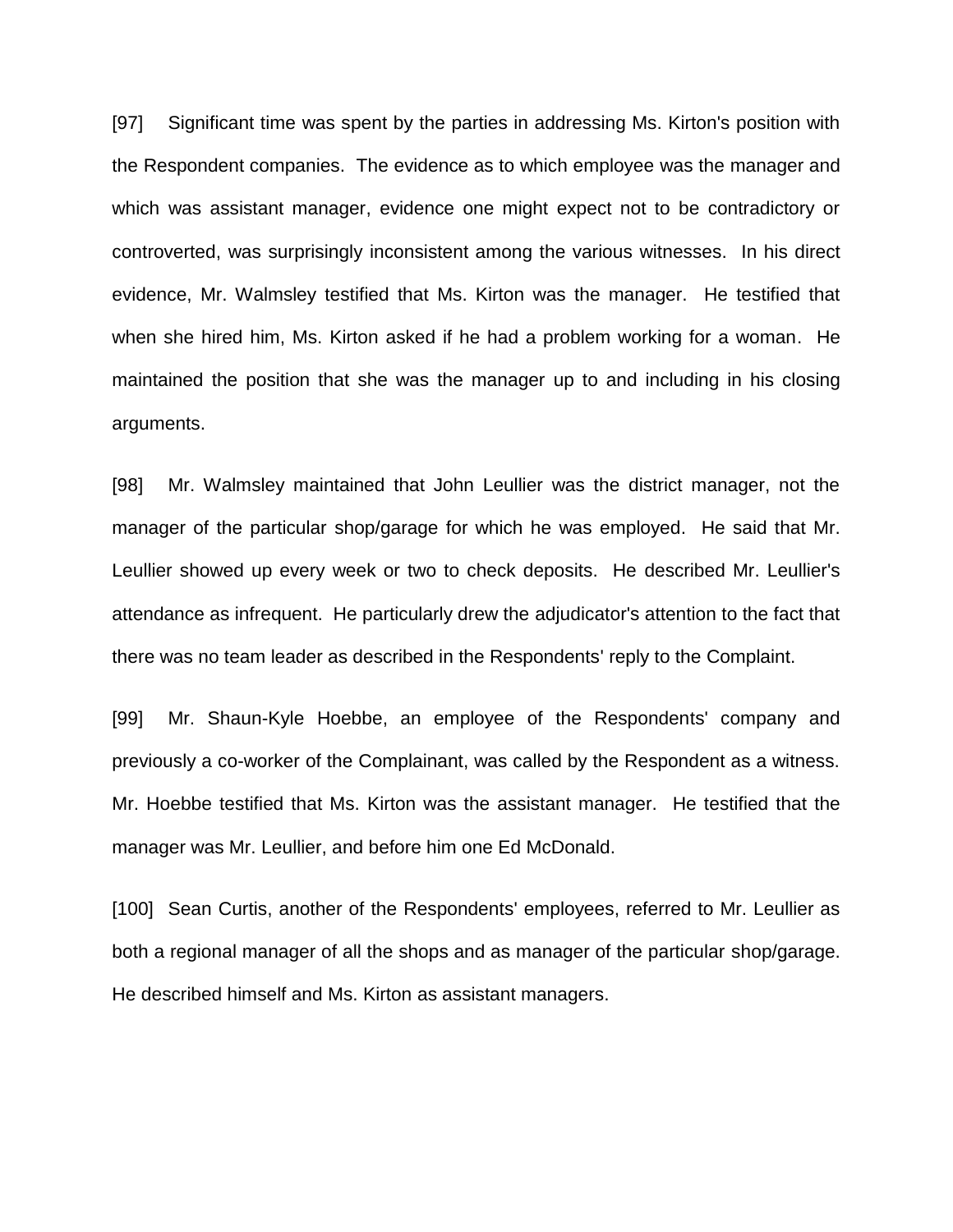[101] Mr. Leullier testified he was the manager and stated that Mr. Curtis was not at any time an assistant manager. Mr. Leullier described Ms. Kirton as an assistant manager.

[102] Ms. Kirton, for her part, maintained that she was the assistant manager and that Mr. Leullier was the manager at all material times. She did not identify Mr. Curtis as an assistant manager.

[103] The foregoing evidence suggests either an unclear chain of command or a lack of basic knowledge amongst the Respondents' staff, among other possible explanations. That said, I am able to conclude that Ms. Kirton was, on a balance of probabilities, the assistant manager.

[104] Whatever her official designation, which is a matter of lesser importance, I find that she was cloaked with the authority to hire and fire, set schedules, call people to work, and note up/complete the payroll for the shop/garage. Ms. Kirton worked in the front office and in the shop and was in a position to confer certain benefits. These included noting certain employees as being present when they were not in fact at work. Although Ms. Kirton denied that she would ever do such a thing, Mr. Walmsley testified she did just that for him. Whether she did or did not make any such false entries is not the point, although on a balance of probabilities, I would have found that she likely did make such entries.

[105] During the course of his evidence, Mr. Walmsley testified as to various times he was away from work including at various treatment facilities (including the Behavioural Health Foundation and Crisis Stabilization Unit). For example, he testified that during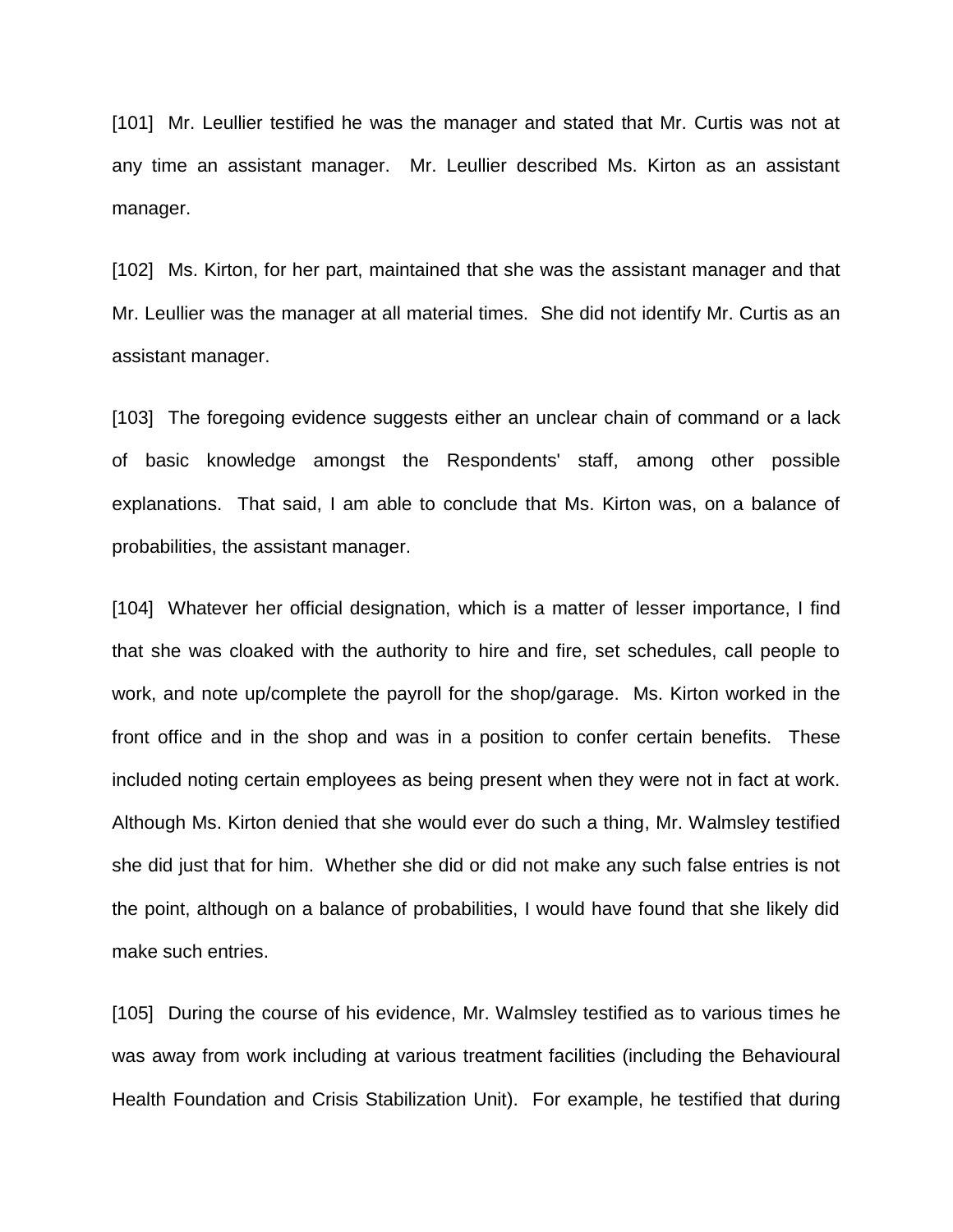the course of his employment with the Respondents, he had been admitted into the Crisis Stabilization Unit in Selkirk. He did not, however, draw anything but a loose connection between those difficulties and the Complaint before me.

[106] Neither the Complainant nor counsel for the Commission elected to produce any psychological or medical evidence whatsoever to substantiate the reasons for admission to these facilities or any connection at all between the admission and the Complaint. Accordingly, little or no reliance can be placed on any supposition that such a connection exists.

[107] In the event the Complainant or counsel for the Commission intended to convince me that Mr. Walmsley's self-described drug addiction made him more vulnerable, they ought to have adduced more and better evidence, perhaps including some psychological or medical evidence. On the evidence before me, I cannot find that Mr. Walmsley's previous drug addiction or the use of drugs in this work environment made him more vulnerable to the alleged sexual harassment.

[108] In fact, Mr. Walmsley presented as anything but vulnerable. Both of Mr. Walmsley's parents testified as to the strength of his will. Mr. Walmsley's father testified that Mr. Walmsley could not be compelled to do that which he did not wish to do. The Complainant himself was not of a dissimilar view. Given those facts and his overall demeanor when testifying before me, as well as the absence of any medical or psychological evidence to support the view that Mr. Walmsley was vulnerable, no such finding can be made in this proceeding.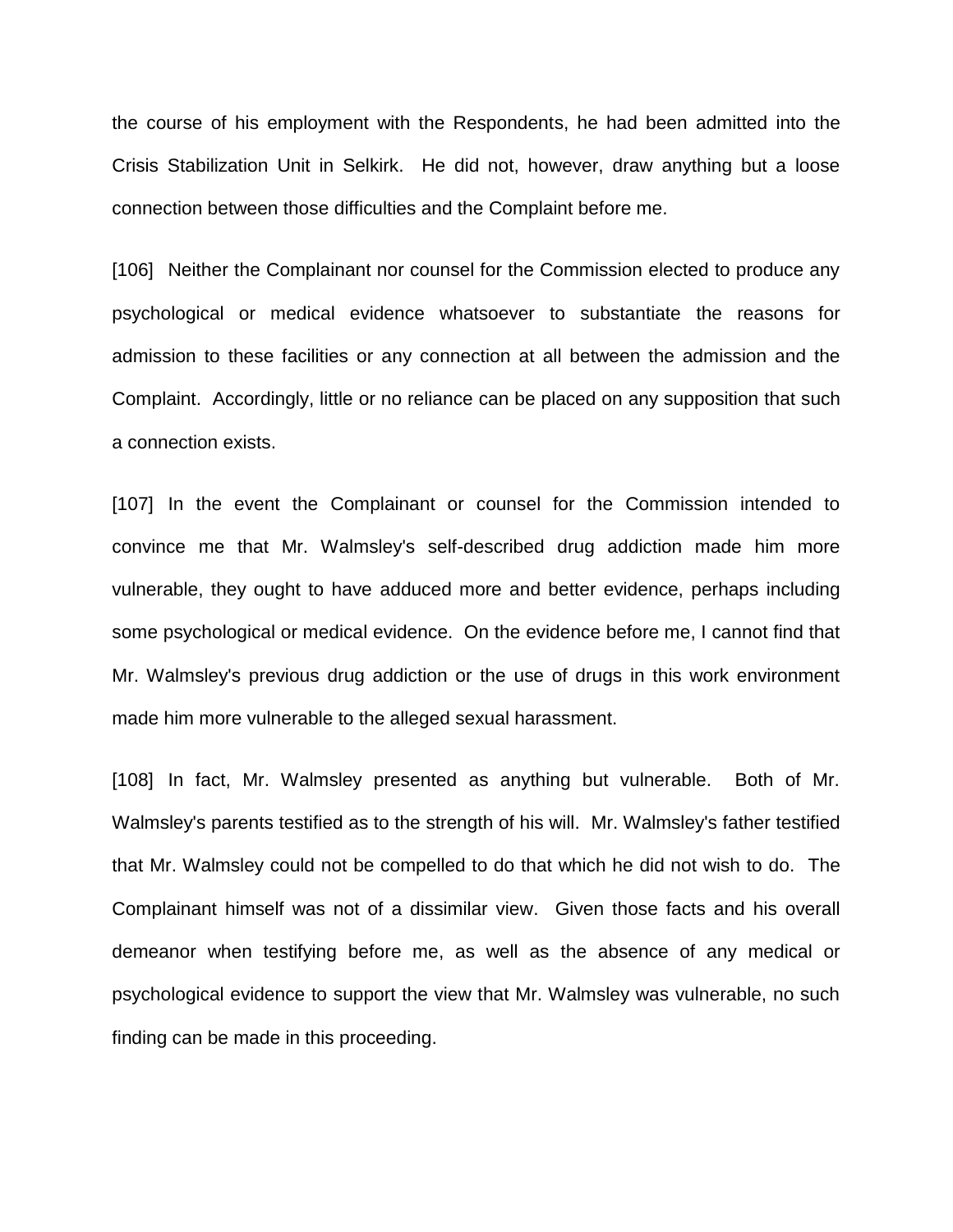[109] In terms of the comments that Mr. Walmsley alleged Ms. Kirton made prior to the sexual encounters, no one argued that those comments constituted sexual harassment as defined under the Code. I will accordingly refrain from commenting other than to note that no one should infer that this Decision condones such workplace comments or believes them to be the subject of acceptable workplace banter.

[110] Likely the reason no such arguments were advanced is due to the fact that to constitute harassment, Section 19(2) provides that the comments and actions in issue must be unwelcome. The evidence seemed to imply that they were welcome, or at least not unwelcome. Mr. Walmsley's evidence that he was intrigued supports this view. Indeed but for Mr. Walmsley's evidence on that point, a very different finding may well have been made (see Bannister v. General Motors of Canada Ltd. 1998 CanLii 7151 (ON CA) (1998) 164 D.L.R.  $(4^{th})$  325, 40 Q.R.  $(3^{rd})$  591 (Ont. C.A.).

[111] I note that neither Ms. Kirton nor any other employee were cross-examined on the alleged diesel simile she allegedly employed. Accordingly she had no opportunity to address the issue. In the circumstances, no adverse finding can be made against her in respect of that alleged comment, which if it was made, was likely intended, based upon Mr. Walmsley's evidence, and was taken by him to be flirtatious.

[112] The evidence of Mr. Walmsley and Ms. Kirton differed substantially in terms of who initiated the "flirting". Mr. Walmsley testified that although he was intrigued by Ms. Kirton, he did not know how to initiate an encounter. Ms. Kirton testified that Mr. Walmsley was the more dominant of the two and the individual who initiated the contact and pursued her.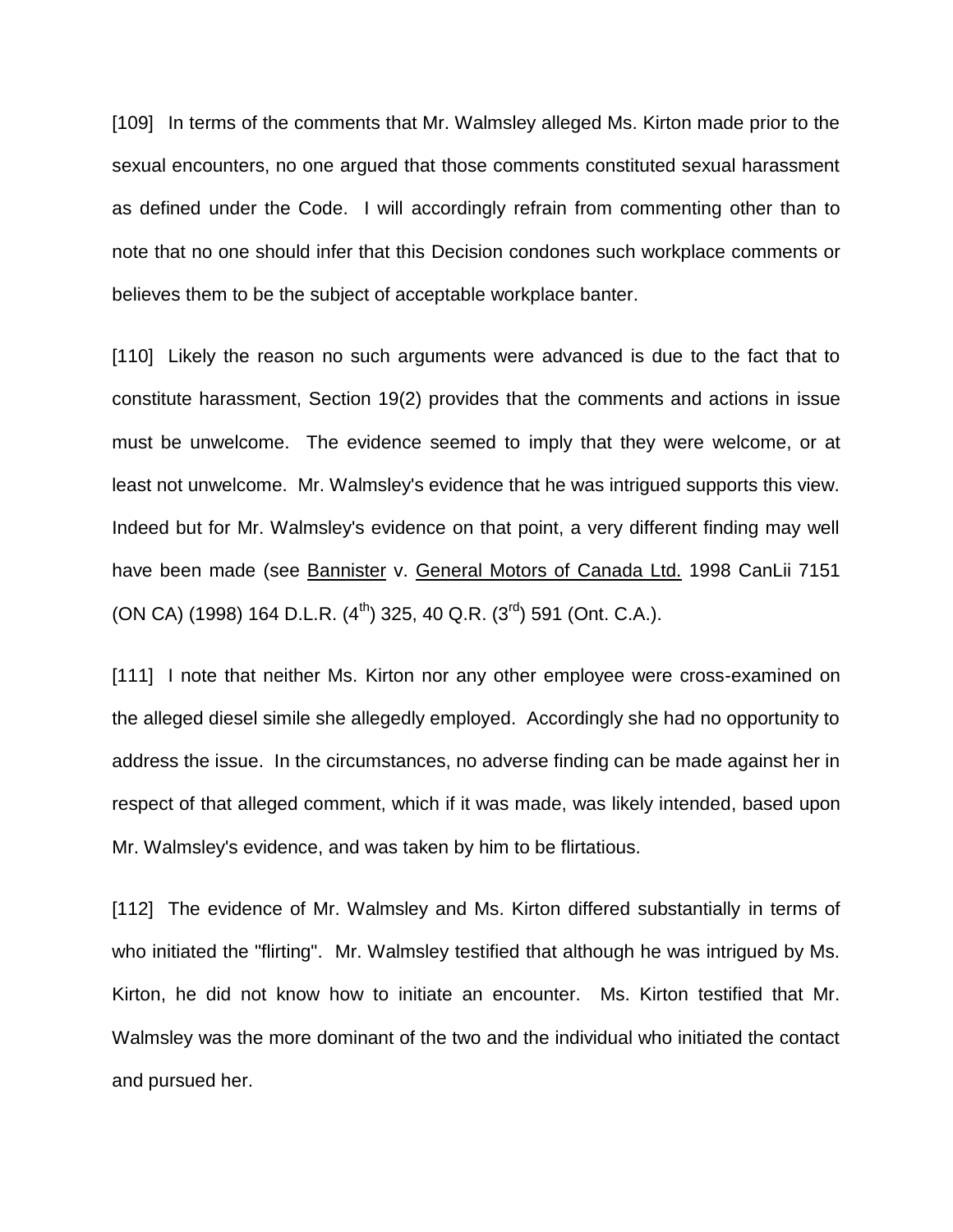[113] Mr. Walmsley's father's evidence was that he advised his son not to pursue Ms.

Kirton. This suggests that at least as far as Mr. Walmsley Sr. understood it, it was his

son pursuing Ms. Kirton, or contemplating doing so, not the other way around.

[114] Mr. Hoebbe's evidence seemed to suggest that either it was Mr. Walmsley who commenced the pursuit, or it was a matter of each of Mr. Walmsley and Ms. Kirton both being mutually interested. Mr. Hoebbe stated in his evidence:

> I just wouldn't really call it harassment, like, because if Jason flirts with, you know, someone, and then someone kind of bites at that, that, what is that, like?

[115] On another occasion, when asked, whether he was aware of any sexual harassment, Mr. Hoebbe stated:

> Yes, as far as the sexual harassment, I wouldn't really call it sexual harassment. I mean, like, you know, if two adults kind of, you know – I don't know. The Adjudicator: It's okay to use frank language, sir, so please, go ahead. The Witness: Well, it takes two to play, right?

[116] Similarly, Mr. Curtis testified that Mr. Walmsley asked him for his permission to

have some kind of relations with Ms. Kirton. Mr. Curtis testified that he responded to

Mr. Walmsley by saying, among other things:

Go for it, she likes them young.

[117] Upon further questioning, Mr. Curtis testified that it was Mr. Walmsley who

pursued Ms. Kirton, not the other way around. He testified as follows::

Ms. Khan: … Jason was, he was kind of interested in her when he first started working there?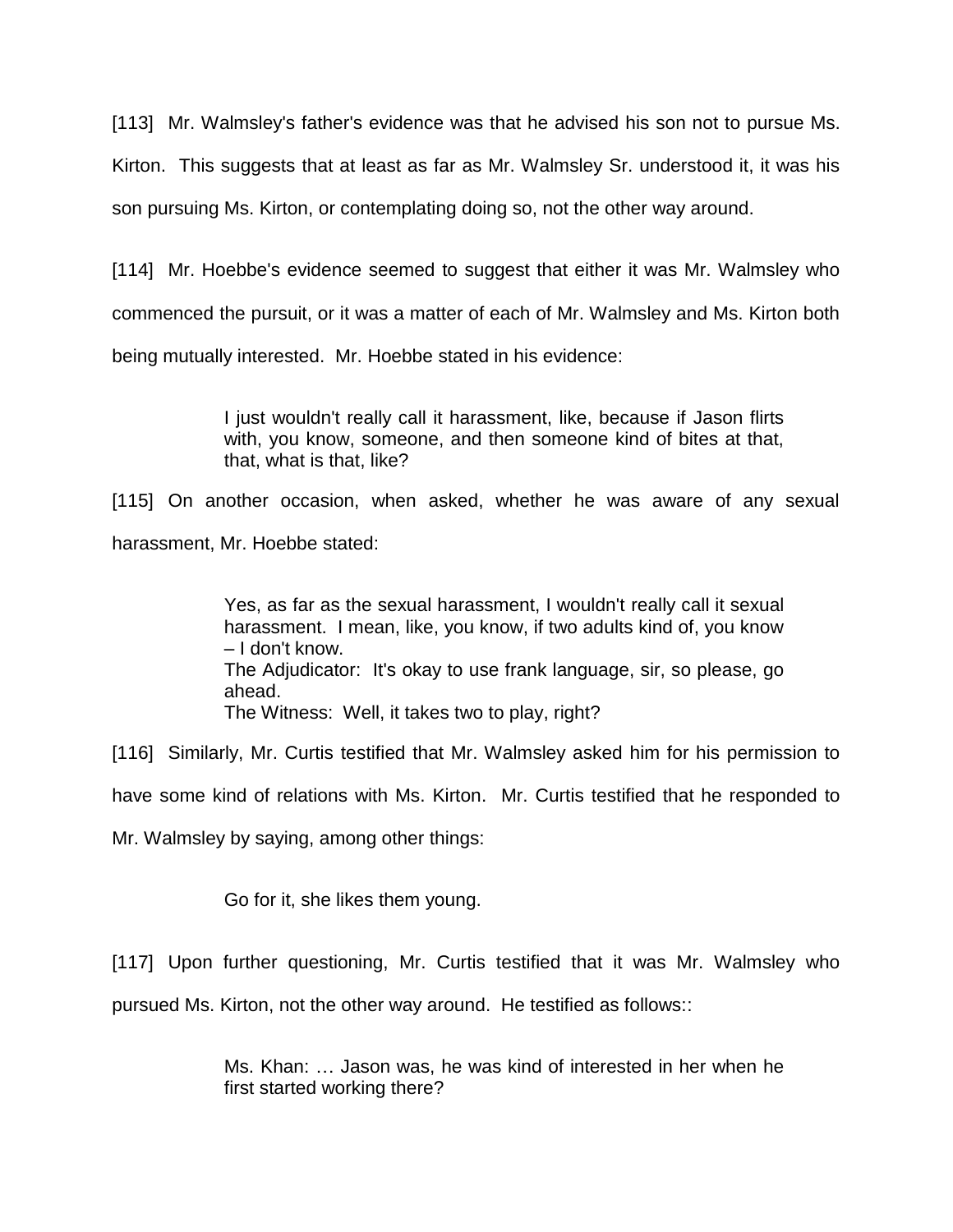A: You might call it being the aggressor, yes.

Q: And she was flirting with him and making some sexual innuendos –

A: No.

Q: --that interested him? Sorry?

A: She never made any sexual innuendos.

Q: Are you aware that she made comments like – are you aware of any comments like, I like my dicks big like my diesels?

 $A: N<sub>0</sub>$ 

[118] Mr. Curtis' evidence that Mr. Walmsley asked for permission to pursue Ms. Kirton corresponds with Mr. Walmsley's own evidence in that respect. It is reasonable to conclude on a balance of probabilities that initially it was Mr. Walmsley who was pursuing Ms. Kirton at least in an equal (if not greater) part than Ms. Kirton's pursuit of him.

[119] The evidence before me simply does not support the contention that Mr. Walmsley perceived any unwelcome conduct or harassment, as that term is defined in the Code, at least up to and including the time of the second sexual encounter. Until then, Ms. Kirton's comments and conduct were welcomed by him according to his evidence.

[120] Mr. Walmsley testified that subsequent to his second consensual sexual encounter with Ms. Kirton, he discussed the matter with his father. Mr. Walmsley also offered that certain circumstances of the second sexual encounter (which need not be repeated here) were so disturbing to him that he did not wish to have any further sexual encounters with Ms. Kirton. He testified that he told Ms. Kirton that the sexual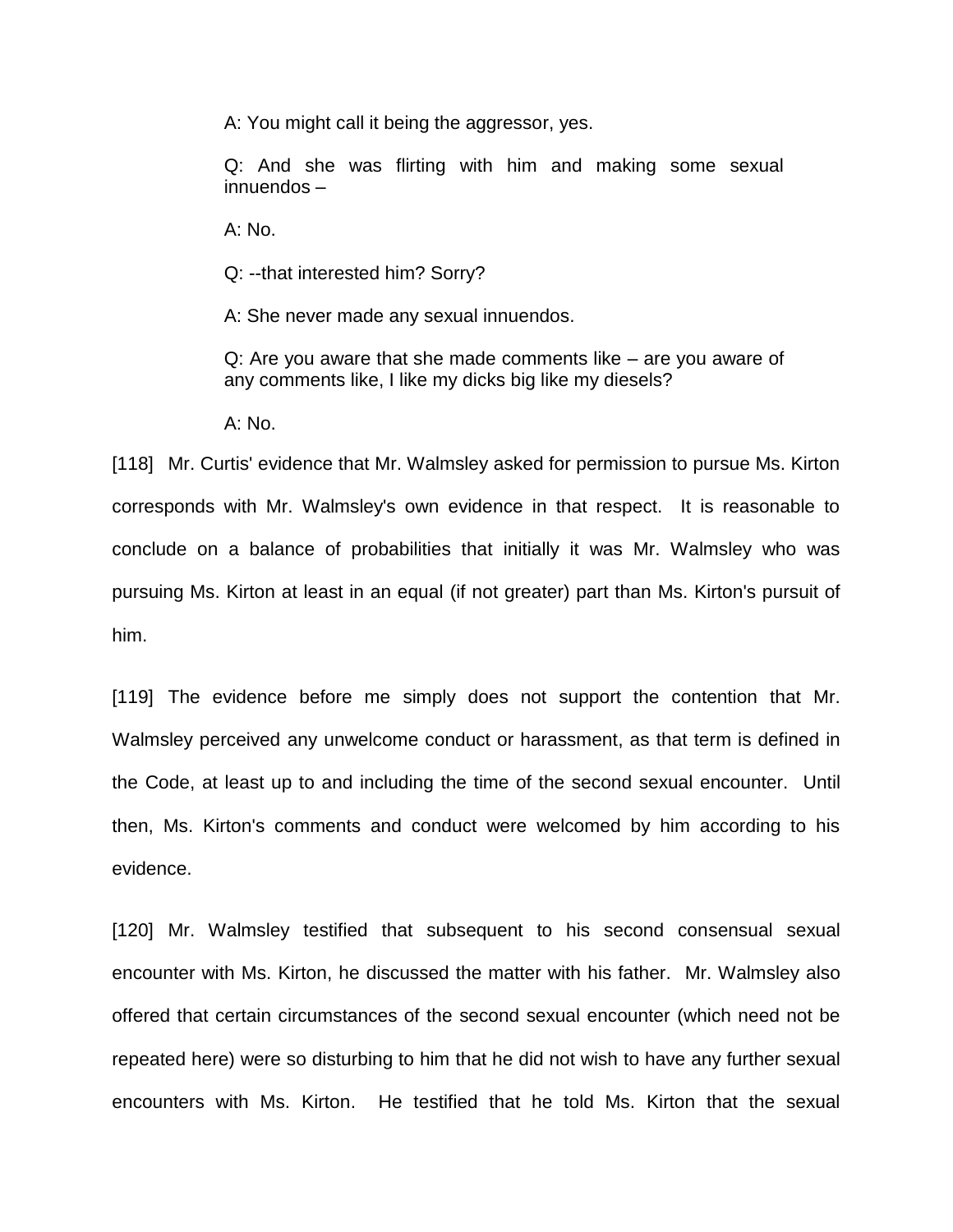encounter was a mistake and that it could not and would not happen again. Mr. Walmsley testified that Ms. Kirton went on a warpath after he rejected her.

[121] His father's evidence was that while there was a discussion, there was no disclosure that there had actually been a relationship or encounter. He said only that his son had sought his advice in terms of the circumstances generally.

[122] Ms. Kirton on the other hand testified that she simply lost interest after the second encounter. Ms. Kirton testified she was not on the warpath and did not harass Mr. Walmsley. She testified that after she lost interest, the "sexual magnetism" petered out and nothing further of note occurred between them.

[123] Regardless of who pursued whom up to and including the second sexual encounter, the evidence supports the contention that after that time, Mr. Walmsley said he did not want and/or was not comfortable with the continuation of the sexual encounters.

[124] While in our society no must mean no, and a person is entitled to reject sexual advances after a consensual sexual relationship and have that rejection respected, in this case the issue is whether harassment as defined in the Code occurred. Here, Ms. Kirton denied harassing Mr. Walmsley entirely. She maintains that she did not continue to pursue Mr. Walmsley but simply lost interest in him. If I believe her, then the Complaint must be dismissed.

[125] Mr. Walmsley on the other hand maintained at the hearing that he said no and was then harassed by Ms. Kirton. The details of the harassment that he alleged at the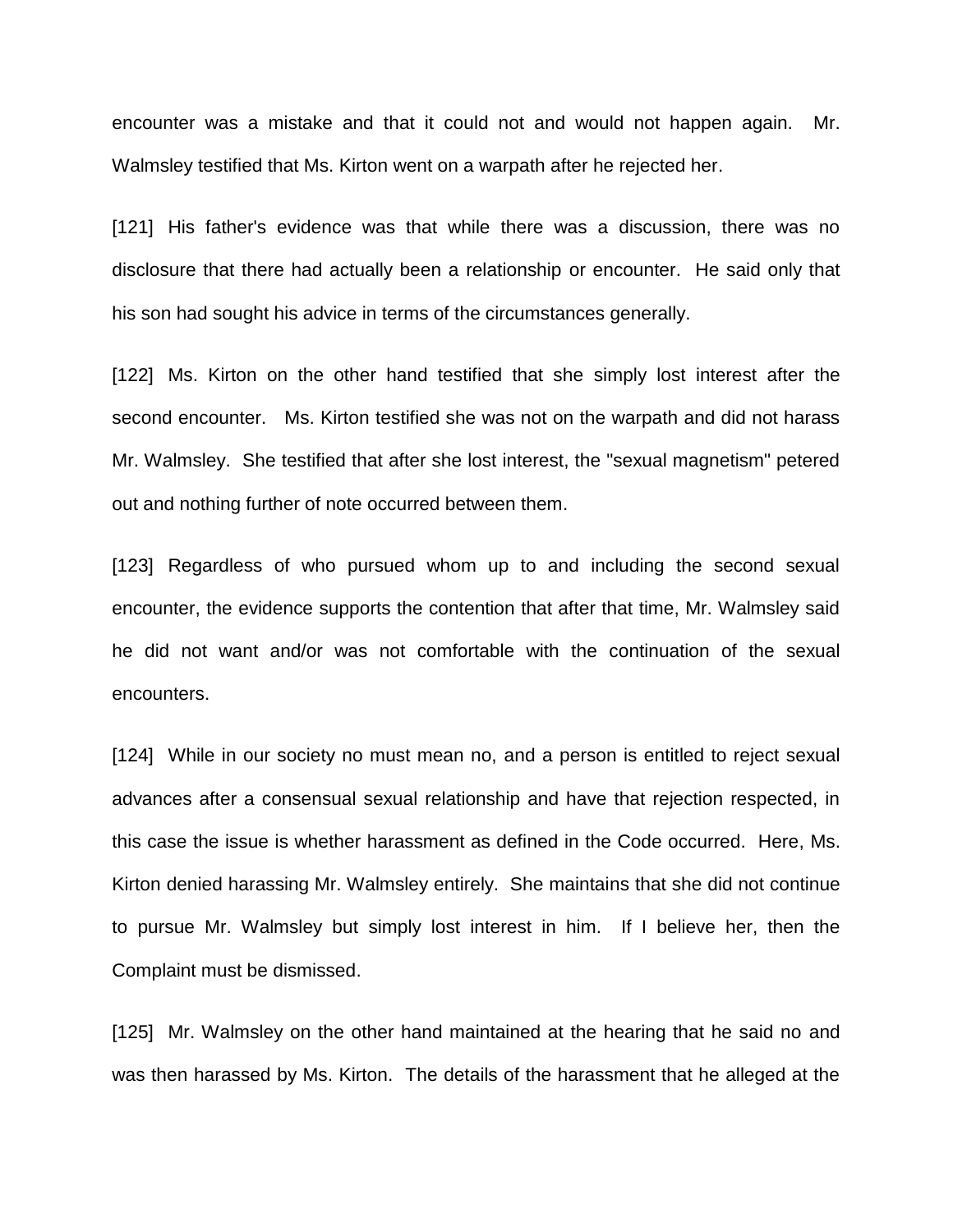hearing following his consensual relationship with her consisted of the provision of the CDs referenced above, as well as her providing him a picture of a tumour she alleged she had (which counsel suggested was an invitation to have a sexual encounter with her one more time as she was dying), comments made by her, and various aspects of touching. If I believe Mr. Walmsley's version of events as he disclosed them at the hearing, even though certain key elements were contrary to aspects of his Complaint, then his Complaint would have some merit.

[126] Where Ms. Kirton's evidence was contradicted by Mr. Walmsley's, and Mr. Walmsley's evidence was corroborated by another more reliable witness, notwithstanding Mr. Walmsley's own credibility problems (most especially in his Complaint), I cannot accept Ms. Kirton's evidence, and prefer Mr. Walmsley's. Where Mr. Walmsley's evidence was contradicted by Ms. Kirton and there is no corroborative evidence one way or the other, I was left to choose between the evidence of a witness who admitted he was generally not truthful (other than in this case, he assured me – which assurance was not completely borne out by the facts) and a witness who admitted to being flustered, of poor memory, whose employer described as being "a brick or two short from an entire load", who, the Respondents' other witnesses testified, made up fanciful, untruthful stories during the period of her employment, and who I found to have been problematic in parts of her evidence.

[127] Given Mr. Walmsley's credibility and reliability problems, absent corroboration, Mr. Walmsley's evidence cannot be significantly relied upon. I need not conclude that the contradictions in Mr. Walmsley's evidence lead inexorably to the conclusion that he intended to deceive, although they may. Possibly, the contradictions reveal an inability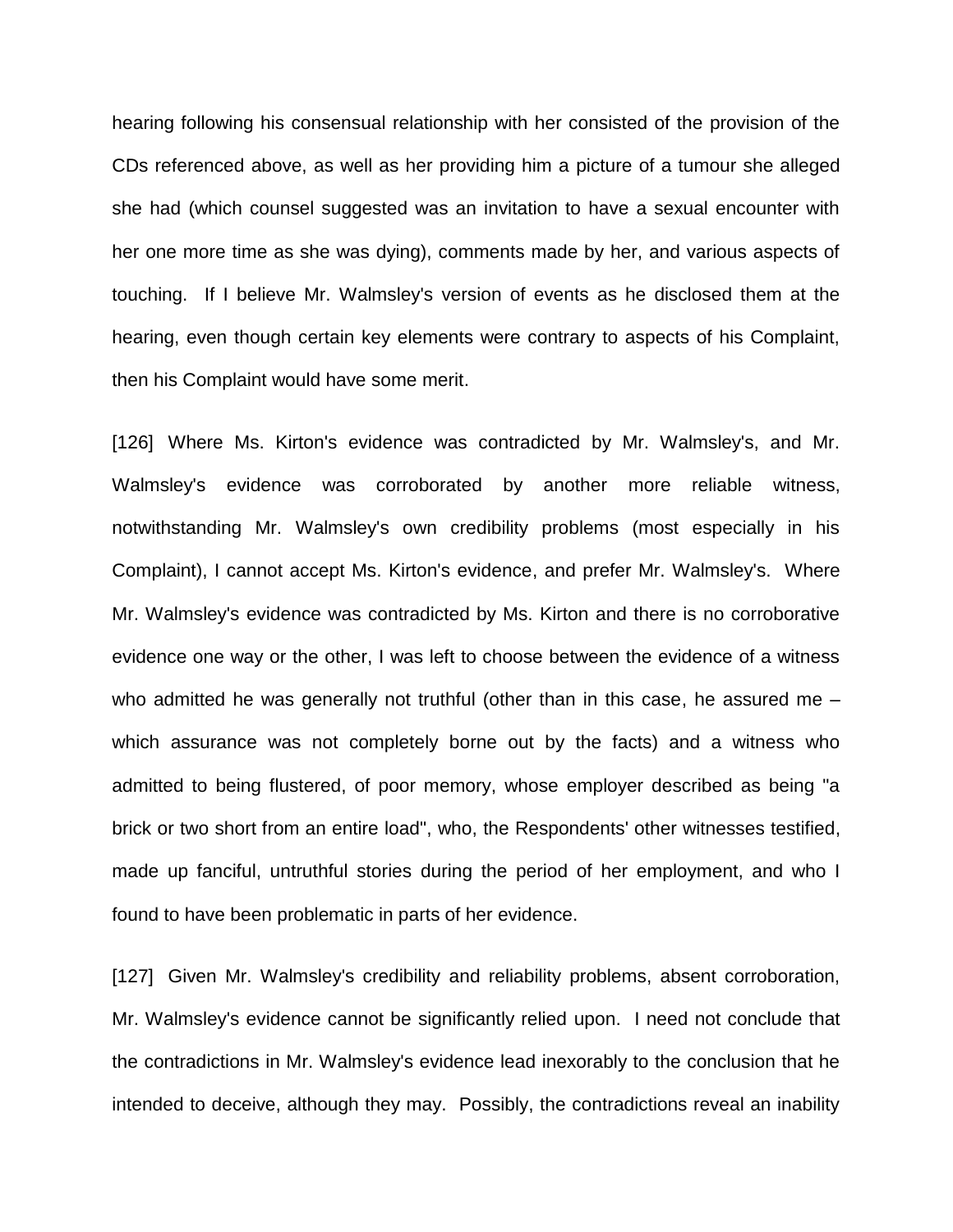for Mr. Walmsley to discern between fact and the web of fiction that he had created over the years as he has had to cope with the problematic decisions he has made and their consequences during that time in his life.

[128] In any case, as counsel for the Commission submitted in her closing argument, the critical timeframe upon which to focus is that following Mr. Walmsley's advice to Ms. Kirton that he was no longer interested in her. That is, counsel for the Commission stated that notwithstanding the Complaint, I should focus my attention on the period following the consensual sexual relationship. Counsel for the Commission submitted that that would have been sometime in or about the third week of September.

[129] Ms. Kirton's evidence respecting this timeframe was plagued by several difficulties. Quite apart from her admissions that her memory was faulty, in several key respects her evidence was simply not believable. The clearest example of this relates to the evidence she gave respecting the two CDs containing pictures of her in various nude poses that she provided to Mr. Walmsley.

[130] Prior to hearing Ms. Kirton's evidence, Mr. Curtis gave his evidence. Mr. Curtis testified that Ms. Kirton had told him that Mr. Walmsley had removed the CDs from her desk. Mr. Curtis was quite adamant in his evidence and presented in a manner suggesting that he harboured a certain negative attitude towards Mr. Walmsley. I make this comment based upon the manner and tone in which he presented his evidence.

[131] Ms. Kirton's evidence respecting her provision of the CDs to Mr. Walmsley defied logic and contradicted her co-worker's, Mr. Curtis', evidence. Some excerpts from the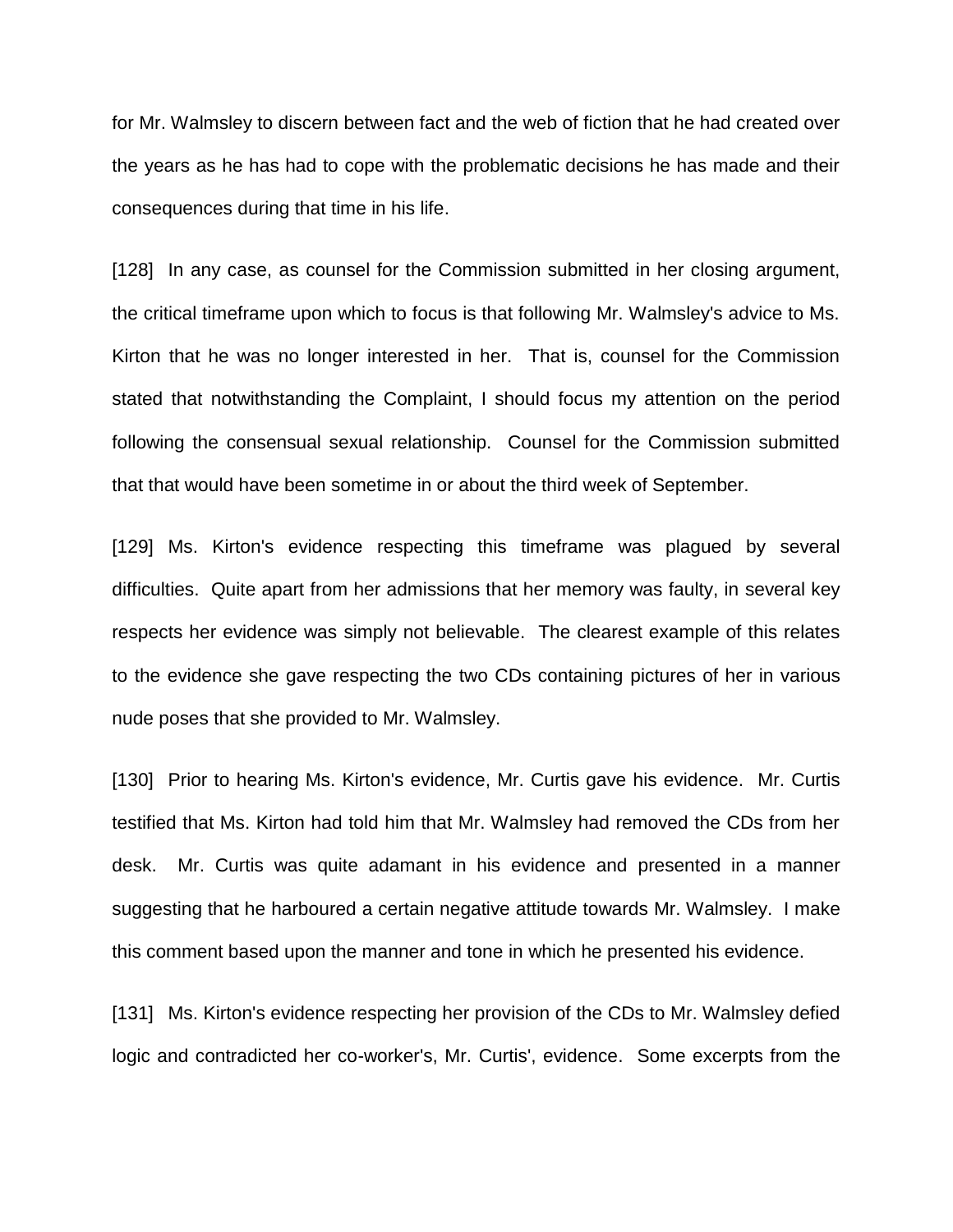relevant testimony are telling. At one point, counsel for the Commission asked this series of questions:

> Q: Do you recall giving Mr. Walmsley two CDs with photographs on them?

A: I didn't give him anything.

Q: So let me ask you this. There were two CDs that have photographs of you on them?

A: Yes, there was, yes.

Q: And those photographs, just to be clear, are, I'm going to say explicit photographs of you?

A: They're tasteful, because my sister and I both were wanting to put pictures into a, what's it called, that girl's magazine or whatever.

[132] And later,

Q: You had those CDs with you at work in September of 2009?

A: The CD's, my sister had sent them to my, sent them by mail or whatever it was, it was in one of those Purolator envelopes I think, or whatever.

Q: Okay.

A: And because she sent them to my work I put them, I had them in my locker.

Q: So she sent them to your work, you had them in your locker?

A: Yes.

Q: Mr. Walmsley had them in his possession at some time, right?

A: Yes, because someone had broken into my stuff, and then I asked – and I was talking about, like, putting them somewhere safe or keeping them somewhere safe so I could – so they wouldn't get stolen or damaged or, because they were really important to me and my sister.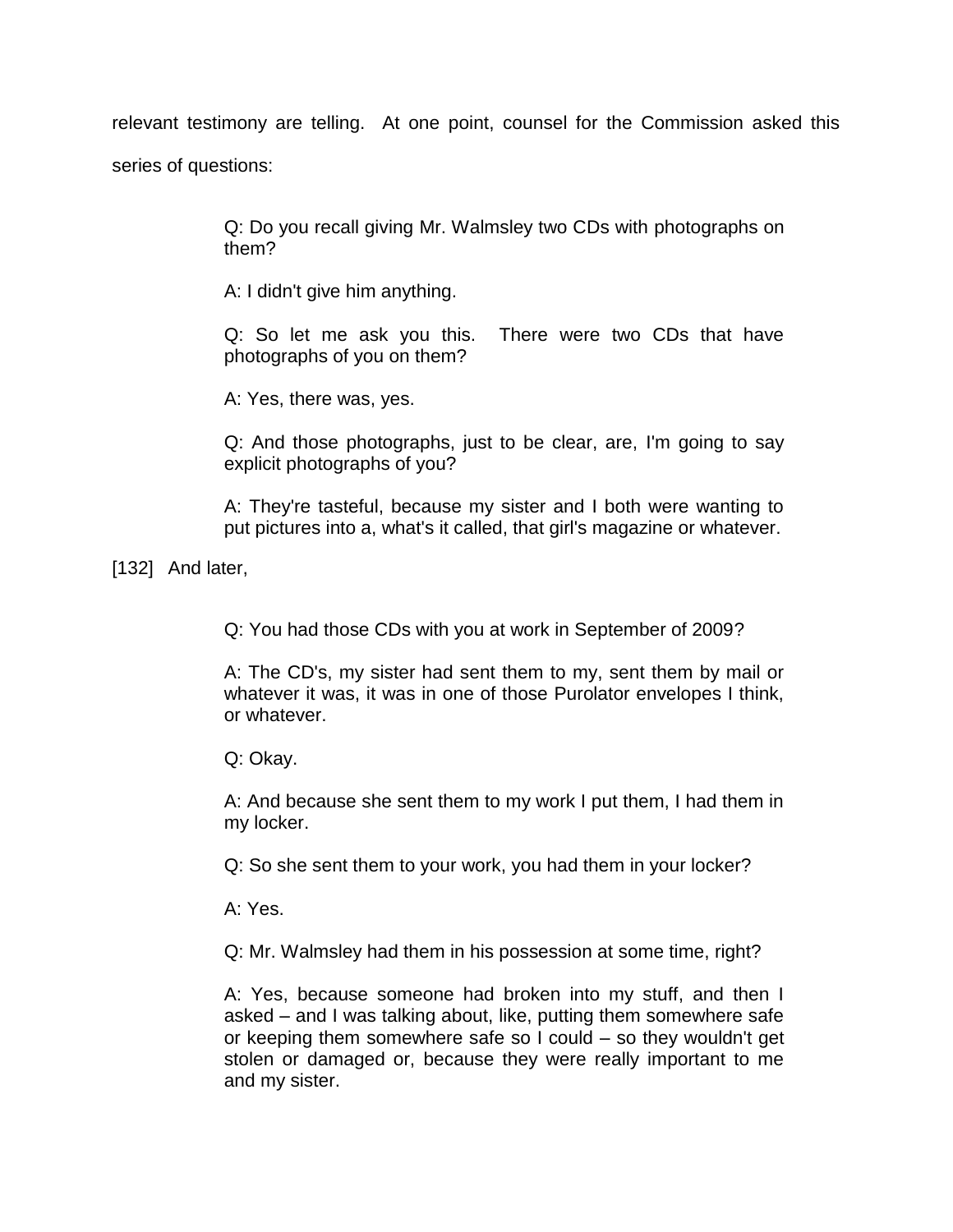Q: Okay.

A: So, and Jason had came in and he said that he would keep them safe for me, and I said, okay, thank you. Because I handed them to him once I realized that some of my stuff, that she had sent, were stolen.

Q: Okay. And you said Sean Curtis was there as well, when Jason came in and took the CD?

A: Well, he was, yeah, him and I were discussing it, because I told him that someone had stolen all these pictures.

Q: Okay.

A: And it was upsetting, because I was already upset, yes.

Q: So Sean was there, you were talking to him about it, and then Jason came in and said, I can keep them for you, or what did he say to you?

A: He said that yes, he can keep the CD for me to make sure it was safe.

Q: And where was he going to keep them? Because he was at the shop too?

A: Oh, I don't know. I thought at least it was safer with somebody, it being with somebody else so there was no way of anyone getting ahold of them.

The Adjudicator: Why wouldn't you take them to your house?

The Witness: Oh, that was my plan, taking them out, but I was going to be there all day, I just wanted to get them out of the shop so whoever it was couldn't get ahold of them again.

[133] In cross-examination and in response to a request for clarification from the

adjudicator, Ms. Kirton testified that in fact she had received the CDs sometime

between June and September 2008.

[134] Ms. Kirton had no logical explanation for why she would have kept these CDs that were important to her containing intimate pictures of her at a work for the period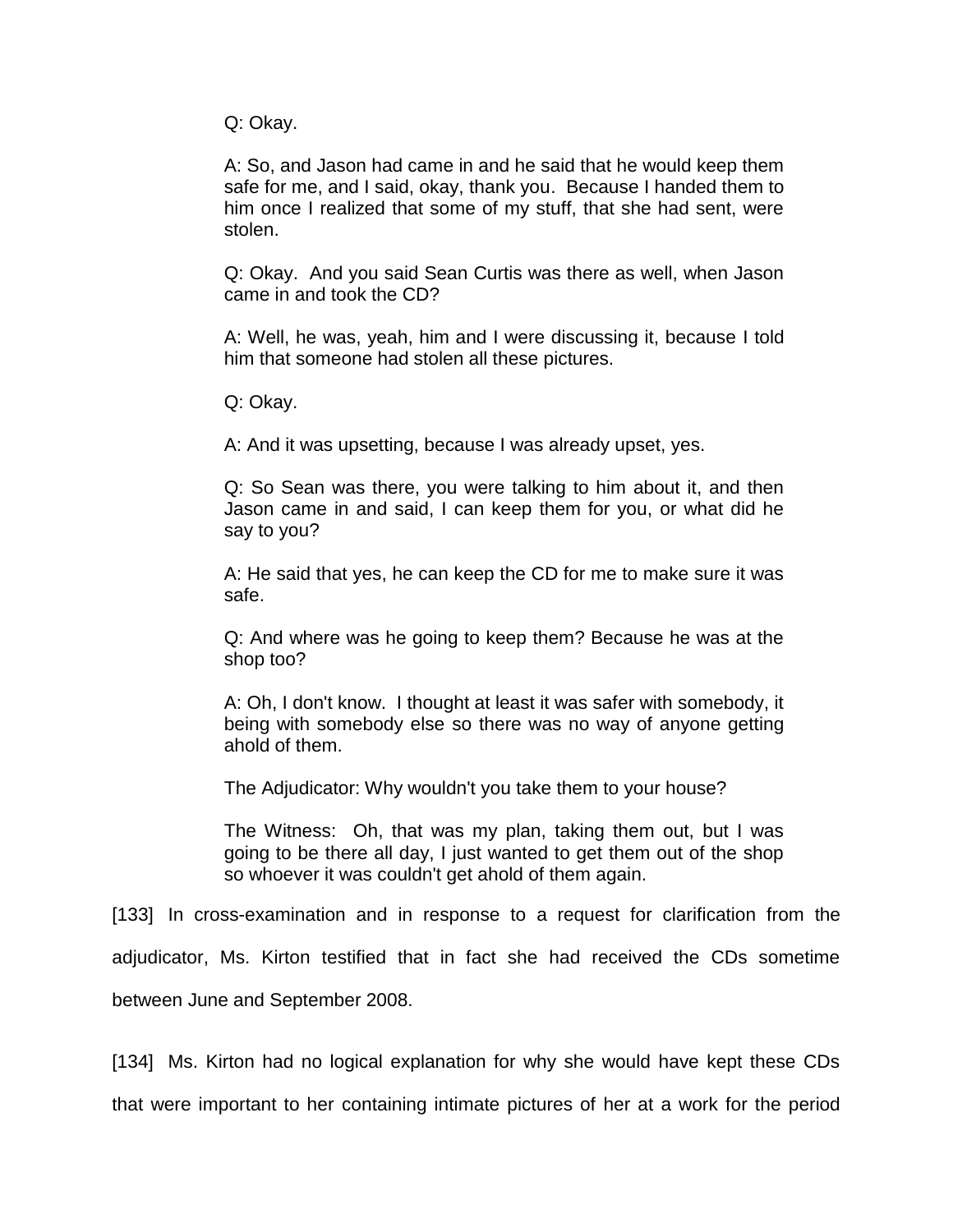between September 2008 (at the latest) and approximately September 2009. She could not reasonably explain why she would not take her CDs home for safekeeping. Instead, her evidence in that respect was riddled by contradictions punctuated by pleas of faulty memory.

[135] For example, Ms. Kirton testified both that she "had every intention" of taking the CDs that she said were important to her home but kept forgetting about them. Then she suggested her house was not an honest place for them at all.

[136] Ms. Kirton under cross-examination contradicted Mr. Curtis' evidence in terms of the CDs. She testified that she would never accuse Mr. Walmsley of stealing the CDs. Mr. Curtis on the other hand stated that Ms. Kirton told him just that and would not give them back.

[137] I believed Mr. Curtis in his evidence that Ms. Kirton had told him a different version of events. Mr. Curtis had nothing to gain or lose in providing the evidence he did. More likely than not, he believed he was helping Ms. Kirton in providing his evidence.

[138] In fact, Mr. Curtis' evidence supports Mr. Walmsley's contention. Ms. Kirton left Mr. Curtis with the impression that her CDs were taken, not that she gave them to Mr. Walmsley. In this, she was misleading.

[139] The one statement regarding the provision of the CDs that was consistent throughout was Mr. Walmsley's, namely that Ms. Kirton had provided him the CDs after their sexual encounter in order to entice him into further activity. This is the most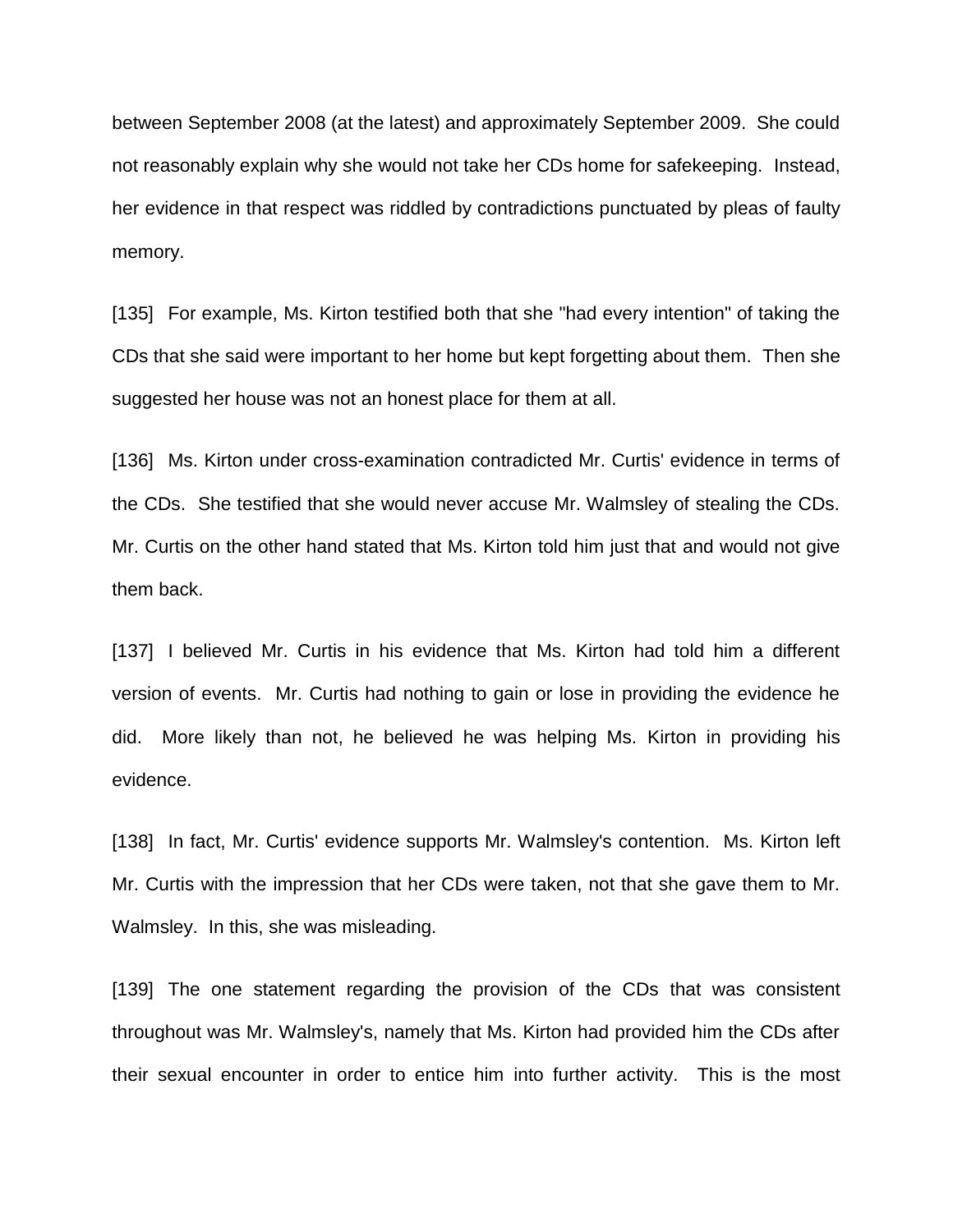reasonable explanation for Ms. Kirton providing those CD's to Mr. Walmsley based on the evidence I heard.

[140] The fact that Ms. Kirton seemed to change her story with such frequency on what she testified was an important matter to her, being the existence of the CDs, suggests that her evidence cannot be relied upon in that respect.

[141] Curiously, Mr. Leullier's evidence in respect of the CDs noted the oddity of Ms. Kirton's position.

[142] In his cross-examination, the following exchange occurred:

Q: …did you talk to Ms. Kirton about the CD?

A: Yes.

Q: Can you tell us about that?

A: She, I asked her why he would – why she would give him the CDs, and she said, I gave it to him for safekeeping.

Q: Do you remember anything else about that?

A: No.

Q: And did you inquire any further, in what she meant by, why is she –

A: No.

Q: --giving one of the younger guys in the shop these nude pictures of herself?

A: No.

Q: Okay.

A: Because her answer didn't make any sense, so -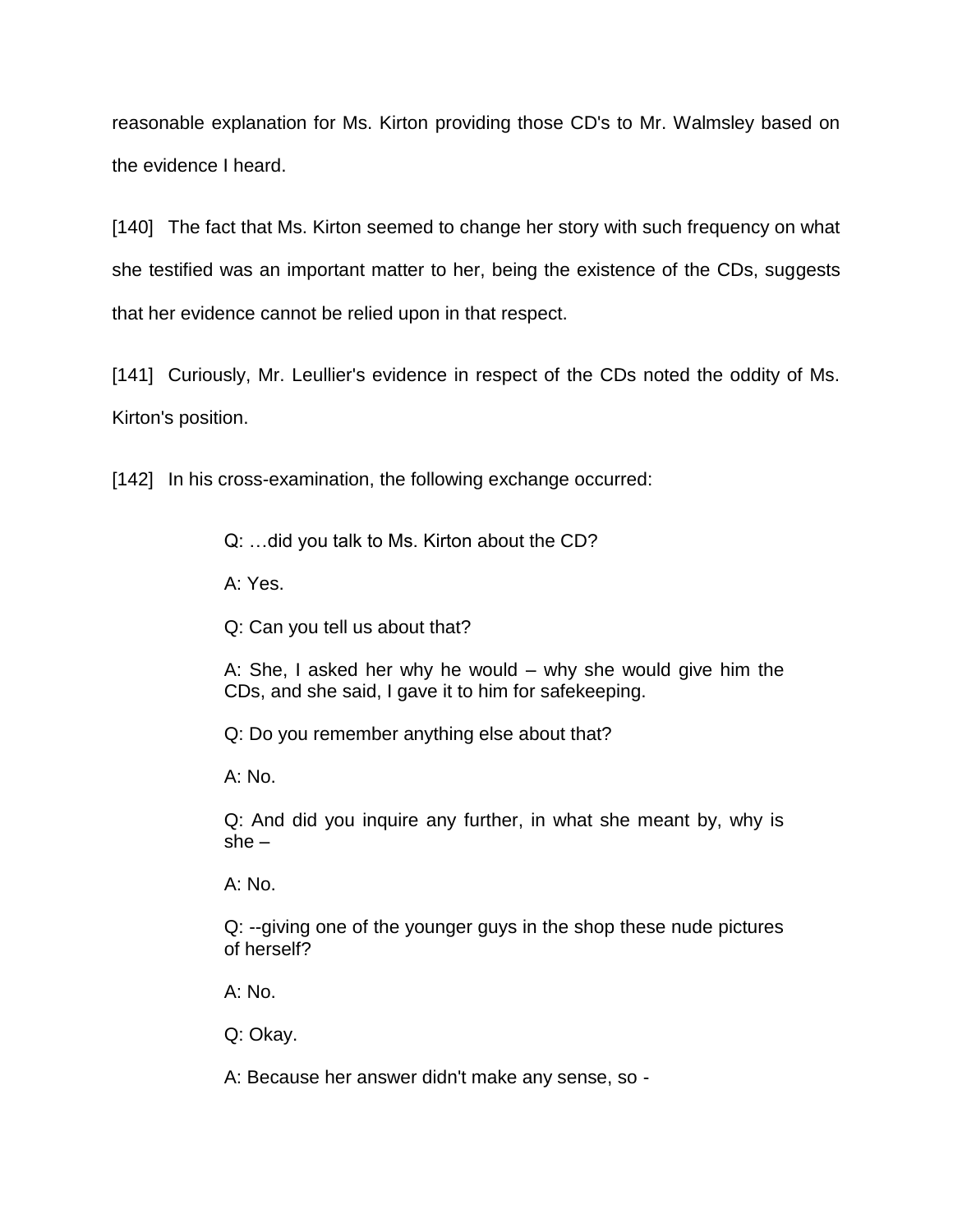[143] Mr. Leullier's observation that Ms. Kirton's answer with respect to the CDs did not make any sense was quite correct. I find that Ms. Kirton did provide those CDs to Mr. Walmsley in order to try to entice him to continue a sexual relationship. On a balance of probabilities, I find that she did so after Mr. Walmsley had told her that he was no longer interested in a sexual relationship. Mr. Hoebbe's evidence in part supports this conclusion.

[144] I found that Mr. Hoebbe's evidence was delivered in a straight forward and honest fashion. I found his evidence to be credible in many respects. Mr. Hoebbe had nothing to gain in providing the evidence that he did at the hearing. Mr. Hoebbe was straight forward, although embarrassed in providing some of the evidence he did, which might be expected given the nature of the matters in issue. Still I found Mr. Hoebbe's evidence, such as it was, could generally be relied upon.

[145] Mr. Hoebbe was clear in contradicting Mr. Walmsley and confirmed that Ms. Kirton was the assistant manager, not the manager. More importantly he also had recall of some other disconcerting events.

[146] Mr. Hoebbe confirmed that Mr. Walmsley was good at his job. Mr. Hoebbe also testified that Mr. Walmsley expressed that at one point he did not want to have sexual encounters with Ms. Kirton any longer. He also testified that Ms. Kirton was "miffed" about that.

[147] Then later during questions posed to Mr. Hoebbe by the Complainant, the following evidence was addressed: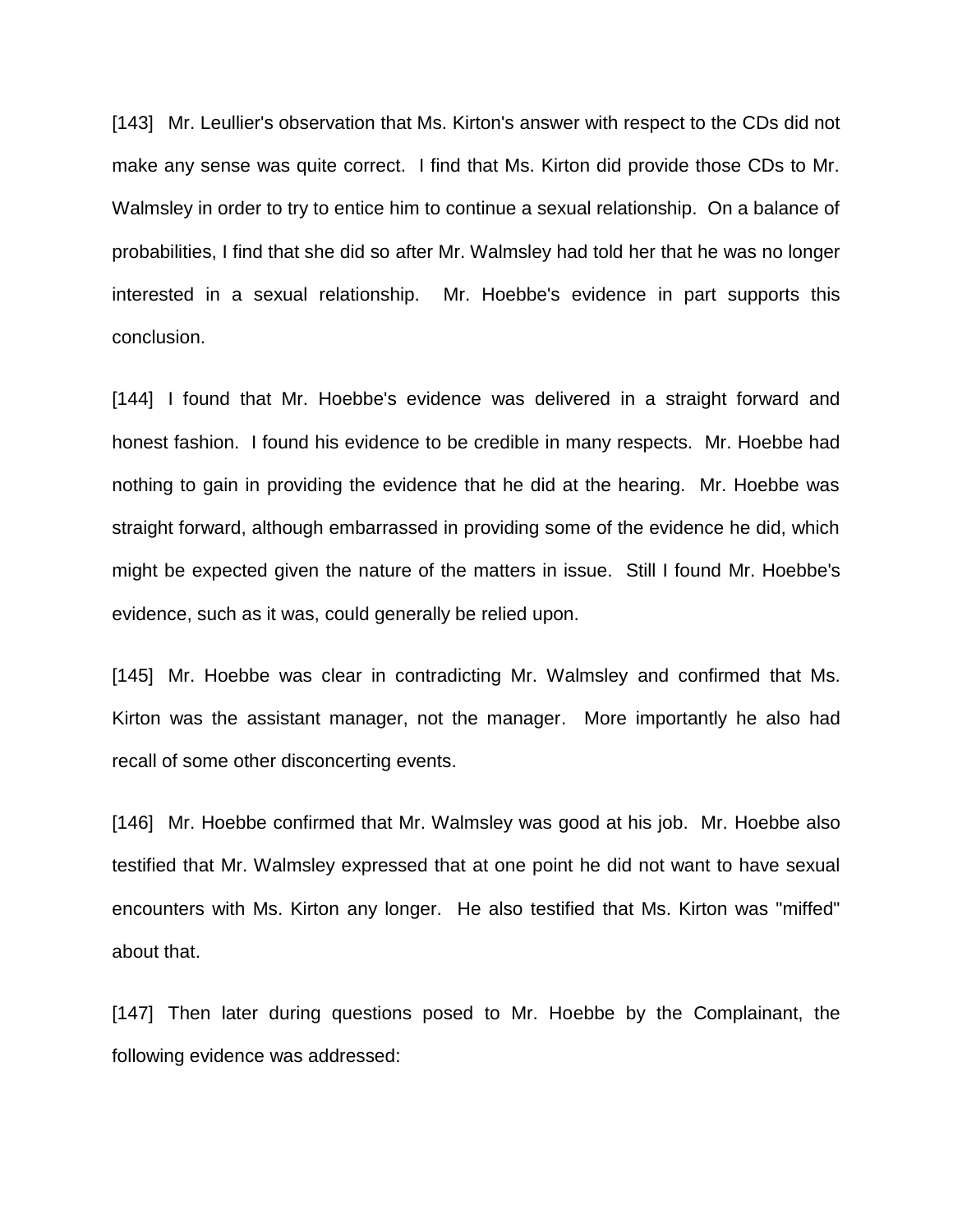Q: Okay. Shaun, I just want to make sure that, because there was one specific incident that I recall that may – that I believe you were a party to, that you heard, that we were at the back door. You know the back door of the shop?

A: Yeah.

Q: And myself and Ms. Kirton were outside, and it was around that time when I told her I didn't want to continue things, and she said the words, and I hope you can remember this because you were standing on the inside of the door. Don't void me out like the plague, I know where to find you. Do you recall that being said?

A: Yes.

[148] For her part, Ms. Kirton denied having said anything such as that described by Mr. Hoebbe and Mr. Walmsley. Mr. Hoebbe's evidence in that regard corresponded with Mr. Walmsley's, even though it was clear that they had not spoken for a significant period of time and did not "rehearse" their evidence.

[149] Mr. Walmsley had previously testified that Ms. Kirton had provided him a poem and, as mentioned above, certain material suggesting that she had a brain tumour after he had indicated to her that he was no longer interested in any sexual liaisons with her. Ms. Kirton denied having done so, however Mr. Curtis essentially corroborated Mr. Walmsley's evidence.

[150] Mr. Curtis confirmed that he told Mr. Walmsley that Ms. Kirton had left him a present, which included a printout representing the alleged tumour. Mr. Curtis confirmed that Mr. Walmsley was the only one who received that kind of present and that Mr. Walmsley had described it as "weird and gross". According to counsel for the Commission, this was an effort by Ms. Kirton to encourage further sexual encounters.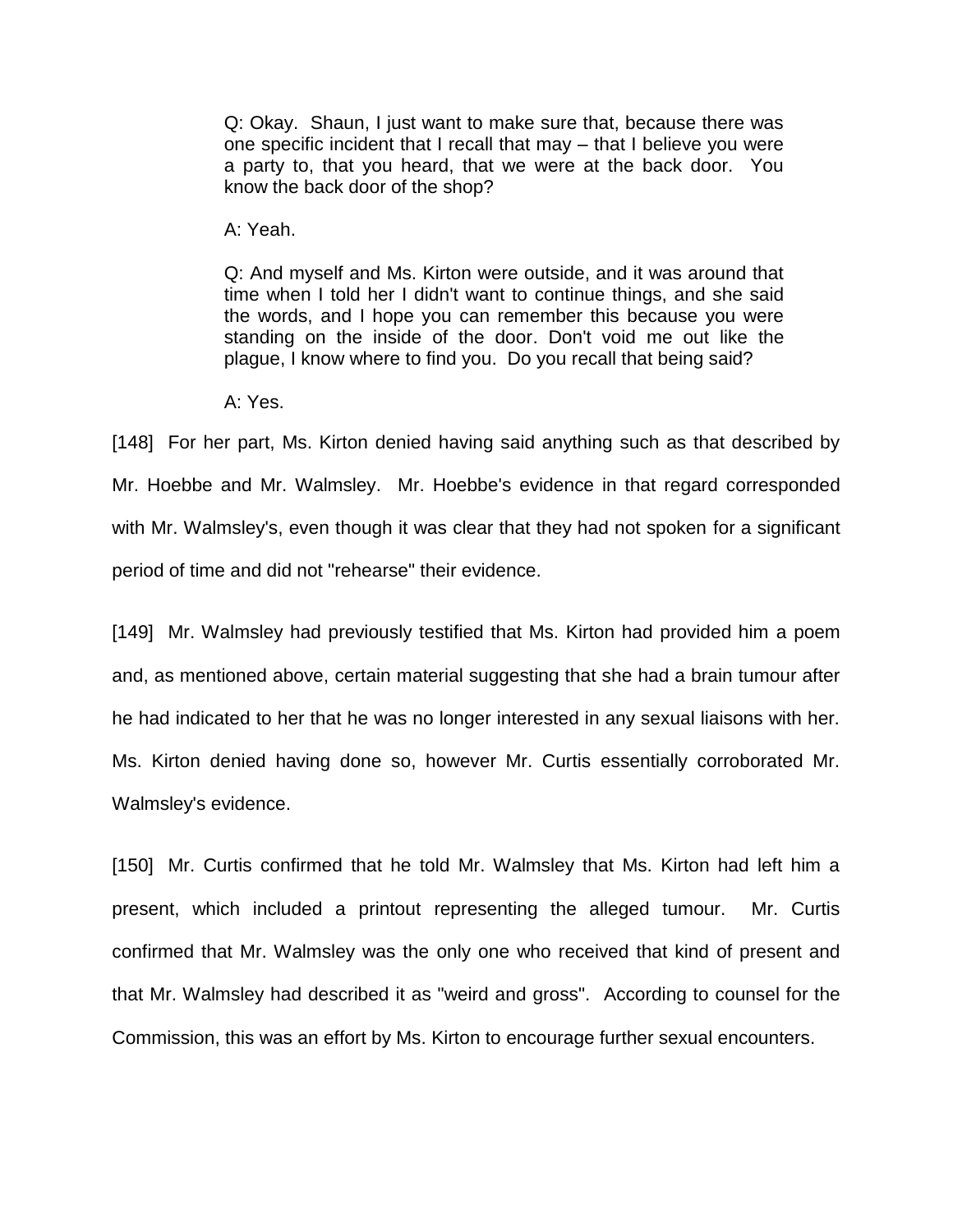[151] The evidence I heard satisfied me on a balance of probabilities that following the second sexual encounter, Mr. Walmsley did indicate that he was not interested in having further sexual encounters with Ms. Kirton. I am further satisfied that Ms. Kirton asked Mr. Walmsley not to "void her out like the plague" and told Mr. Walmsley that she knew where to find him.

[152] In light of the evidence that came before me, the demeanor of the various witnesses who testified, and significant issues of credibility for several of the key witnesses, I am not satisfied that Ms. Kirton touched Mr. Walmsley's arm, buttocks, face, or chest after Mr. Walmsley indicated to her in some manner that he was no longer interested in having a sexual relationship with her. In the event that that touching occurred, I am not satisfied as to when it might have occurred. If it occurred prior to Mr. Walmsley's rejection of her advances, Ms. Kirton did not know and could now have known that the touching was unwelcome in light of the sexual relationship that had subsisted, and Mr. Walmsley's earlier interest in pursuing it. Insufficient evidence was put before me to reach any other conclusion. I am also not satisfied that the purpose of the provision of the tumour printouts was to encourage further sexual encounters, as counsel for the Commission speculated.

[153] In balancing the roles of Ms. Kirton and Mr. Walmsley, I am satisfied that for the most part, Mr. Walmsley pursued the relationship and was more aggressive in that pursuit. I am also satisfied that at some point after the consensual sexual relationship began, that Mr. Walmsley indicated he was no longer interested, and at that point, Ms. Kirton became more aggressive in pursuing the relationship and made efforts to continue it notwithstanding Mr. Walmsley's rejection of her advances. The question that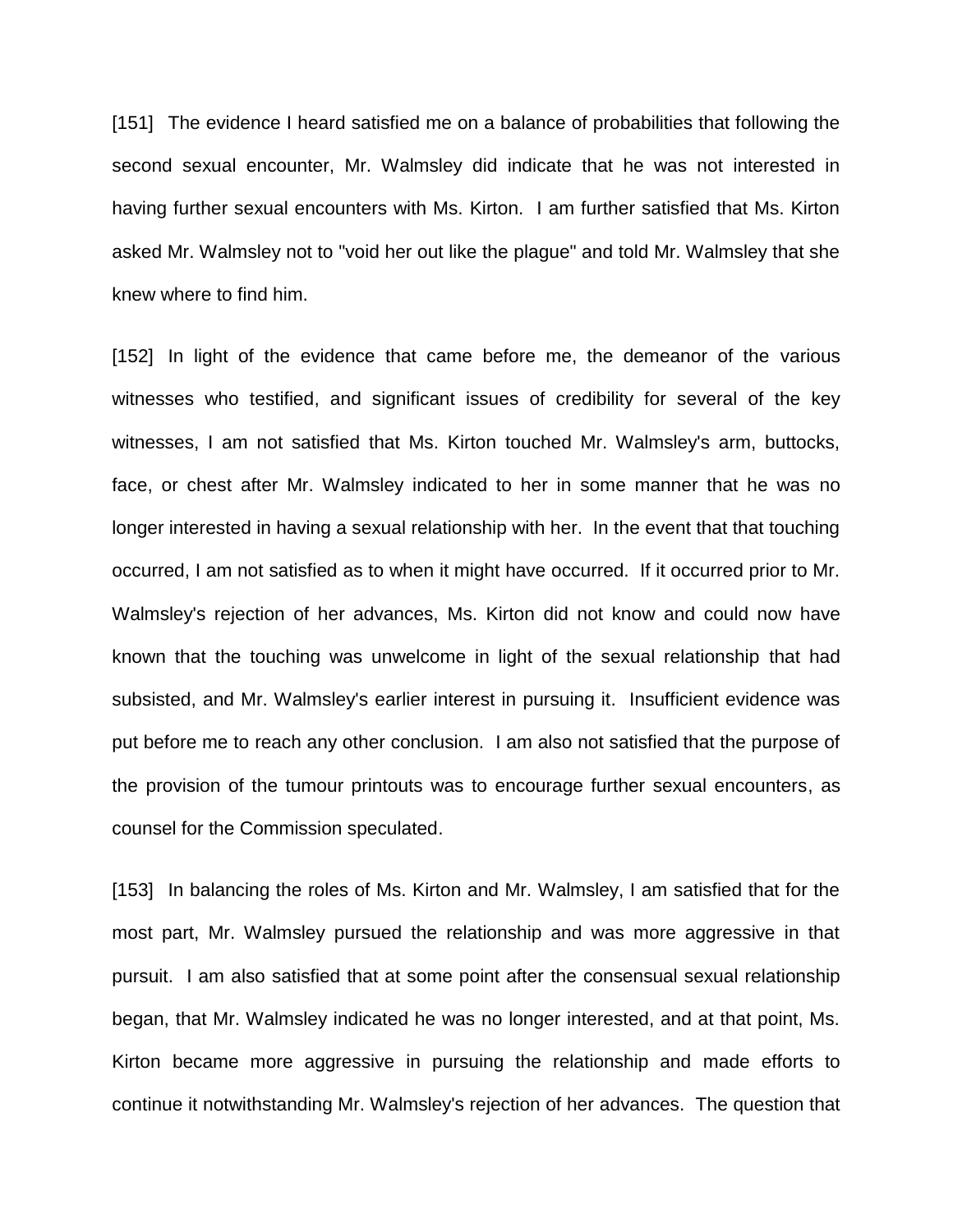remains is whether that behavior constitutes sexual harassment as defined by *The Human Rights Code.*

## **Analysis**

[154] *The Human Rights Code* prohibits harassment in certain circumstances, as

defined by the legislation. Section 19 of the Code reads as follows:

19(1) No person who is responsible for an activity or an undertaking to which this Code applies shall

(a) harass any person who is participating in the activity or undertaking; or

(b) knowingly permit, or fail to take reasonable steps to terminate, harassment of one person who is participating in the activity or undertaking by another person who is participating in the activity or undertaking.

19(2) In this section, "harassment" means

(a) a course of abusive and unwelcome conduct or comment undertaken or made on the basis of any characteristic referred to in subsection 9(2); or

(b) a series of objectionable and unwelcome sexual solicitations or advances; or

(c) a sexual solicitation or advance made by a person who is in a position to confer any benefit on, or deny any benefit to, the recipient of the solicitation or advance, if the person is making the solicitation or advance knows or ought reasonably to know that it is unwelcome; or

(d) a reprisal or threat of reprisal for rejecting a sexual solicitation or advance

[155] It is uncontroverted that the Respondents did not directly harass Mr. Walmsley.

The Respondents may however be responsible for Ms. Kirton's activities if she is found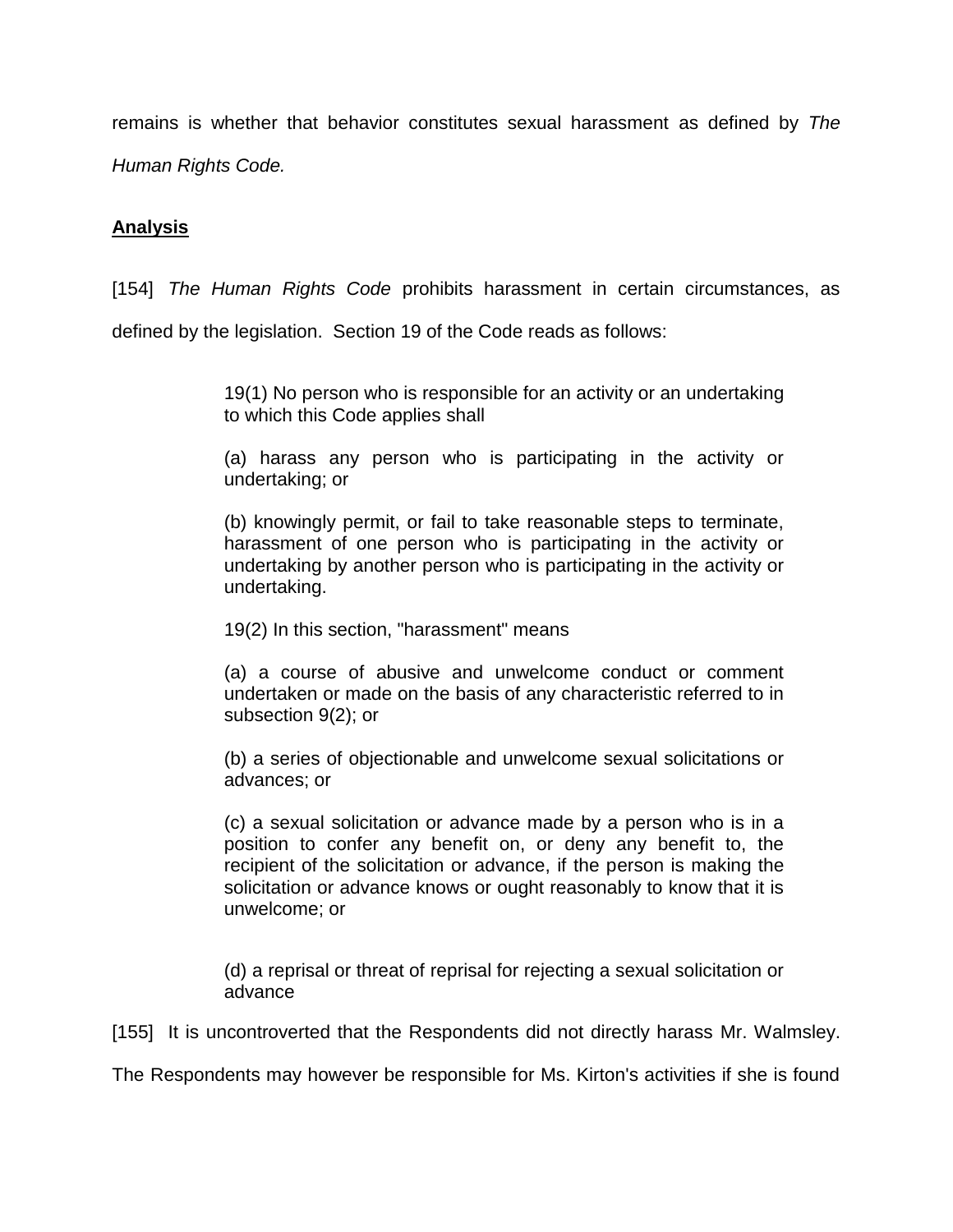to have harassed Mr. Walmsley. Liability may fall against the Respondents pursuant to Section 19(1)(b) of the Code in the event that they knowingly permitted or failed to take reasonable steps to terminate any harassment of Mr. Walmsley.

[156] As set out above, for the most part the sexual activities complained of in the Complaint cannot be said to have been unwelcome. Mr. Walmsley testified that he was intrigued and willingly participated or consented to the sexual activity. I do not find that the consensual sexual activity, the provision of the tumour printout, or any other activity preceding Mr. Walmsley's rejection of Ms. Kirton's advances was proven on a balance of probabilities to have met the definition of harassment under the Code.

[157] The issue therefore becomes whether or not the provision by Ms. Kirton to Mr. Walmsley of two CDs containing explicit pictures of herself, as well as the comments that she made to him after his telling her such advances were unwelcome constitute harassment as defined under the Code. I begin by repeating that I accept on a balance of probabilities that these activities occurred after Mr. Walmsley informed Ms. Kirton that he was no longer interested in a sexual relationship.

[158] Counsel for the Commission provided a number of cases in support of the claim that harassment occurred and in support of the remedies being sought. Those cases (all of which were carefully considered) are listed in the Table of Cases attached at the back of this Decision (in addition to the cases referenced by the Respondents and those I referenced on my own).

[159] In not one of those cases where harassment was found to have occurred, did the Complainant willingly participate and consent to sexual activity. While it may be that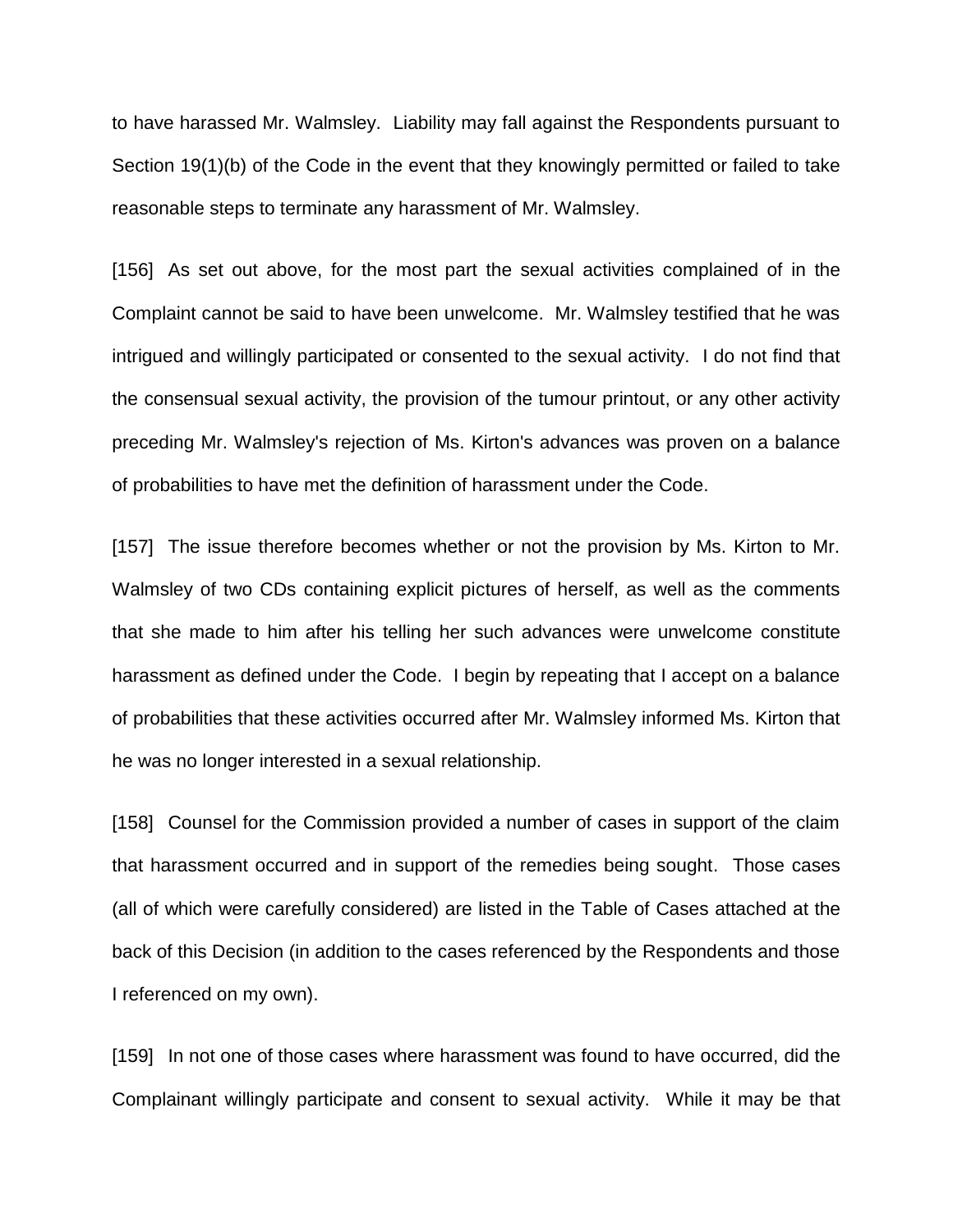such cases exist, they were not provided to me. Additionally, none of the cases provided by counsel for the Commission involved credibility and reliability problems on behalf of the Complainant to the extent present here. In each of these cases, the Complainant clearly objected from the outset to the course of sexual harassment to which they were subjected.

[160] As one example, in Janzen v. Platy Enterprises Ltd. [1989 1SCR 1252], the Supreme Court of Canada found that the Complainant clearly and repeatedly objected to the harassing behavior of the Respondents' staff member. That case also revealed that there was a pattern of uncooperative and threatening behavior caused by this staff person to the Complainant following the employee's rejection of the harassing behavior.

[161] Although the Commission and the Complainant attempted to demonstrate that there were reprisals by virtue of Mr. Walmsley having to do excessive cleaning, I do not find that the Commission or the Complainant proved on a balance of probabilities that any such pattern of behavior occurred here. None of the other employees who provided evidence satisfied me that Mr. Walmsley's evidence that he was compelled to undertake any activities by way of reprisal or suffered other forms of reprisal related to harassment.

[162] Mr. Curtis testified that Mr. Walmsley was told to do certain cleaning work that all of the other staff members had to do, but that he was compelled to do that on a more frequent basis as a result of his failure to complete his other tasks appropriately. Mr. Hoebbe did not provide any reliable evidence supporting the notion that Mr. Walmsley suffered any reprisals either.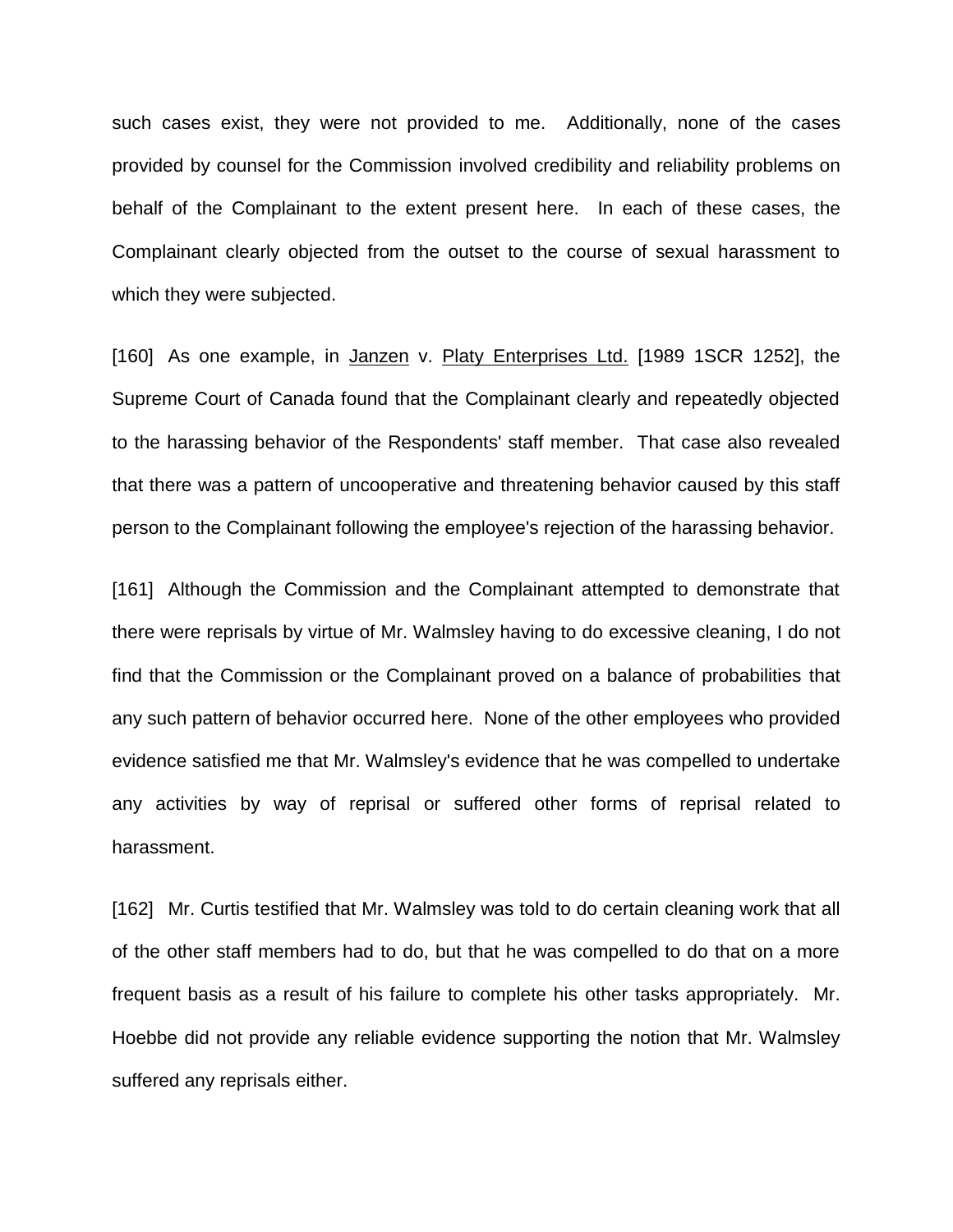[163] Although his evidence was that Ms. Kirton was moody from time to time, Mr. Hoebbe's evidence supported the contention that she was not uncommonly moody and not just with Mr. Walmsley. The evidence of Mr. Leullier did not support the contention that there were any reprisals either.

[164] Ms. Kirton's evidence and that of Mr. Curtis supported the notion that Mr. Walmsley sometimes did not return to work after lunch. It also supported the contention that other employees complained about Mr. Walmsley's lack of work ethic. While I need not make any in depth comment with respect to that contention, I can say that given Mr. Walmsley's credibility and reliability issues, evidence of drug use, having sex during work hours, the fact that cleaning is generally required, and that other accommodations were made for Mr. Walmsley, I cannot find on a balance of probabilities that any reprisals occurred.

[165] If the Complainant and the Commission wished me to accept that Mr. Walmsley's failure to attend work or leaving early were the result of harassment and a form of breakdown caused by harassment, they ought to have called corroborative evidence to support that contention. I was told that in part these issues were discussed in counseling but the counselors and doctors who would have been available to provide that evidence were not called. No explanation was provided for the failure to call that evidence.

[166] The Complainant and the Commission tendered no expert report to support their theory. Given the Complainant's significant credibility and reliability issues in the unique circumstances of this case, and given the Complainant's history of erratic negative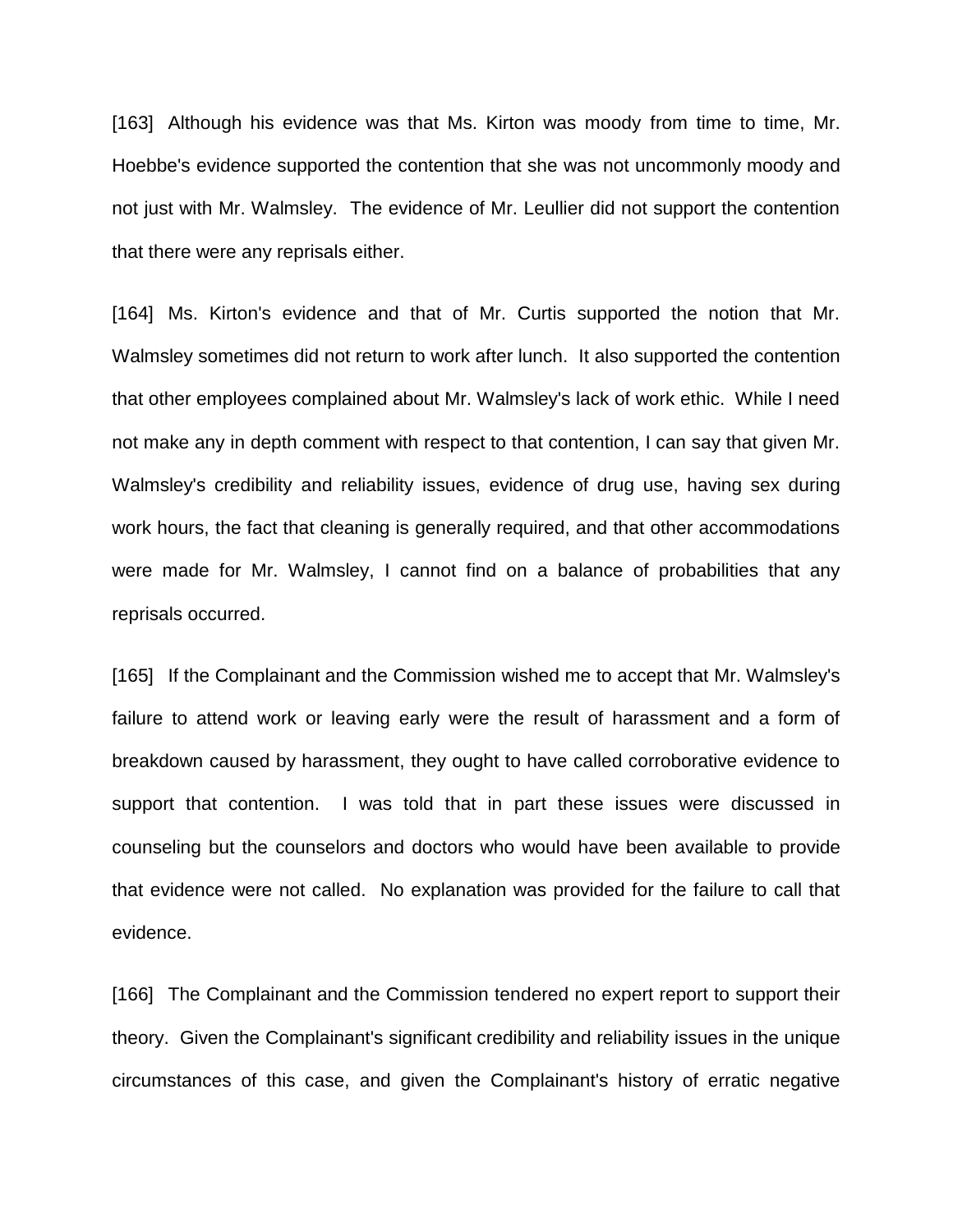behavior and drug use (among other things) at that time, I cannot simply accept on a balance of probabilities the argument that there was a link between the alleged harassment and Mr. Walmsley's absences. While Mr. Hoebbe testified that Mr. Walmsley was a good worker and liked his job, I take that to refer to the times Mr. Walmsley was present and not as corroboration of anything else.

[167] Given the findings I have made in this matter, as referenced above, the only conduct that might meet the definition of harassment, was the provision of the CDs and Ms. Kirton's comments in terms of not "voiding her out like the plague" and "knowing where to find" Mr. Walmsley. Although the evidence revealed that Ms. Kirton did call Mr. Walmsley to advise that she thought she was pregnant, I do not find that that constitutes harassment in the circumstances of this case. Similarly, I do not find that Ms. Kirton's efforts to call Mr. Walmsley to come into work constituted harassment. All of the employee witnesses testified that that was a part of Ms. Kirton's employment duties.

[168] The Respondents argued that the provision of the CDs to Mr. Walmsley did not constitute sexual harassment. They argued that there is nothing on the face of the CDs that indicates what pictures are embedded therein. The Respondents submitted that Mr. Walmsley had to take the additional step of opening up the CDs in order to look at them. Accordingly, the Respondents asserted that Mr. Walmsley was a willing participant in viewing those pictures such that there was no unwelcome conduct.

[169] With respect, I cannot agree with the Respondents submissions. Once Ms. Kirton knew that Mr. Walmsley was not interested, it was simply inappropriate and a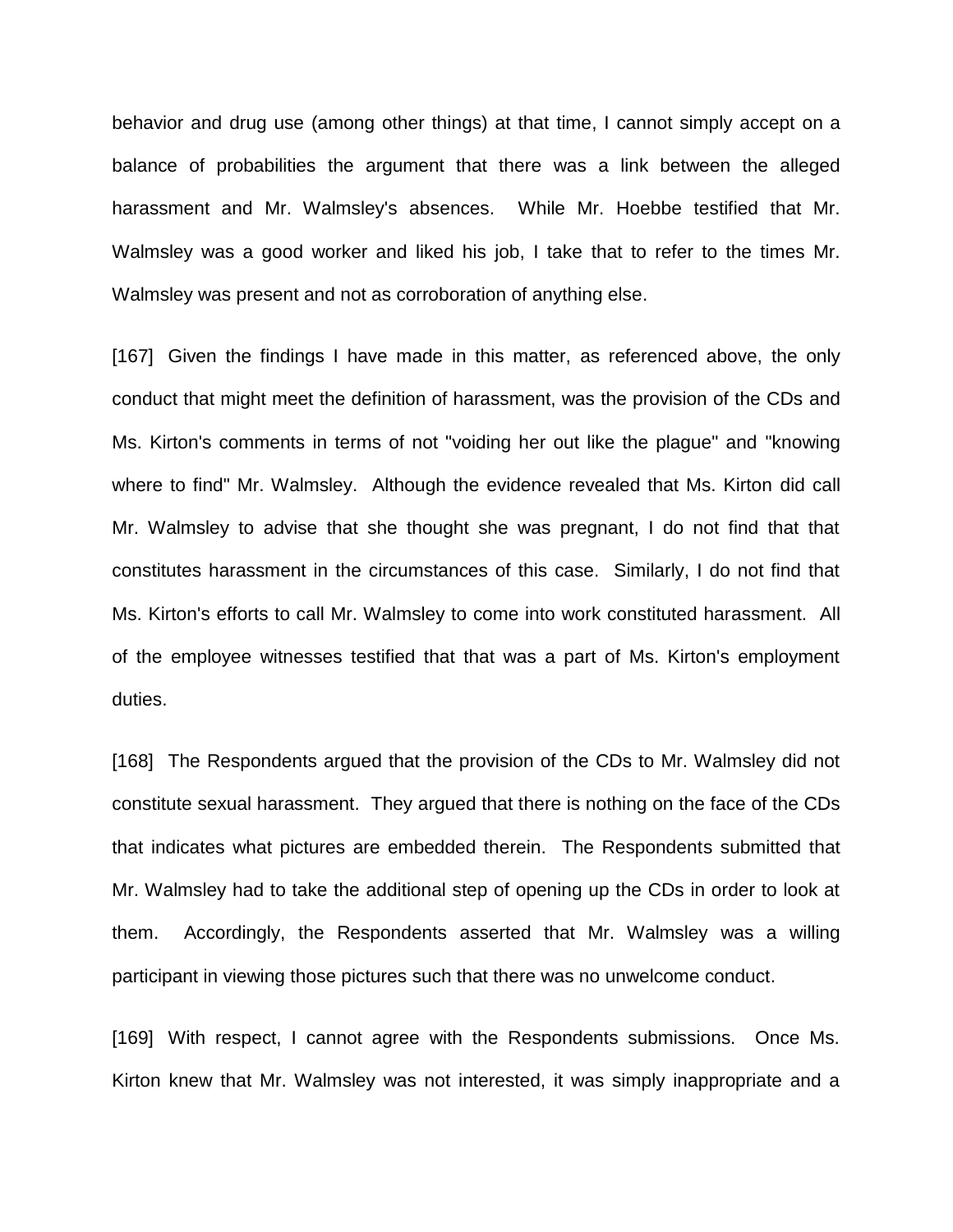breach of the Code for her to be handing CDs over to Mr. Walmsley of the nature and kind that she did. Ms. Kirton's explanation for why she kept those CDs at work was not credible. Ms. Kirton knew full well what it was that she was doing and why she was doing it. The purpose was inappropriate and constituted a breach of the harassment provisions of *The Human Rights Code.* To assign responsibility to the subject of the harassment for opening the CDs is inappropriate and akin to victim blaming that runs contrary to the purposes of the Code.

[170] In the circumstances of this case, the question of whether Ms. Kirton's conduct following Mr. Walmsley's rejection of her advances (after initially consenting) was unwelcome, must be approached carefully and be understood in a contextual fashion. At the same time, I wish to be clear that in dealing with sexual harassment cases under the Code, 'No' must be taken to mean 'No'. The difficulty here, beyond Mr. Walmsley's initial intrigue and consent, is Mr. Walmsley's admitted credibility and reliability problems.

[171] In determining whether or not Ms. Kirton's provision of the CDs and comments to Mr. Walmsley constituted unwelcome or unwanted sexual solicitations or advances using a contextual analysis and considering all of the evidence, I conclude that Ms. Kirton did engage in a series of unwelcome sexual solicitations or advances. Mr. Hoebbe's evidence confirmed Mr. Walmsley's evidence in that regard. Ms. Kirton knew or ought to have known that those advances were unwelcome. Both she and the Respondents knew or ought to have known that her conduct could create a poisoned environment that is unacceptable and which I find breached the Code.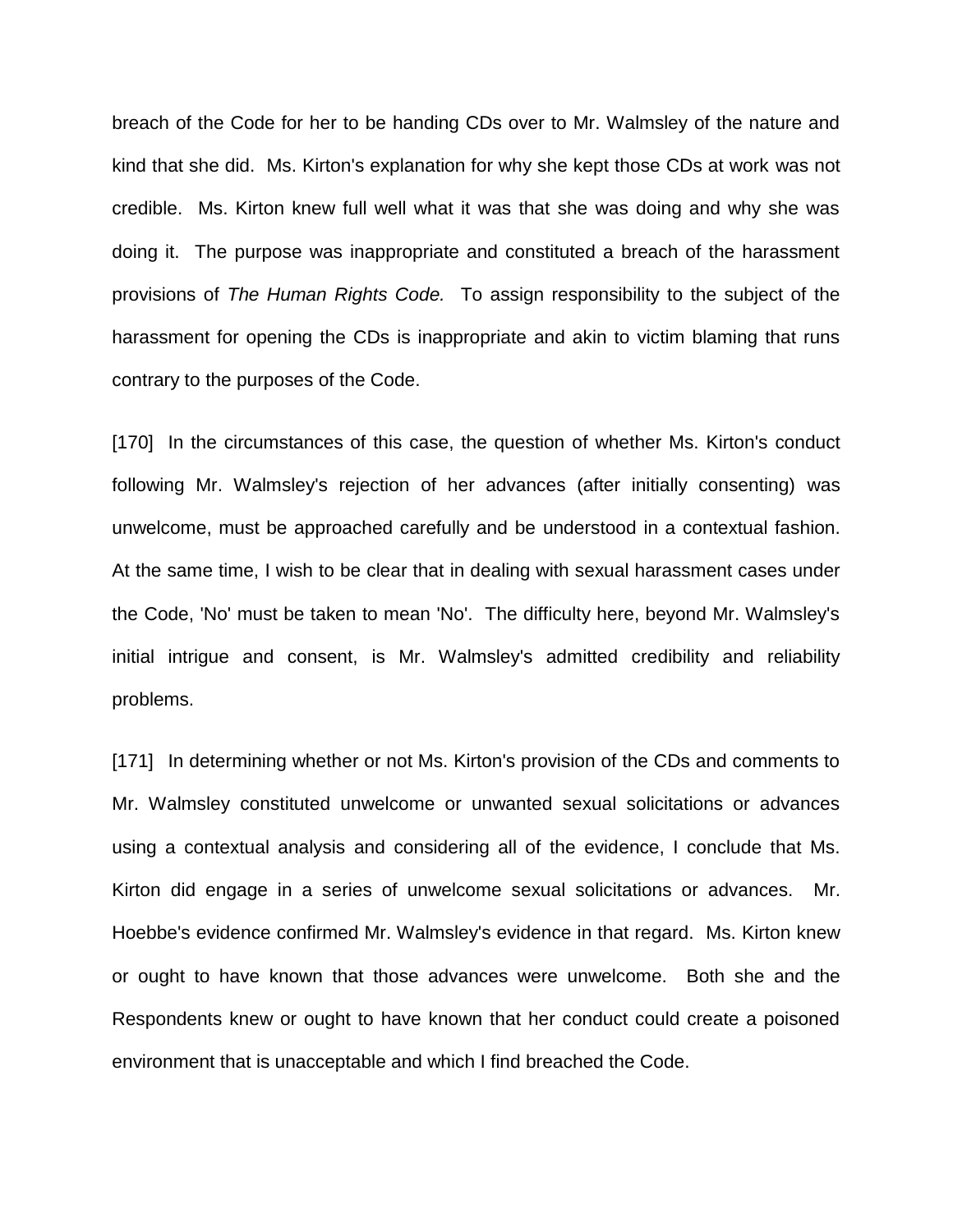[172] In the circumstances, I find that Ms. Kirton did sexually harass Mr. Walmsley. I further find that the Respondents, being persons responsible for the activity or undertaking, failed to take reasonable steps to terminate the harassment.

[173] Mr. Leullier's evidence with respect to the matters in issue supports this latter finding. While many employers might not have kept Mr. Walmsley employed once it was made clear that he had used crack cocaine in the work place, Mr. Leullier elected to give Mr. Walmsley more chances. Whether he did so because employees were hard to find, or because Mr. Walmsley was a good employee, or perhaps out of kindness, is of no moment. The fact is that he did permit Mr. Walmsley to attend at what he understood to be a drug rehabilitation program, kept his job for him, and did not terminate his employment.

[174] Notwithstanding that generous effort on behalf of the Respondents, Mr. Leullier's evidence revealed that once the Respondents found out about the ongoing harassment, the Respondents did not behave appropriately.

[175] In cross-examination, the following exchange occurred:

Q: Well, you told us that Jason told you when he met with you about these CDs, is that right?

A: I believe that he told me about the CDs when he came to complain about him and Hez.

Q: Okay.

A: And he did not want to be working with her anymore, okay?

Q: Okay. Was that –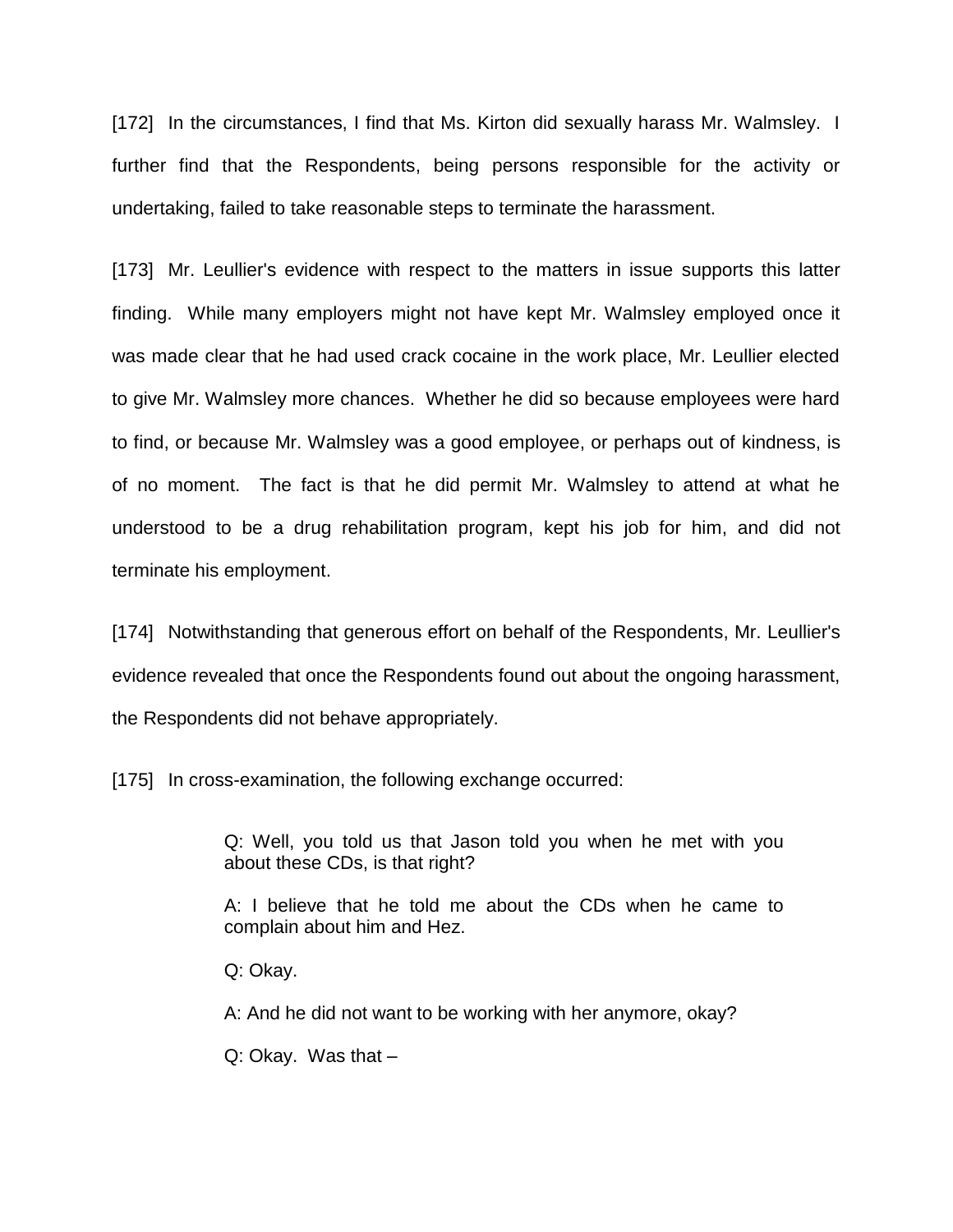A: My reply to that was that I would transfer him to another store. He didn't think that was fair. I agree, but I was not going to throw out an assistant manager and start training another person all over again.

I did what I thought was the best by offering him a transfer to a store which was fairly close, and put an end to his – what problem at the time, and still keep him employed in the company.

[176] Later in cross-examination, the following exchange occurred:

Q: Tell me more about that conversation, if you can recall the details?

A: The main things I remember out of that meeting was him complaining about Hez and just, I guess describing the situation, and me offering him a transfer, and him refusing that transfer. He did complain, he said it's not fair, I agree with that, but that was the best thing I could do at the time.

Q: Okay.

The Adjudicator: When you say you agree with that, you mean you agree it wasn't fair, or do you mean something else?

The Witness: Well, I guess I agree that maybe it wasn't fair to transfer him, but my job was to take care of that business and do the right thing for the business, which involved moving him to another store, he keeps his job, they're both separated, I keep my assistant manager.

[177] While there were discrepancies between Mr. Walmsley's evidence and that of Mr.

Leullier in terms of whether the meeting was by phone or person, nothing particularly

turns on that. It is reasonable to expect that after 4.5 years, memories might be faded

in that respect.

[178] In addition, under cross-examination, the following evidence emerged:

Q: But were you left with the impression that Jason did not like how she was acting towards him?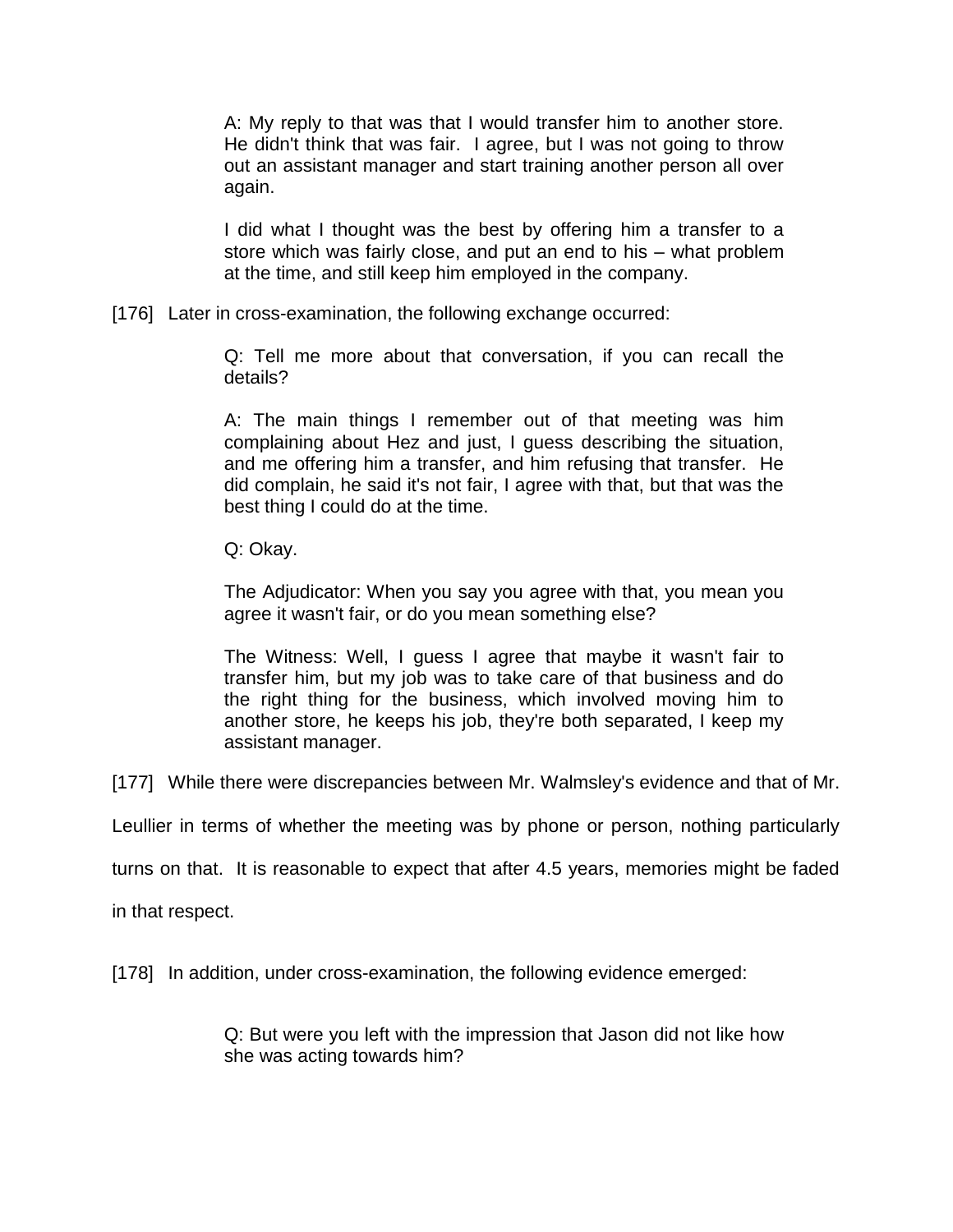A: My impression was, that I remember, is that they did not – he did not want to be working with her at any point, from that point on.

[179] Later:

Q: So he told you he didn't want to work alongside her?

A: That's right.

[180] Subsequently, in response to questions from Mr. Brousseau, the following

exchange occurred:

Q: The question was presented to you, John, by Mrs. Khan, that an alternative to moving Mr. Walmsley to the McPhillips store might have been that you transfer two or three other employees in such a fashion as to make room at McPhillips so that you would be permitted, so that you could in fact transfer Ms. Kirton, so that in fact Mr. Walmsley could then stay on –

A: At Regent.

Q: - on Regent. And I'm not –

The Adjudicator: So what's the question?

By Mr. Brousseau: Q: Did you think that that was reasonable?

A: Given enough time and what not, all that's possible, but it demanded a more immediate action, and I used my discretion at that point transferring him.

[181] Ultimately Mr. Leullier testified that he believed Mr. Walmsley in his description of

being harassed by Ms. Kirton at work. In cross-examination of Mr. Leullier, the following

exchange occurred:

Q: Sir, did you believe Jason when he told you that, when he described what was happening to him at work? Did you believe him?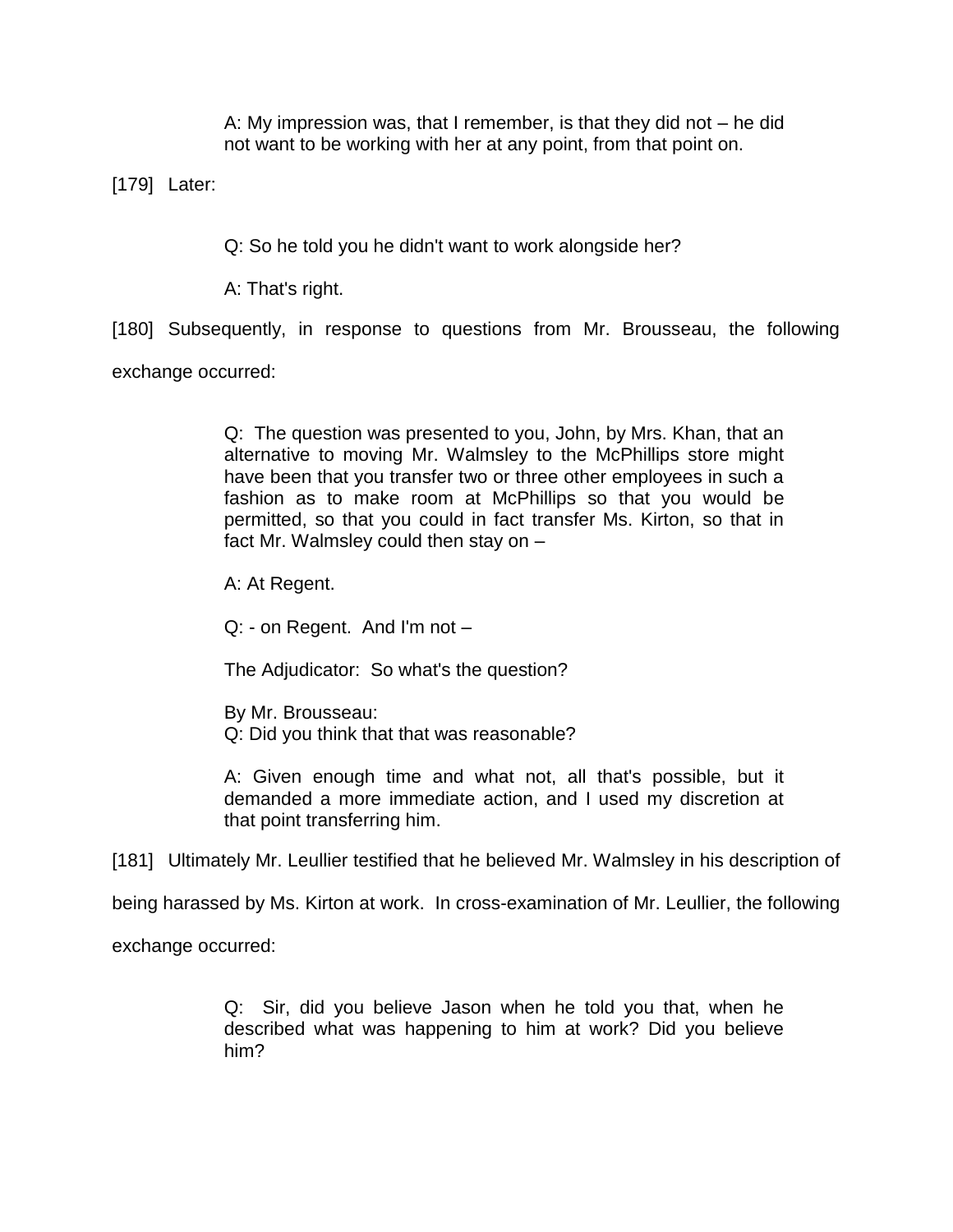A: After – well, during that meeting, I mean, it took me by surprise, but he was sincere about it, you know. I, yes, I believed him.

[182] In light of the fact that Mr. Leullier believed Mr. Walmsley, his response and that of the corporate Respondents was entirely inadequate. The notion of moving the victim of harassment, as opposed to removing the harasser or taking other steps to ameliorate the situation, falls short of what is required in such circumstances.

[183] Of all of the possible steps that the Respondents could have taken, the one they proposed to take was inappropriate. As was suggested in cross-examination, the Respondents could have moved Ms. Kirton to another one of their outlets. The Respondents could have put Ms. Kirton on leave with pay pending an investigation. The Respondents could have ensured that Ms. Kirton was not present during Mr. Walmsley's shifts. The Respondents could have explored appropriate possible responses to the harassment with the appropriate authorities which might have included closer supervision and education of staff respecting harassment policies. All of these possible responses (which are not intended to be an exhaustive list) would have been in the long-term interests of the Respondents themselves, in addition to Mr. Walmsley.

[184] The Respondents however determined to follow a more short-sighted path in this instance. While unquestionably Mr. Walmsley was at the time far from an ideal employee and provided several possible grounds of warning and possible discipline or dismissal, the sexual harassment he endured was not one of them. Mr. Walmsley's use of marijuana on site during work hours might well have been such a ground. His use of crack cocaine on site might have been another. Mr. Walmsley having sex on site either during work hours or otherwise, might have been yet another.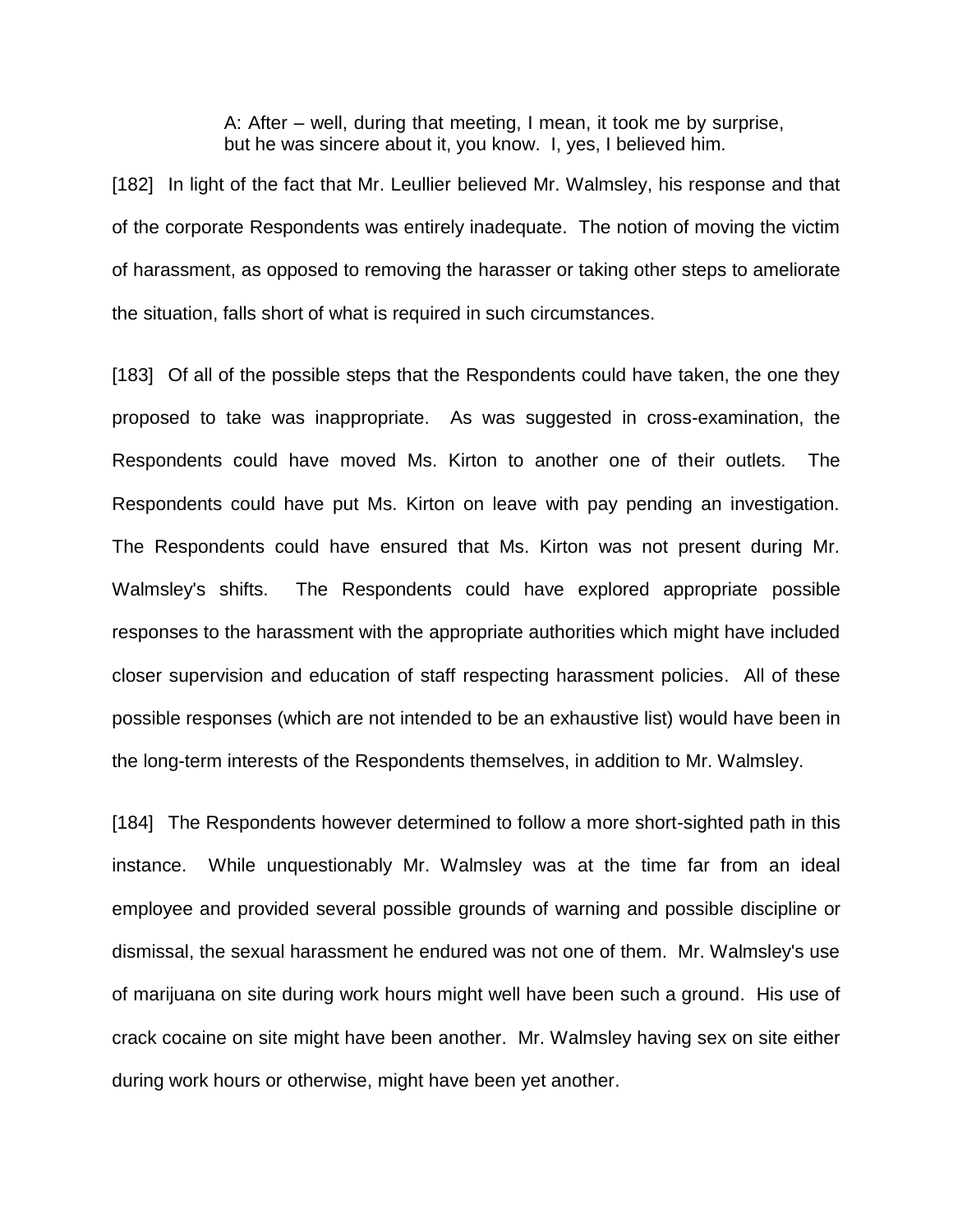[185] Still, Mr. Walmsley was not disciplined for these actions. Despite being a somewhat difficult employee in all of the foregoing respects, and despite being an individual who described himself as a person whose name was not synonymous with truth, the Respondents ought not to have only made anemic and inappropriate efforts to address the harassment.

[186] There was much evidence adduced with respect to whether Mr. Walmsley quit once he was offered his transfer, or whether he was essentially terminated. In light of my decision, the determination of that matter is not critical. That said, I find on a balance of probabilities that it is unlikely that Mr. Walmsley actually quit. I find that in the circumstances of this case, the proposed transfer for the convenience of the Respondents of the individual who suffered the harassment would constitute constructive dismissal, rather than a resignation. Accordingly the Respondents' arguments that Mr. Walmsley quit cannot be sustained.

[187] In light of my findings that Mr. Walmsley was harassed as defined by the Code, and that Mr. Walmsley's employer knowingly permitted or failed to take reasonable steps to terminate the harassment, the final question then becomes: What is the appropriate remedy in all of the circumstances of this case?

#### **Remedy**

[188] Before examining the issue of remedy, I pause to note that Section 43(1) requires the adjudicator to decide: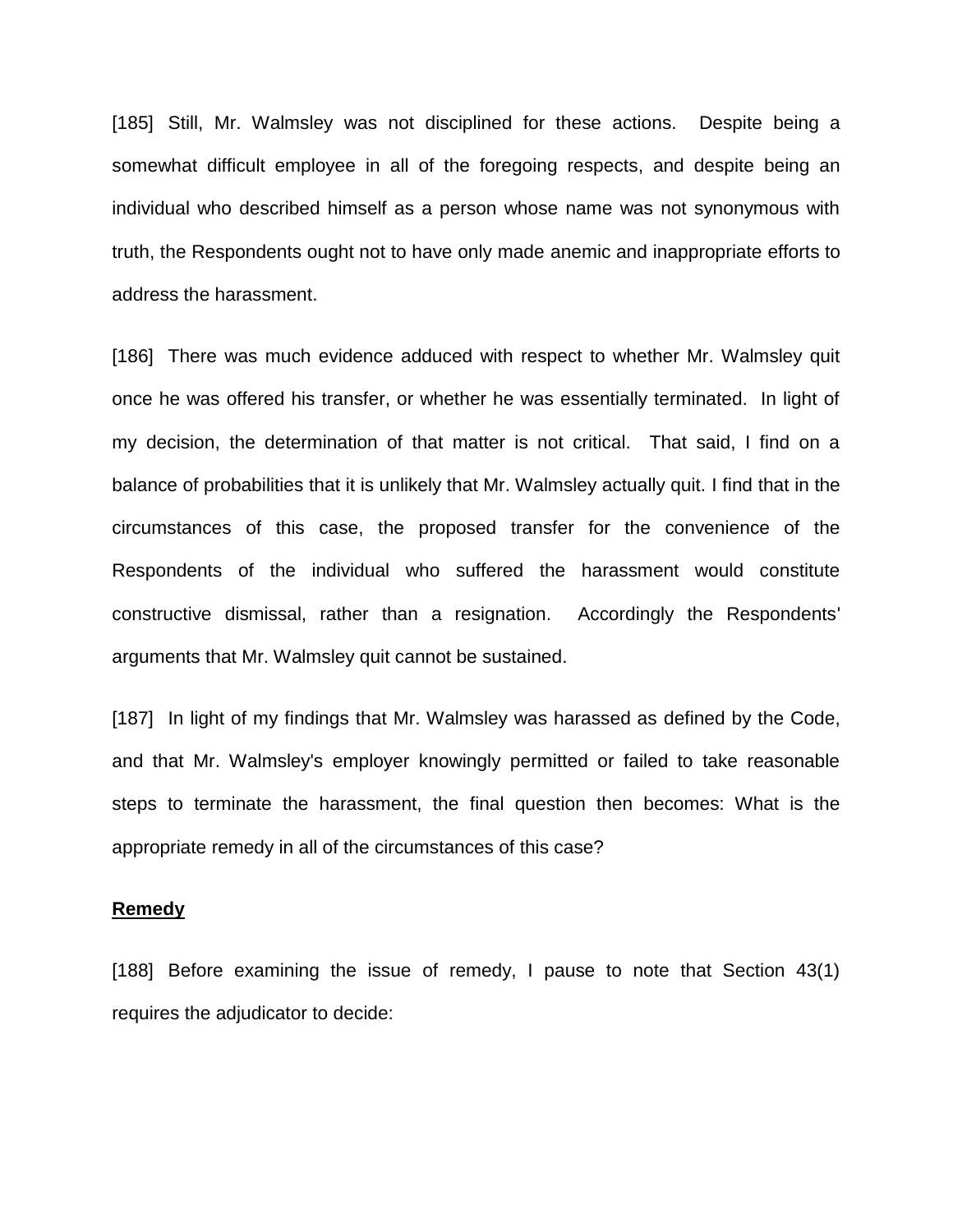…whether or not, on a balance of probabilities, any party to the adjudication has directly or indirectly contravened this Code **in the manner alleged in the Complaint**. (emphasis added)

[189] Earlier in these Reasons, I touched on the fact that the Complaint included various allegations, many of which I found to be unsupported by the evidence or outright falsehoods. The question thus arises as to whether the phrase "…in the manner alleged in the Complaint" requires the Complainant and the Commission to prove all aspects of the Complaint including the factual allegations on a balance of probabilities.

[190] In my view, Section 43 refers not to each and every alleged fact, but rather the type of breach of the Code that is being alleged. In the instant case, the allegation that Ms. Kirton provided two CDs with explicit pictures so that Mr. Walmsley could "think about it some more" after he had indicated he no longer wished to be involved in such activities and her related comments constitute sexual harassment.

[191] Accordingly, while not all of the facts in the Complaint have been proven, I am able to find that the Respondents directly or indirectly contravened the Code as described in at least one paragraph in the Complaint. The same may be said in respect of the offending comments made by Ms. Kirton. I will have more to say about the form of Complaint and the role of the Commission later in this Decision.

[192] Once a breach of the Code has been found, a number of remedial orders are available to the adjudicator. Section 43(2) addresses the possible remedial orders available. Section 43(2) of the Code reads as follows:

> Where, under subsection (1), the adjudicator decides that a party to the adjudication has contravened this Code, the adjudicator may order the party to do one or more of the following: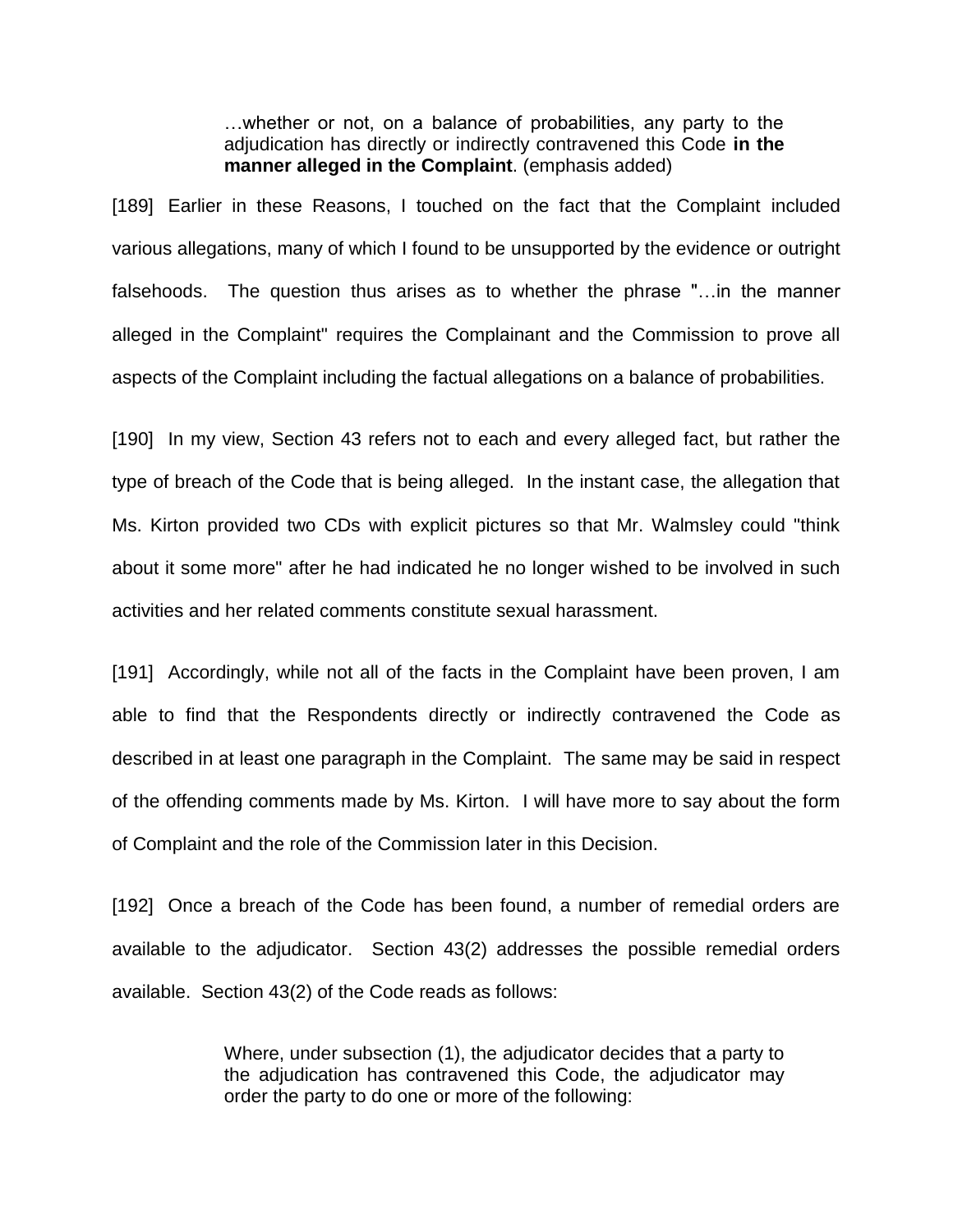(a) do or refrain from doing anything in order to secure compliance with this Code, to rectify any circumstance caused by the contravention, or to make just amends for the contravention;

(b) compensate any party adversely affected by the contravention for any financial losses sustained, expenses incurred or benefits lost by reason of the contravention, or for such portion of those losses, expenses or benefits as the adjudicator considers just and appropriate;

(c) pay any party adversely affected by the contravention damages in such amount as the adjudicator considers just and appropriate for injury to dignity, feelings, or self-respect;

(d) pay any party adversely affected by the contravention a penalty or exemplary damages in such amount, subject to subsection (3), as the adjudicator considers just and appropriate as punishment for any malice or recklessness involved in the contravention;

(e) adopt and implement an affirmative action program or other special program of the type referred to in clause 11(b), if the evidence at the hearing has disclosed that the party engaged in a pattern or practice of contravening this Code.

[193] The intention of the legislation is to confer on the adjudicator a wide discretion to determine a remedy that is just and appropriate in all of the circumstances of the case, bearing in mind the purpose of the Code as a whole. The legislation does not mandate compensation for any and all financial losses sustained, expenses incurred, or benefits lost by reason of the contravention. Rather, the Code directs that the adjudicator must find that any such compensation must be just and appropriate. The same mandate, to do what is just and appropriate, applies with respect to determining general damages, if any, for injury to dignity, feelings of self-respect, and any penalty or exemplary damages.

[194] In closing argument, the counsel for the Commission and the Complainant both advised that damages of \$9,000 for loss of dignity or self-respect were sought (as was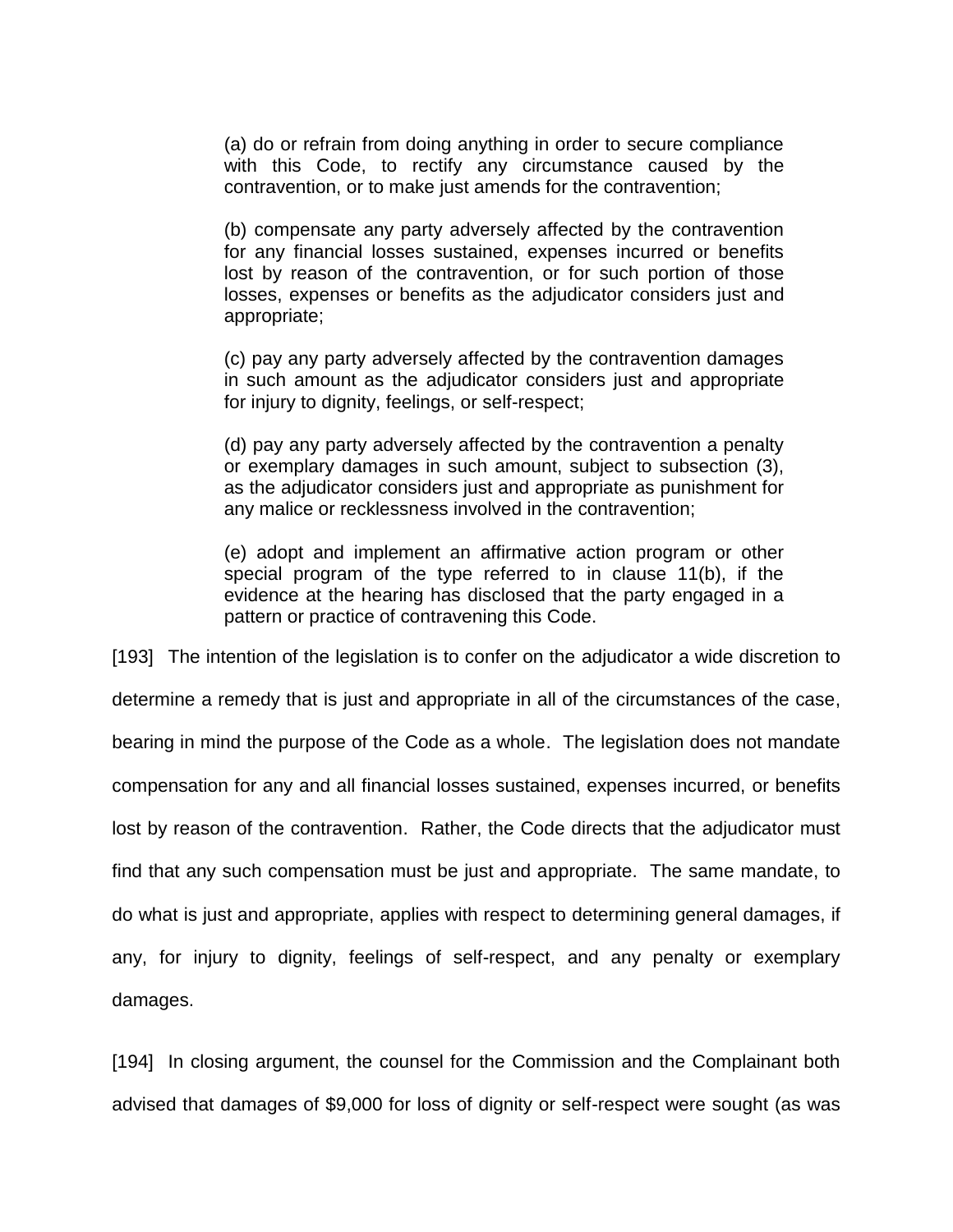the case in Garland v. Tackaberry (Grape & Grain) [2013] MHRBAD No 105, 2013 MHRB 5 [2013] CLLC 2013 Carswell Man 435). In addition, lost wages were sought from November 3, 2009 to November 17, 2009, or 12 days at \$9 per hour based upon a 37.5 hour week (or 7.5 hours per day). By my calculations, this totals \$810. In addition, a further 9 days of lost wages were sought for the period Mr. Walmsley was in the Crisis Stabilization Unit (or \$607.50). It was suggested to me that this would put Mr. Walmsley back in the position he would have been in but for the harassment.

[195] Both the Complainant and counsel for the Commission advised that it was Mr. Walmsley's position that there should be a set-off against that amount for any costs that the Respondents incurred due to the window that was broken by the Complainant. Counsel for the Commission also argued in favour of certain "public interest" remedies including the creation of anti-harassment policies within three months of my decision and mandatory education, including for managers, Ms. Kirton, and other employees inter alia. The Complainant supported those remedies.

[196] For their part, the Respondents argued that the entirety of the Complaint should be dismissed and that costs ought to be ordered against the Commission in the amount of \$25,000. The Respondents argued that the Commission was guilty of fraud in pursing this matter and it knew or ought to have known that the Complaint was false. Although the Respondents were cautioned as to possible repercussions of alleging fraud where no such finding is made, the Respondents persisted in the allegation.

[197] During the course of their closing argument, there was finally some discussion as to amendment of the Complaint. Counsel for the Commission submitted that I should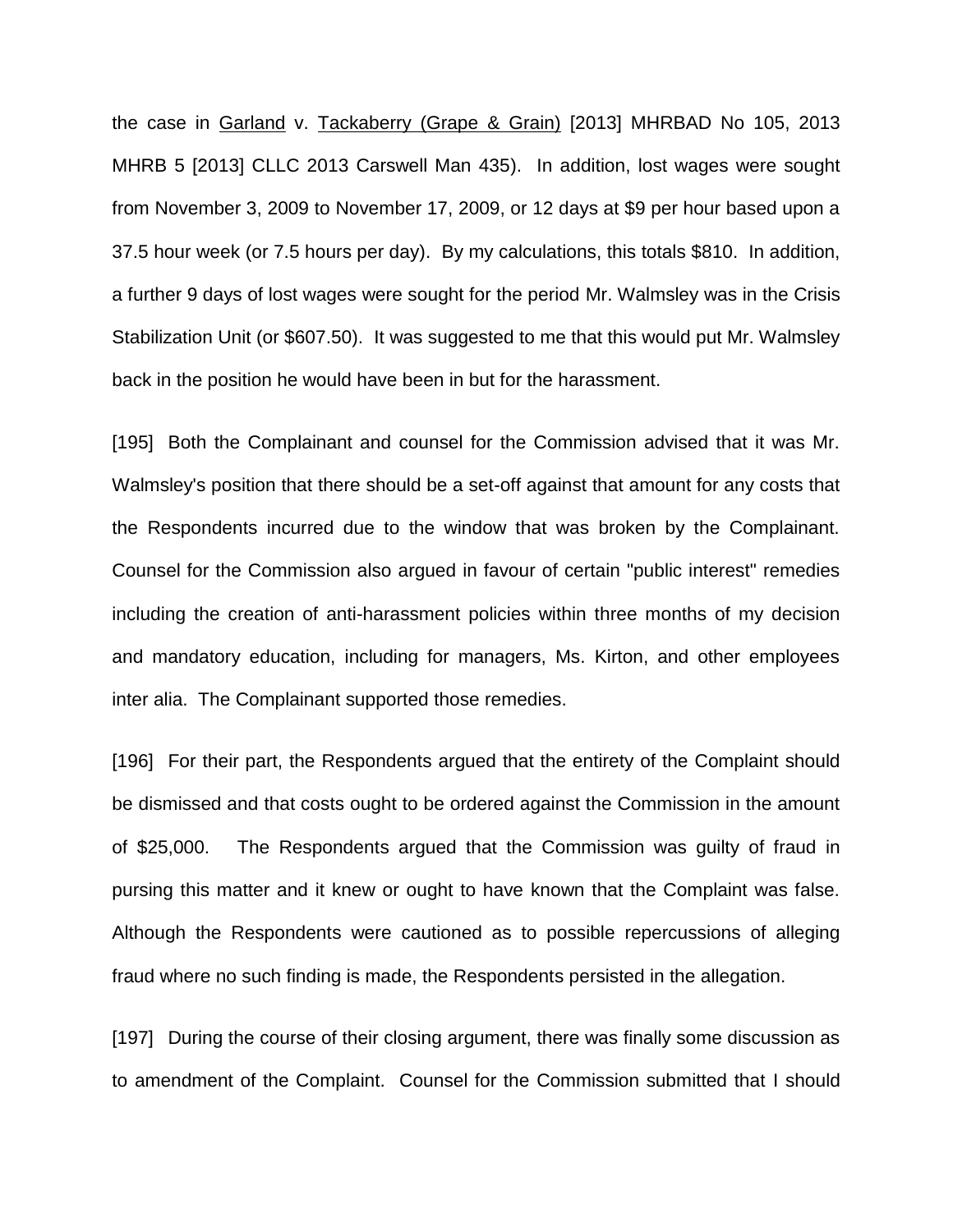consider amending the Complaint to correct some of the misrepresentations contained therein. For its part, the Respondents submitted that they were fine with the amendment of the Complaint as requested by counsel for the Commission provided that the matter would then be adjourned and a new hearing set to determine the matters as contained in the new Complaint. The Complainant did not really take any position other than to rely upon counsel for the Commission.

[198] I considered several cases in deciding whether or not to allow an amendment, which might have resulted in an adjournment. It is obvious, or should be obvious, that it would neither be just nor appropriate to amend the Complaint in the manner suggested at this late stage, especially were that to result in an adjournment of the matter and a requirement to have a further hearing. As set out above, at the commencement of the hearing, the Respondents complained as to the length of time it took to have this matter come to adjudication. For the Respondents then to argue that the matter ought to be adjourned and a new hearing set makes little sense. Neither is it consistent with the remedial actions that ought to have taken place by now in the Respondents' place of employment.

[199] Given the circumstances of this case, the Complainant and the Commission ought to be compelled to rely upon the nature and style of the Complaint as it exists. I did not see that there would be sufficient prejudice in proceeding to warrant an amendment and an adjournment. Although I did not find that most of the factorial underpinnings of the Complaint were proven, the Complaint does reveal the nature of the issue i.e. an alleged breach of the Code due to harassment (Section 19).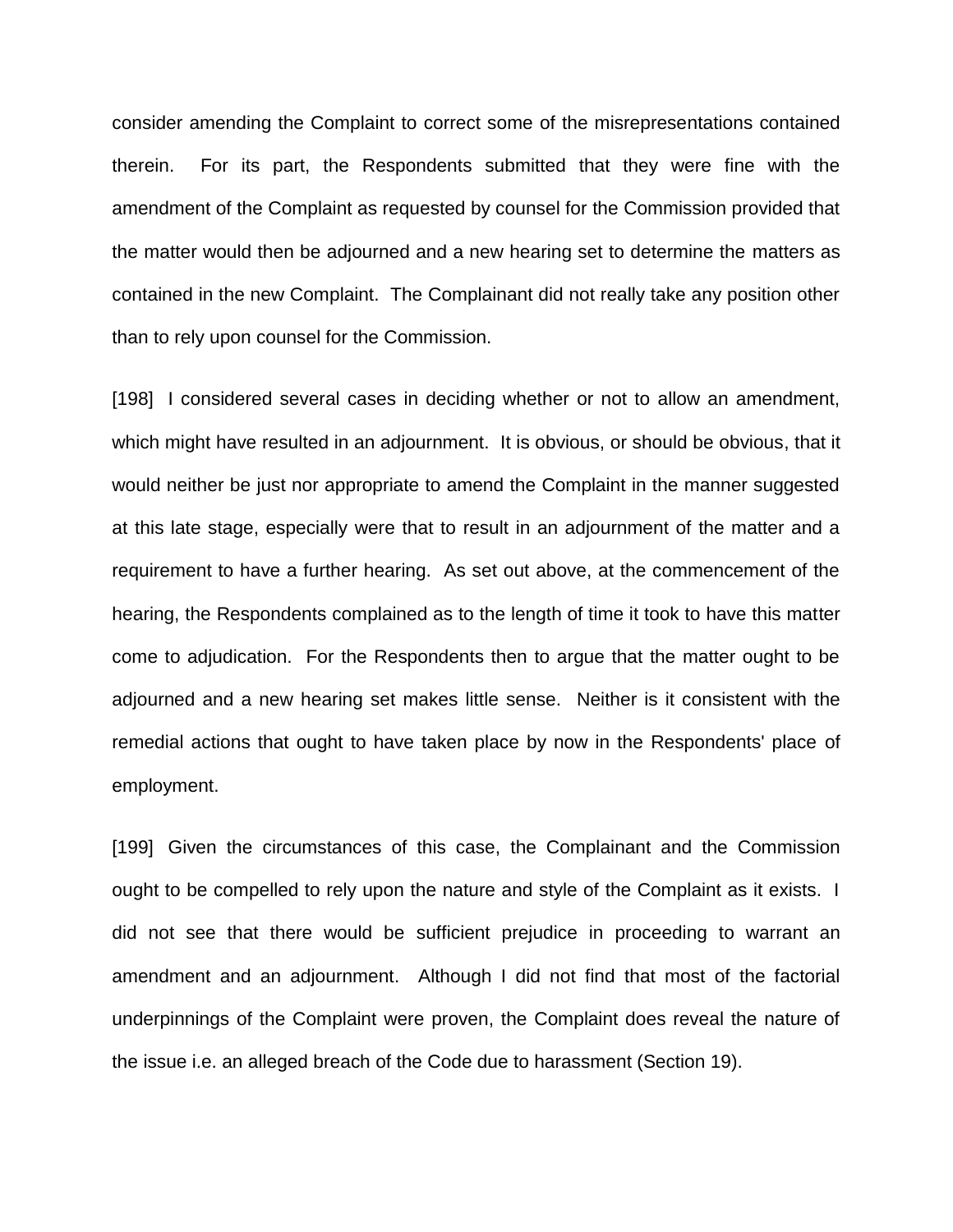[200] Accordingly, and given the pre-hearing conference that was held, in my view fairness was not compromised by proceeding. Little or nothing would be gained by an adjournment, rather much would be lost. In my view, the fairest determination of the matter required that the matter proceed based upon the Complaint as it currently stands.

[201] With respect, neither party's position in terms of remedy is fully warranted in the circumstances of this case. As for the fraud allegation, I find it is wholly unfounded. The Commission has a job to do in dealing with these matters. The Respondents' allegations in that respect are totally inappropriate. There was no evidence of any fraud whatsoever. The Respondents ought not to have made that offensive allegation.

[202] I believe that the Respondents' allegation however was not based in malice but rather was based in their real frustration respecting the falsehoods contained in the Complaint, the damage the Complainant caused them, the lack of restitution therefrom, and the failure to amend the Complaint much earlier on to ensure that it bore at least a closer resemblance to reality when both the Complainant and the Commission knew or ought to have known some time ago of the glaring misrepresentations contained therein.

[203] Many of the critical elements of the Complainant's Complaint were admitted by him to be false. The evidence before me showed that the Complainant engaged in a series of misrepresentations and untruths in his Complaint and in the period that followed. The Complainant acted with blatant disregard of the property rights of the Respondents. While the 2012 incidents do not form part of my decision, the Code does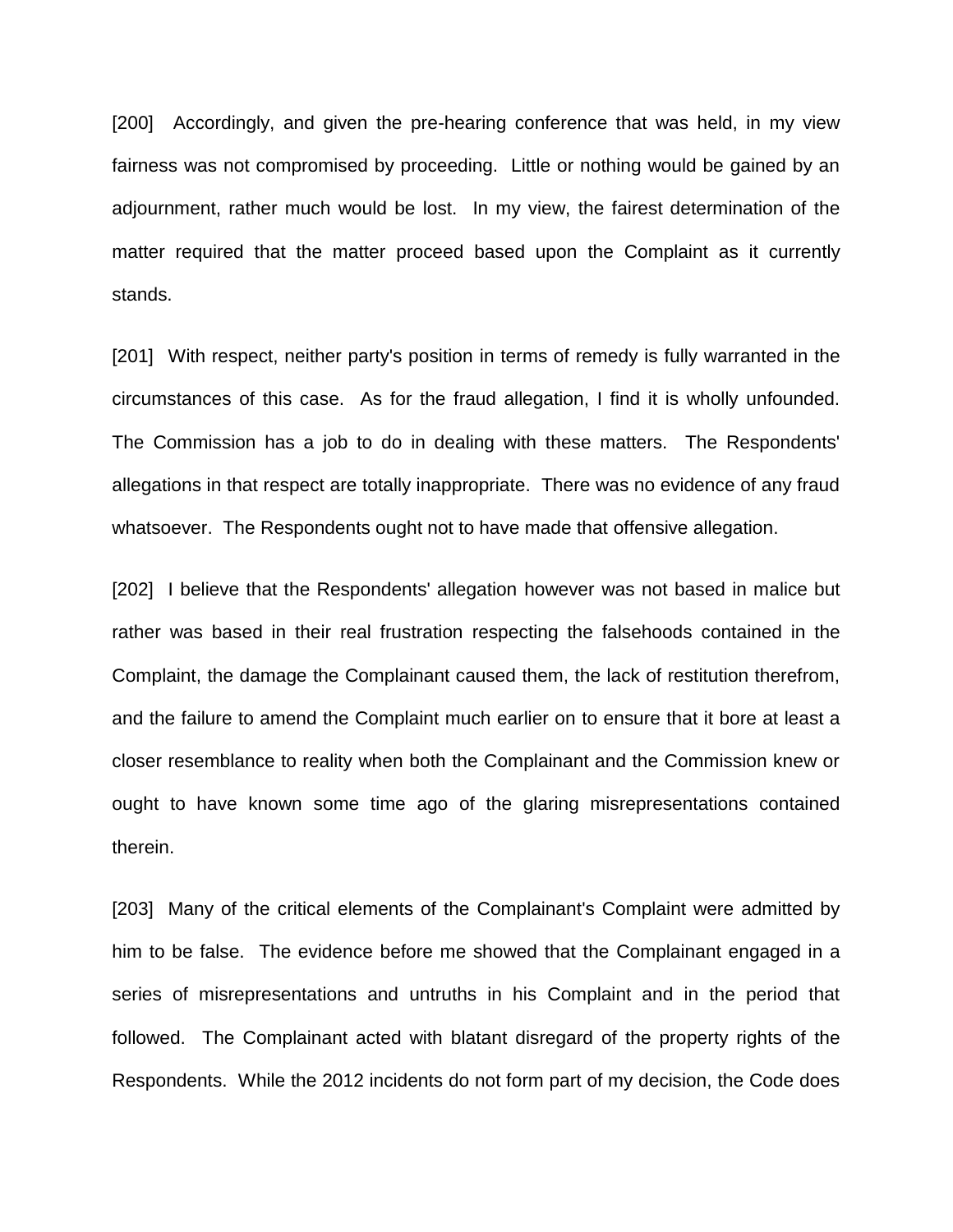require me to consider what would constitute a just and appropriate remedy in all of the circumstances of the case.

#### **Lost Wages**

[204] As set out above, Mr. Walmsley might have easily have been warned, disciplined, and/or dismissed for one of his multiple infractions. In the unique circumstances of this case, I was not satisfied on a balance of probabilities that Mr. Walmsley suffered lost wages as a result of the breach of the Code, or that if he did, it would be just and appropriate to award him lost wages.

[205] I was not satisfied that Mr. Walmsley missed any work due to the receipt of the CDs or the comments made to him. In other words there was no nexus proven between the harassment and the loss of employment. While in most cases I expect that the nexus between the harassing conduct and the lost employment and resulting lost income would be obvious, in this case, given Mr. Walmsley's credibility problems, his drug problems at the time, his other psychological and medical issues, and his previous consent to more pronounced and explicit sexual activities, I cannot simply assume that such a nexus exists. Mr. Walmsley may well have missed work for a wide variety of reasons unrelated to the harassment.

[206] It is incumbent upon the Complainant and the Commission to satisfy me on a balance of probabilities that Mr. Walmsley suffered financial losses or incurred expenses or lost benefits by reason of the contravention. While I have found that there was a contravention of the Code, I have not been persuaded that Mr. Walmsley suffered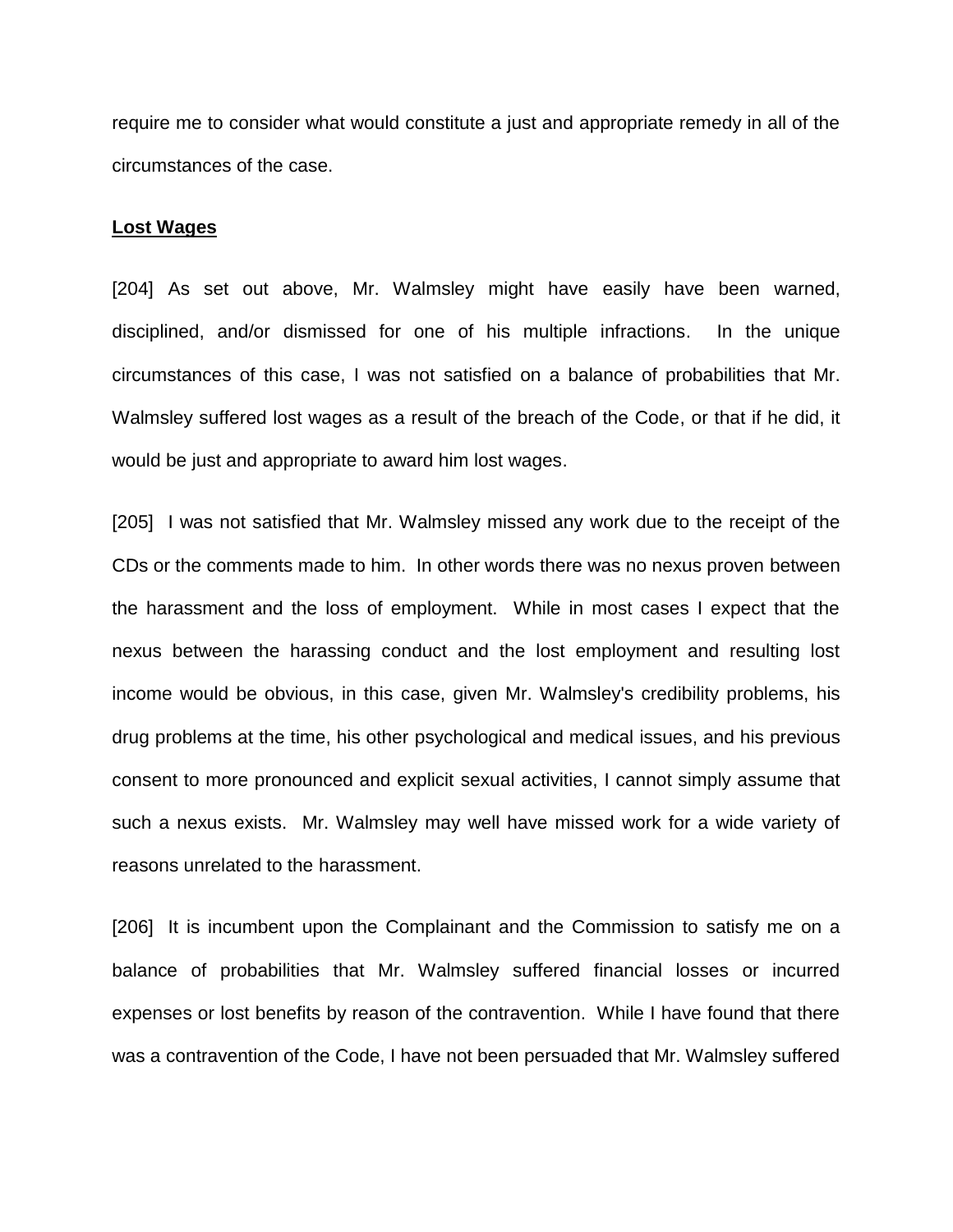any financial losses or incurred any expenses or lost any benefits by reason of that contravention.

[207] As aforementioned, both the Complainant and counsel for the Commission had the opportunity to advance medical or psychological evidence, showing that he was unable to work because of the contravention. For example, they could have brought evidence to show that the time Mr. Walmsley spent in the Crisis Stabilization Unit was related to what was happening to him at work. They either chose not to or no such evidence exists. I cannot infer that because Mr. Walmsley's time in the Crisis Stabilization Unit was reasonably proximate to Ms. Kirton's actions, that there is a causal connection present. In the unique circumstances of this case, I cannot assume a nexus where there was no convincing, corroborative evidence put before me to tie the limited harassment that I found occurred with any financial losses.

[208] Mr. Walmsley could have been let go or not attended at work for any number of reasons. His previous and subsequent jobs were all of short duration. Further, given the downward spiral he was then on, I cannot conclude that Ms. Kirton's actions in providing the CDs and making the comments she did caused him to miss any work. It is just as likely that his drug use at the time or other issues led to his missed time at work. Further, the requirement that any award be just and appropriate precludes a payment to Mr. Walmsley given his conduct and the purpose of the legislation.

[209] To the extent that Mr. Walmsley deceived the Respondents (and I take it the Commission) in his Complaint, he did not afford the Respondents an opportunity to settle this matter in a timely manner or to take remedial steps of its own accord. Rather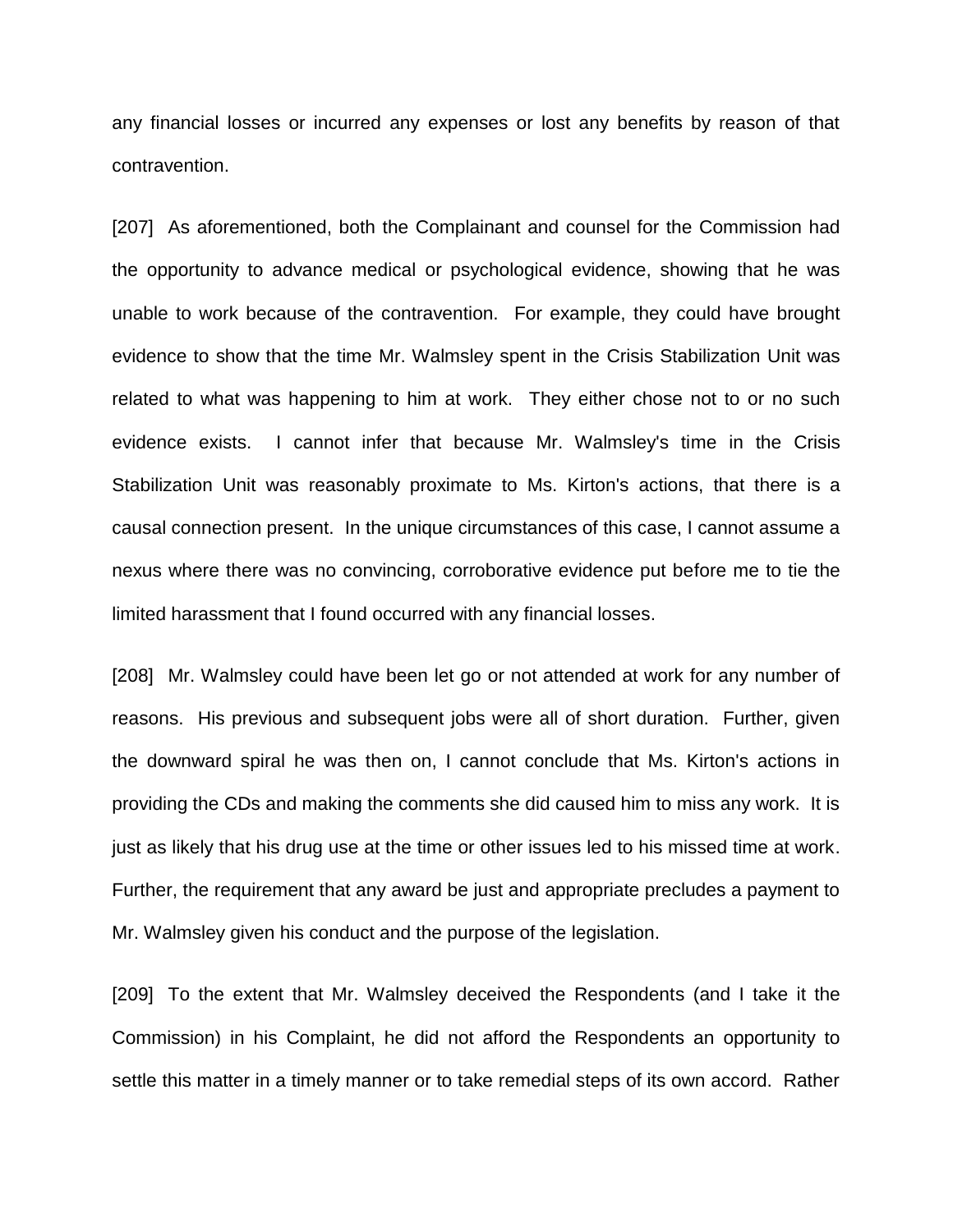than do so, Mr. Walmsley's deceit created or contributed to circumstances that led the Respondents down a path of litigation focused on proving what they knew to be true, namely that the Complainant was not telling the truth in the Complaint. While that neither absolves the Respondents of their responsibilities under the Code, nor negates the breach of the Code caused by virtue of Ms. Kirton's sexual harassment, it cannot lead to a conclusion that it would be just or appropriate to compensate Mr. Walmsley for financial losses sustained, expenses incurred, or benefits lost by reason of the contravention, none of which have been proven on a balance or probabilities.

[210] If I am wrong in that I would have only found liability for the November 3, 2009 to November 17, 2009 period or \$810, which is more than offset against the cost of the window he broke. I would have, as counsel for the Commission and the Complainant submitted, ordered such an offset in the circumstances of this case.

### **Damages for Injury to Dignity, Feelings, or Self-Respect**

[211] The issue of general damages for injury to dignity, feelings, or self-respect is somewhat more complicated in this case. There is one acknowledgement in the case law that inherent in sexual harassment cases is the reality of loss of dignity and feelings of self-respect, that merit compensation. That said, none of the Complainants in those cases had the credibility problems, demeanor, and history that was present here.

[212] Mr. Walmsley's evidence was that he consented to significant sexual contact with Ms. Kirton. The nature and type of the sexual activity described and its environment are such that in that context, the provision of the CDs and the comments made by Ms. Kirton fall at the lower end of the spectrum in terms of harassment.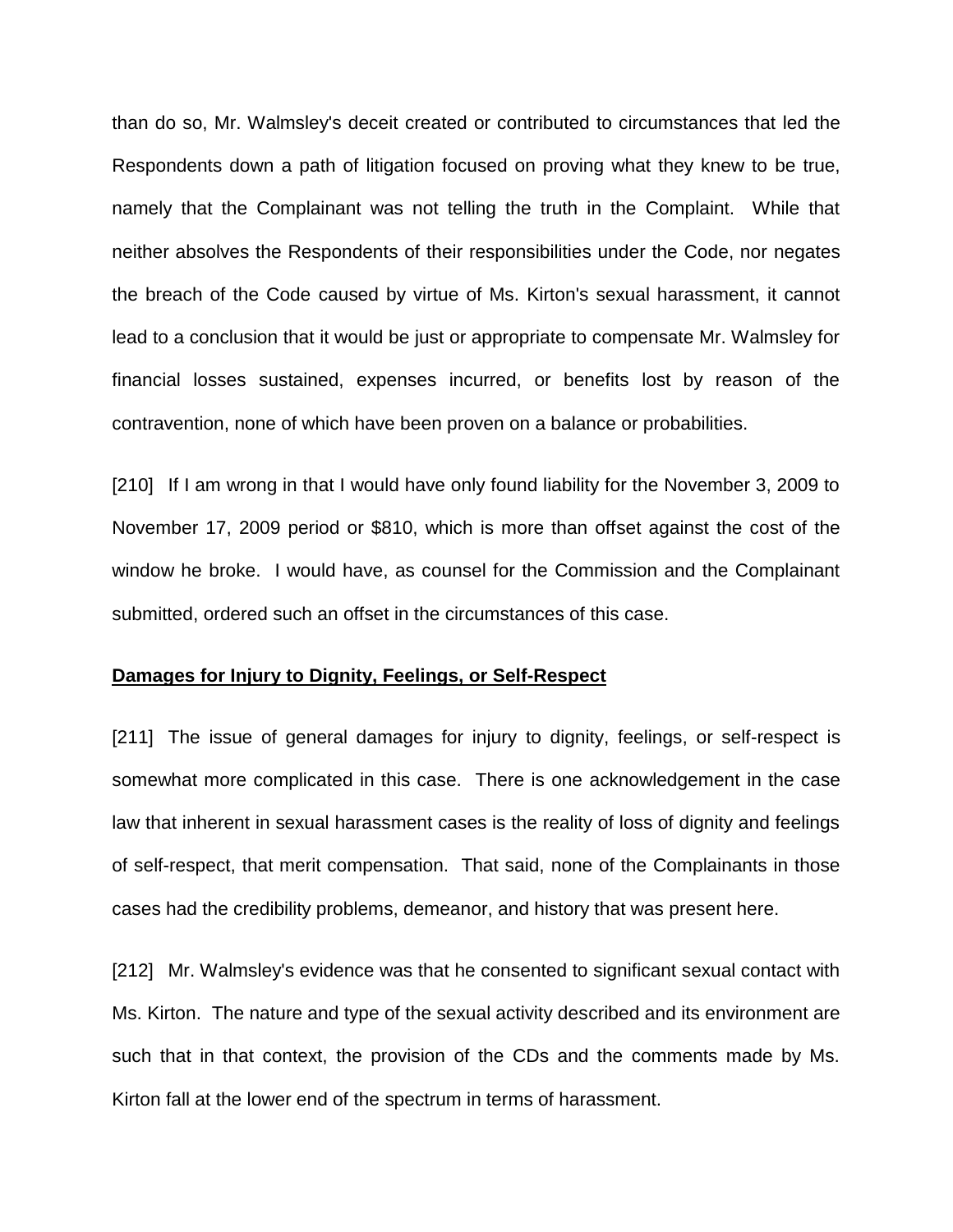[213] Mr. Walmsley's evidence and his parents' evidence was that, at the time he was, to say the least, a difficult individual. His evidence included the fact that he was charged with uttering threats against one or both of his parents in January 2010. His behavior while on drugs, which he testified was the case during the course of his employment, was by his own admission and the evidence of his parents, violent, aggressive, and, in a word, atrocious.

[214] Still there ought to be an award under this head of relief, it should balance the facts as set out herein with the recognition of the inherent value of the right to be free of any harassment and victimization. It is therefore appropriate to use some objectivity in evaluating the circumstances surrounding the violation of the Code (Seguin v. Great Blue Heron Charity Casino, 2009 HRTO 940 CanLII, 2009 HRTO 940 and Demars v. Brampton Youth Hockey Association, 2011 HRTO 2032 CanLII).

[215] It has been held that the quantum of damages for this loss ought not be set low. The reason for that is to ensure that the social importance of the Code is not trivialized by creating a "license fee to discriminate" (Demars v. Brampton Youth Hockey Association supra and ADGA Group Consultants Inc. v. Lane 2008 CanLII 39605 (ON SCDC), (2008) 295 D.L.R. (4<sup>th</sup>) 425, 2008 CanLII 39605 (Ont. Sup. Ct.).

[216] It has also been held that a general evaluation of the circumstances of the violation and its effects should be undertaken to determine an appropriate remedy under this head of relief (Arunachalam v. Best Buy Canada, 2010 HRTO 1880 (CanLII), 2010 HRTO 1880). Among other factors, the case law directs that I should consider the seriousness of the offensive treatment, the context of that treatment, the degree of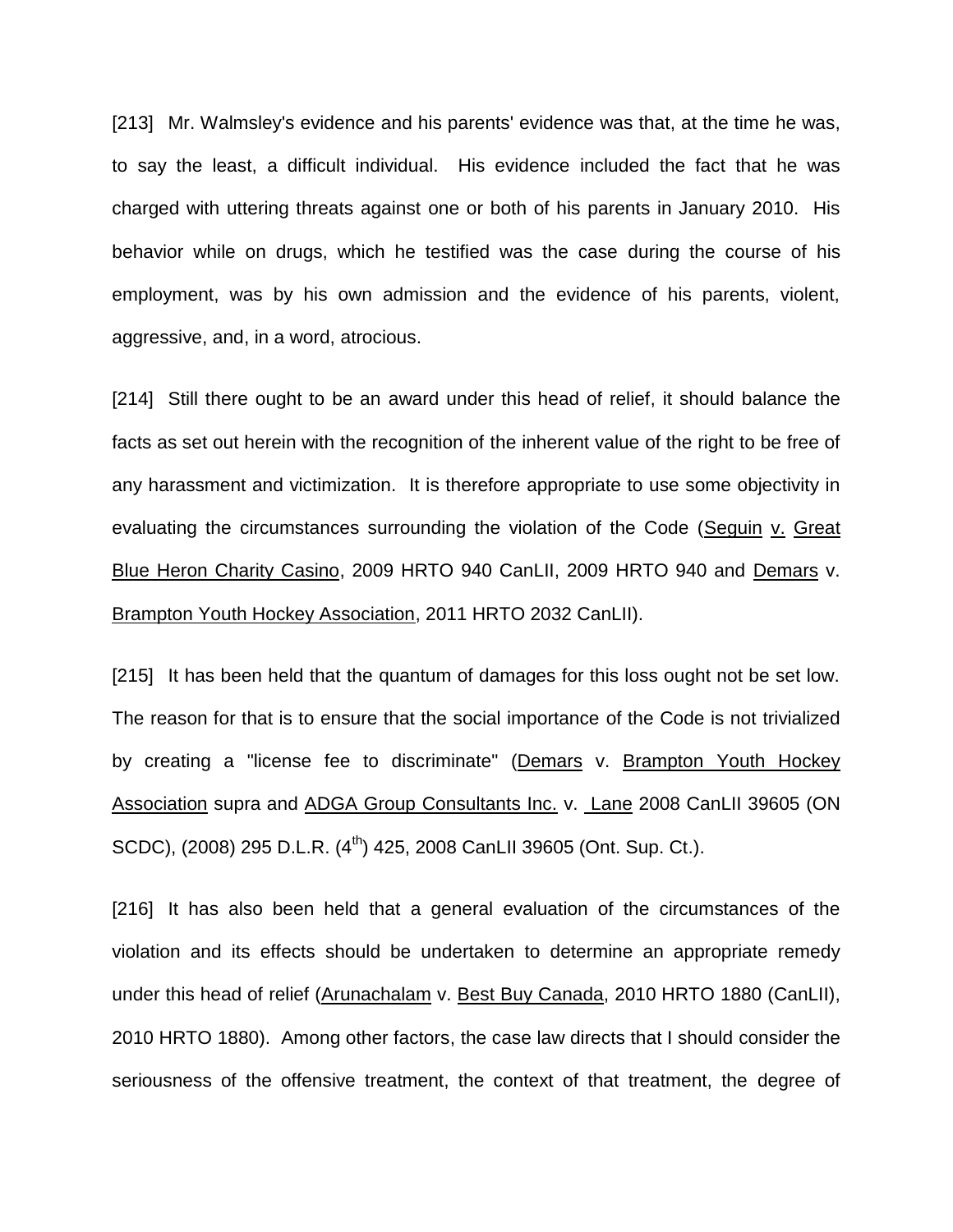vulnerability or non-vulnerability of the Complainant, evidence of hurt feelings, humiliation, and the loss of self-respect, dignity, and confidence, and the type and extent of victimization, among other factors.

[217] It has been held that the loss sustained due to injury to dignity, feelings, and selfrespect is generally more serious depending objectively upon what occurred and the context. For example, a long term employment situation may result in greater injury. The more prolonged, hurtful, serious, and unwanted the offensive conduct is, the greater the injury to dignity, feelings, and self-respect (Arunachalam v. Best Buy Canada supra). Where it can be shown that particular emotional difficulties resulted from the offensive conduct, the higher the award might be for the loss suffered (Sanford v. Koop, 2005 HRTO 53 (CanLII), 2005 HRTO 53 (CanLII)).

[218] Given all of the facts and the aforementioned factors, any award for injury to dignity, feelings, or self-respect in this case would be at the low end of the scale. Accordingly, I award Mr. Walmsley \$3,500 under this head of relief. That amount, however, shall be off-set against other amounts that I find Mr. Walmsley owes the Respondents, as shall be set out more fully below.

[219] I do not find that any amount of compensation for exemplary damages would be just and appropriate in the circumstances of this case. I do not find that given the circumstances there was any malice or recklessness involved in the contravention on behalf of the corporate Respondents.

[220] While I find that the Respondents' reaction to the Complaint was aggressive, I find that that was largely caused by virtue of the fact that the Complaint contained so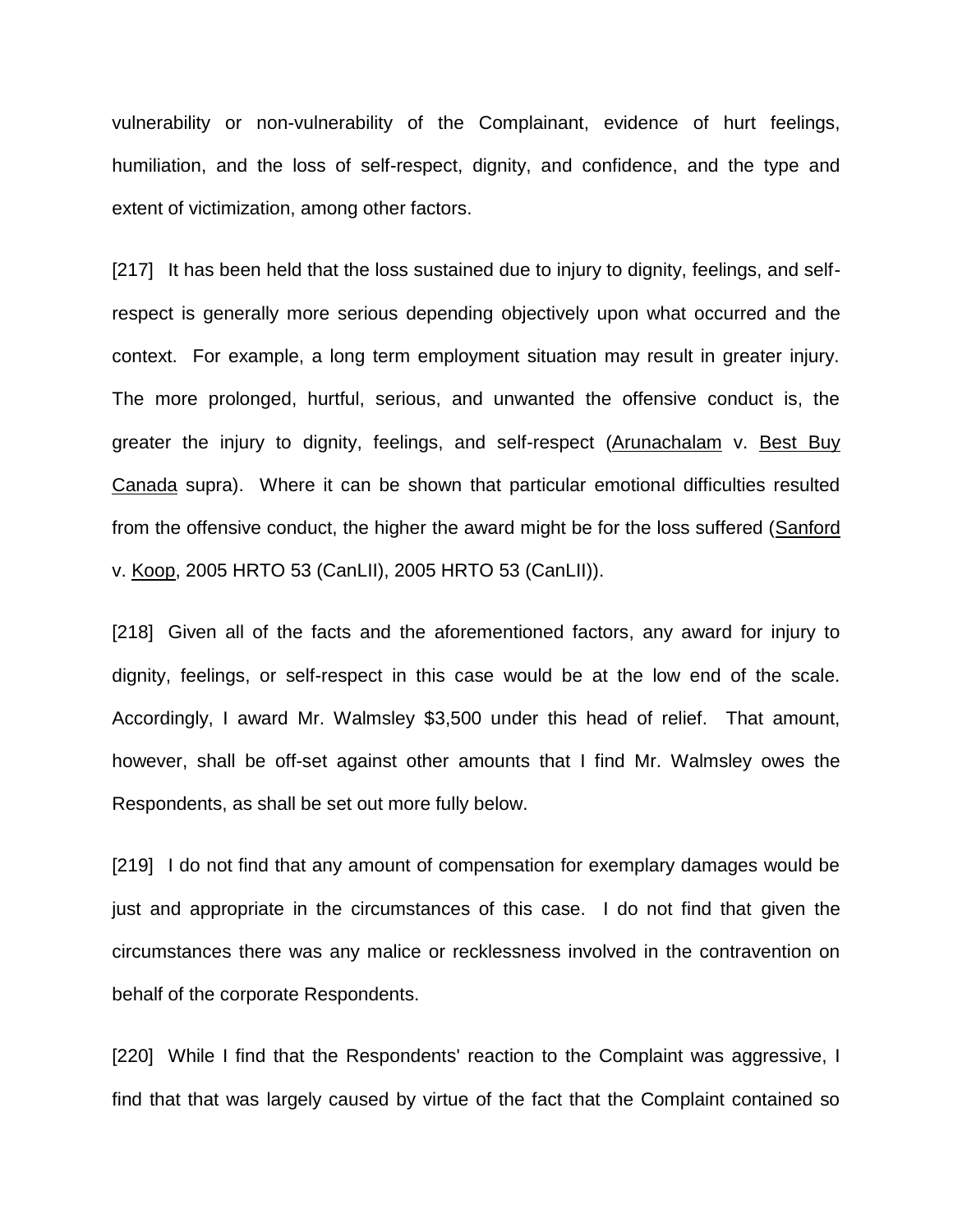many untruths, and in that respect, their reaction was somewhat understandable. While it would have behooved the Respondents to take a less aggressive stance with the Commission, I cannot ignore the substantive, blatant, and vexing falsehoods in the Complainant's Complaint and the problems in his evidence at the hearing. Had the Complainant told the truth, perhaps this matter could have been settled as opposed to litigated for one week.

[221] The Commission's failure to seek to amend their Complaint on a timely basis is also puzzling. The Commission knew or ought to have known that certain aspects of the Complaint were untrue. Certainly at the time the Commission filed its Brief, it knew that some key elements of the Complaint were false. The fact is that the Complaint form involves a certification that the information is correct. This certification must have meaning.

[222] Attending at an adjudication knowing that substantial portions of the Complaint are false is troubling for a number of reasons. The Commission will need to ensure going forward that attention is paid to the contents of a Complaint. To the extent that a prescribed form requires a certification by the Complainant as to the correctness of the Complaint, it is incumbent upon both the Complainant and the Commission to ensure that on a balance of probabilities it is not based on falsehoods, sophistry, and untruths. To proceed otherwise, is to take some significant risks, both in terms of the high respect in which the Commission ought to be held and in terms of costs.

[223] While I do not find that the Commission ought to be liable for costs in this case, Section 45(2) of the Code permits the adjudicator to order costs where the adjudicator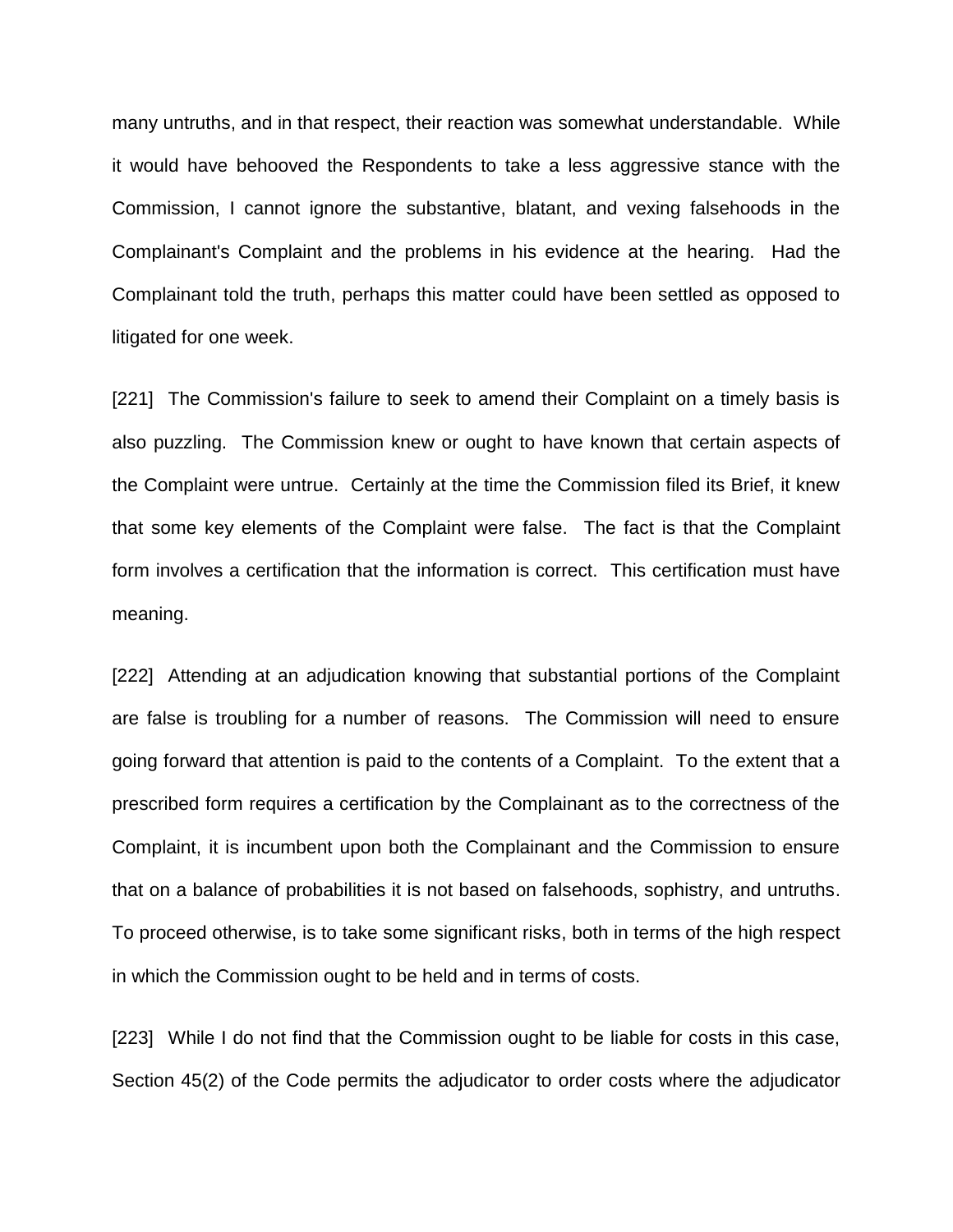regards a Complaint or Reply as frivolous or vexatious, or is satisfied that the investigation or adjudication has been frivolously or vexatiously prolonged by the conduct of any party. The costs range from a fixed sum to full indemnification of the costs of any party affected by such frivolous or vexatious actions. While I did not order costs against the Commission in this case, I do find that the Complainant himself is liable for some costs to the Respondents.

[224] I find that the Complainant's actions in misrepresenting his Complaint and in providing untruthful statements throughout the process equate to frivolous or vexatious prolongation and should attract costs. The costs I would order are in the minimal amount of \$3,500 to be offset against the damages I awarded for injury to dignity, feelings, or self-respect.

[225] In determining the amount of costs, I have considered the fact of Mr. Walmsley's current financial circumstances. I have also considered the overall justice, fairness, and appropriateness of such an award. I have further considered that knowingly misrepresenting the facts in a certified Complaint should attract an award of costs in this quasi-judicial proceeding, all things being equal. Had Mr. Walmsley been a man of greater financial means or entitled to a larger recovery, I would have ordered far greater costs to be offset against any financial award Mr. Walmsley would have otherwise received, as his actions in misrepresenting the truth and otherwise causing unnecessary delay and prolonging the hearing without just cause warrant such an award.

[226] I do find that it is critical that the Respondents adopt and implement an appropriate policy dealing with harassment generally, and sexual harassment in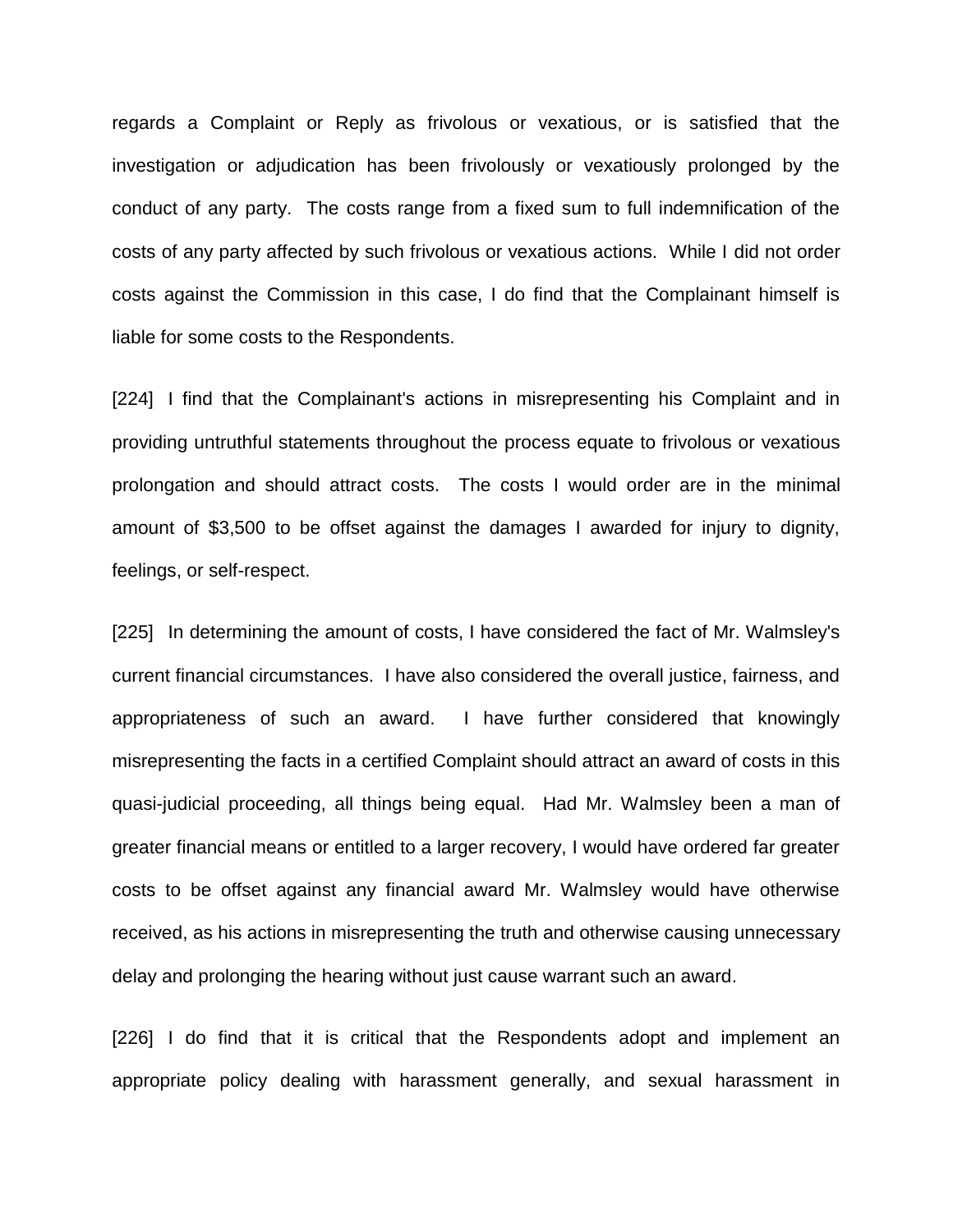particular, and make an Order accordingly. None of the Respondents' employees who testified before me exhibited any understanding of the issue. Most were unaware of any policy against harassment despite the time that has passed since the incidents giving rise to this Complaint. This is simply unacceptable in the circumstances.

[227] The policy will need to be written and approved by The Human Rights Commission within three months of the issuance of these Reasons. The policy will need to be delivered orally and in writing to each of the Respondents' employees throughout their system within six months of the delivery of these Reasons. The Respondents will be required to invite their employees to sign a document acknowledging that they have received the policy and had it explained to them. Confirmation of that process and its completion is to be provided to the Commission within six months of delivery of this decision. The anti-sexual harassment policy will need to be posted in a place that is available and visible to all of the employees at each one of the Respondents' outlets. Part of the policy will need to ensure that there is an appropriate individual designated by the Respondents to deal with harassment complaints.

[228] Provided Ms. Kirton continues to be employed by the Respondents, she will be required to attend an educational seminar dealing with harassment in the workplace, as will all the managers, assistant managers, and executives employed by the Respondents, including the President of the corporate Respondents. Appropriate confirmation of their completion of the course will be required to be provided through the Commission as well. Within three months of delivery of this Decision, the Respondents will provide the Commission with proof of enrollment in such a course.